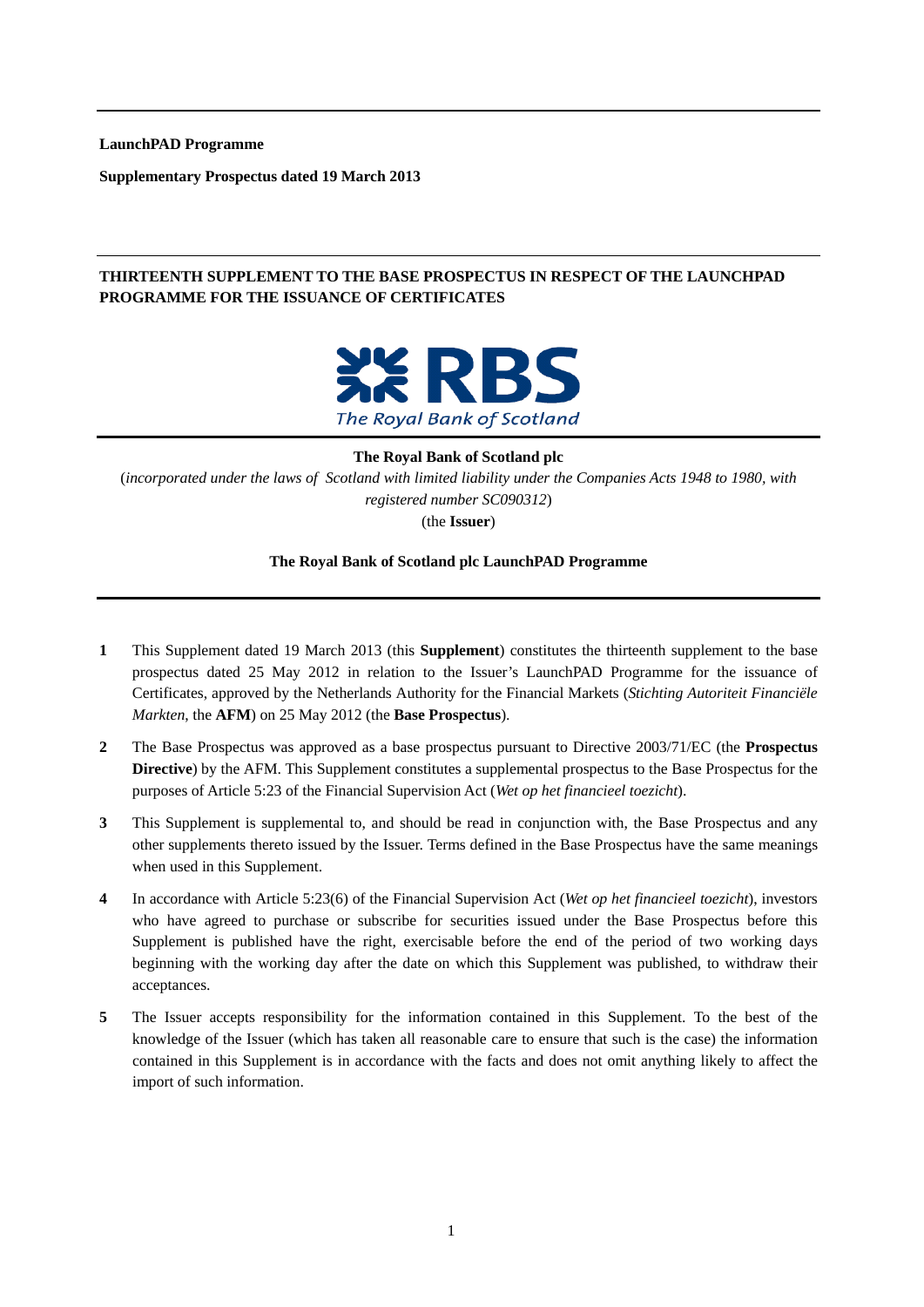- **6** The Issuer proposes to amend the Product Conditions and form of Final Terms in relation to Multi-Asset Basket Linked Certificates to accommodate Index Futures as an Underlying. Accordingly, by virtue of this Supplement, the following amendments are made to the Base Prospectus:
	- (a) The Product Conditions on pages 587 to 633 of the Base Prospectus shall be deemed deleted in their entirety and replaced with the Product Conditions as set out in Annex A to this supplement; and

(b) The form of Final Terms on pages 790 to 797 of the Base Prospectus shall be deemed deleted in their entirety and replaced with the form of Final Terms as set out in Annex B to this supplement.

- **7** A copy of this Supplement, the Base Prospectus and all other supplements thereto and all documents incorporated by reference in the Base Prospectus are accessible on http://markets.rbs.com/bparchive or http://markets.rbs.com/launchpad and can be obtained from the registered office of the Issuer at 36 St. Andrew Square, Edinburgh EH2 2YB, United Kingdom, telephone +44 131 523 3636 or e-mail investor.relations@rbs.com.
- **8** To the extent that there is any inconsistency between (a) any statement in this Supplement or any statement incorporated by reference in the Base Prospectus by virtue of this Supplement and (b) any other statement in or incorporated by reference in the Base Prospectus, the statements referred to in (a) above will prevail.
- **9** Save as disclosed in this Supplement, no other significant new factor, material mistake or inaccuracy relating to information included in the Base Prospectus (as supplemented at the date hereof) has arisen or been noted since the publication of the Base Prospectus.

**The Royal Bank of Scotland plc**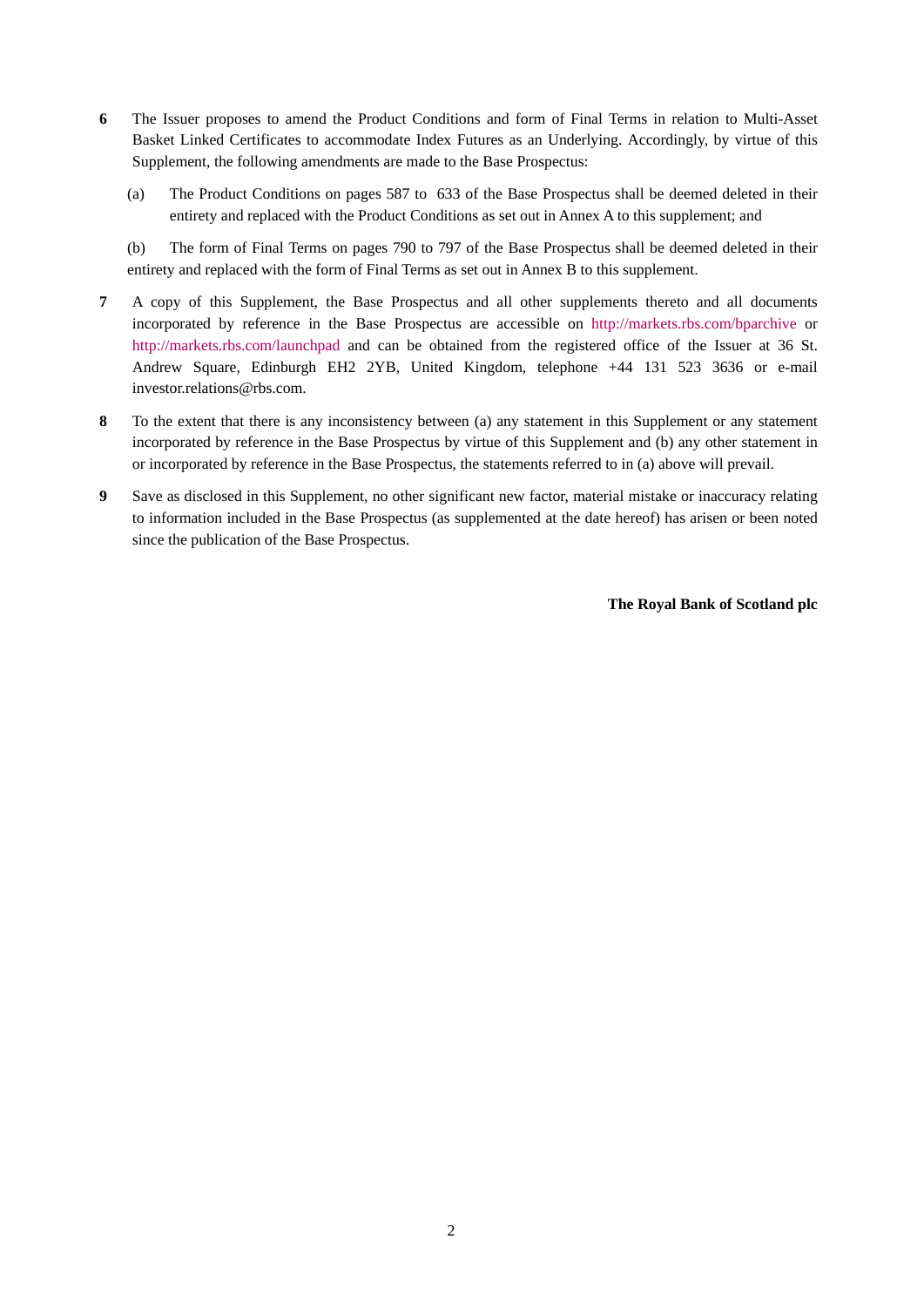# **CONDITIONS: PRODUCT CONDITIONS RELATING TO MULTI-ASSET BASKET LINKED CERTIFICATES**

*The Product Conditions which follow relate to the Securities and must be read in conjunction with, and are subject to, the applicable Final Terms and the General Conditions (whether or not attached to this document). The applicable Final Terms, the Product Conditions and the General Conditions together constitute the Conditions of the Securities and will be printed on any Definitive Securities and attached to any Global Security representing the Securities.* 

#### 1. DEFINITIONS

"**Additional Fund Events**" means those events specified as such in the definition of the relevant Series in the applicable Final Terms;

"**Additional Market Disruption Events**" means those events specified as such in the definition of the relevant Series in the applicable Final Terms;

"**Agent**" means each of the Principal Agent and Agent(s), each as specified in the applicable Final Terms, and/or The Royal Bank of Scotland plc, Edinburgh, Zurich Branch, Lerchenstrasse 24, P.O. Box 2921, 8022 Zurich, Switzerland (the "**Swiss Agent**"), acting through its specified office and together, the "**Agents**", which expression shall include any other Agent appointed pursuant to the provisions of General Condition 12;

"**Basket**" means the basket specified as such in the definition of the relevant Series in the applicable Final Terms, subject to Product Condition 4;

"**Basket Constituent**" means each Certificate, Commodity, FX Rate, Index Future, Share, Fund (including, where the Fund is an exchange traded fund, the Reference Asset) or Index, as the case may be, specified as such in the definition of Basket in the relevant Series in the applicable Final Terms and "**Basket Constituents**" means each or all of the Certificates, Commodities, FX Rates, Index Futures, Shares, Funds (including, where the Fund is an exchange traded fund, the Reference Asset) and Indices as the case may be;

"**Basket Constituent Currency**" means, in relation to each Basket Constituent in the applicable Final Terms, the currency specified as such in the definition of the Basket in the relevant Series in the applicable Final Terms;

"**Basket Return**" means an amount calculated by the Calculation Agent in accordance with the formula specified as such in the definition of the relevant Series in the applicable Final Terms;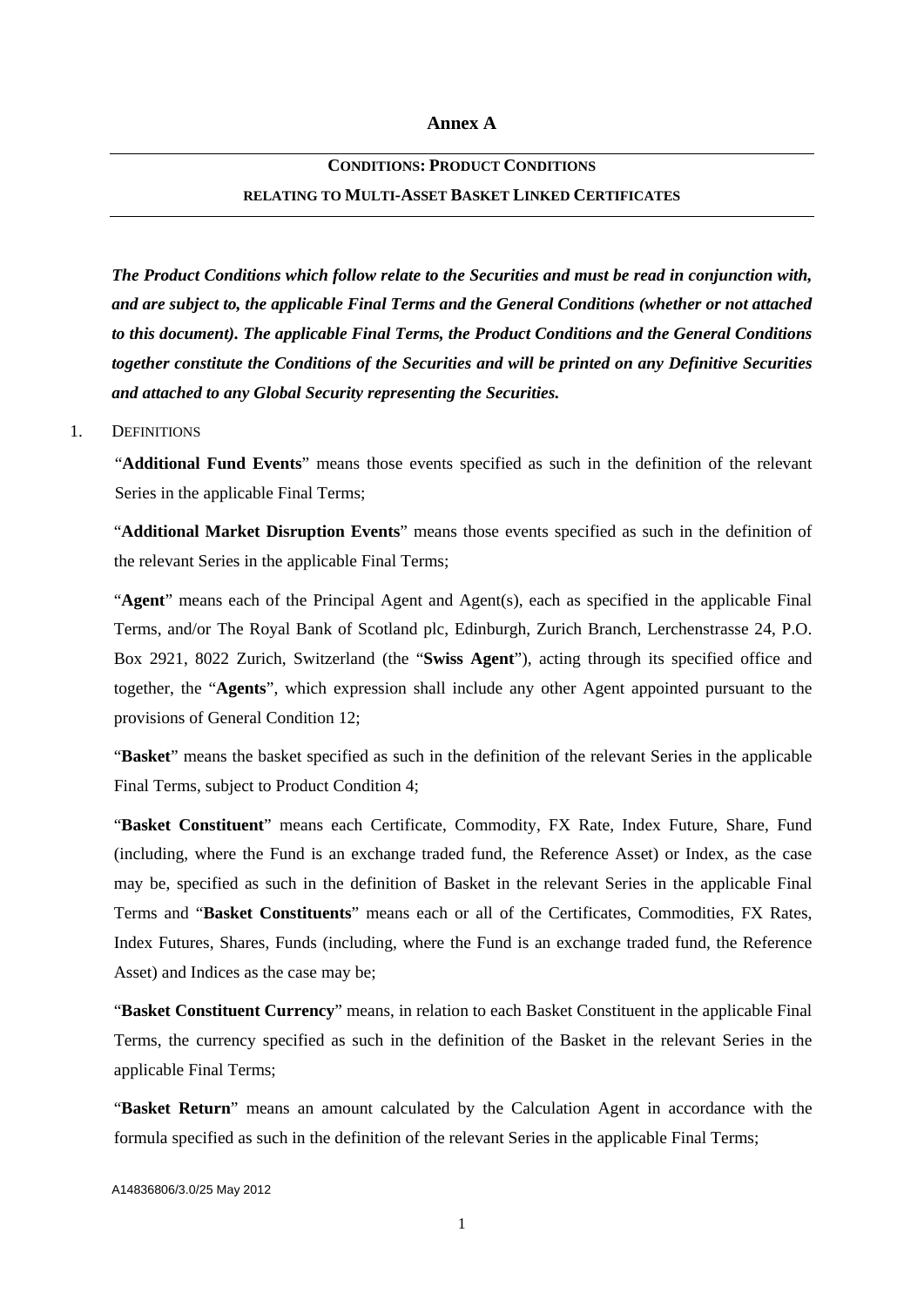"**Business Day**" means, unless otherwise specified in the definition of the relevant Series in the applicable Final Terms, a day (other than a Saturday or Sunday) on which commercial banks and foreign exchange markets settle payments in London and a day on which each Clearing Agent is open for business;

"**Cash Amount**" means an amount determined by the Calculation Agent in accordance with the formula specified as such in the definition of the relevant Series in the applicable Final Terms, less Expenses. The Cash Amount shall be converted into the Settlement Currency at the prevailing Exchange Rate, if an Exchange Rate is applicable, and rounded to the nearest two decimal places in the Settlement Currency, 0.005 being rounded downwards;

"**Certificate**" means each certificate specified as such in the definition of the Basket in the relevant Series in the applicable Final Terms, subject to Product Condition 4;

"**Certificate Final Reference Price**" ("**CertFRP**") means in respect of each Certificate, unless otherwise specified in the definition of the relevant Series in the applicable Final Terms, the Certificate Reference Price on the Valuation Date;

"**Certificate Initial Reference Price**" ("**CertIRP**") means, in respect of each Certificate, unless otherwise specified in the definition of the relevant Series in the applicable Final Terms, the Certificate Reference Price on the Pricing Date;

"**Certificate Reference Price**" means in respect of each Certificate, unless otherwise specified in the definition of the relevant Series in the applicable Final Terms, an amount, subject to adjustment in accordance with Product Condition 4, equal to the price of the Certificate at the Valuation Time on a Trading Day, as determined by or on behalf of the Calculation Agent without regard to any subsequently published correction or (if, in the determination of the Calculation Agent, no such price can be determined and no Market Disruption Event has occurred and is continuing) an amount determined by the Calculation Agent as its good faith estimate of the price of the Certificate on such date having regard to the then prevailing market conditions, the last reported trading price of the Certificate on the Exchange and such other factors as the Calculation Agent determines to be relevant;

"**Certificate Return**" means an amount calculated by the Calculation Agent in accordance with the formula specified as such in the definition of the relevant Series in the applicable Final Terms;

"**Clearing Agent**" means each clearing agent and clearance system specified as such in the applicable Final Terms and such further or alternative clearing agent(s) or clearance system(s) as may be approved by the Issuer from time to time and notified to the Holders in accordance with General Condition 4 (each a "**Clearing Agent**" and together the "**Clearing Agents**");

A14836806/3.0/25 May 2012 "**Commodity**" means each commodity specified as such in the definition of the Basket in the relevant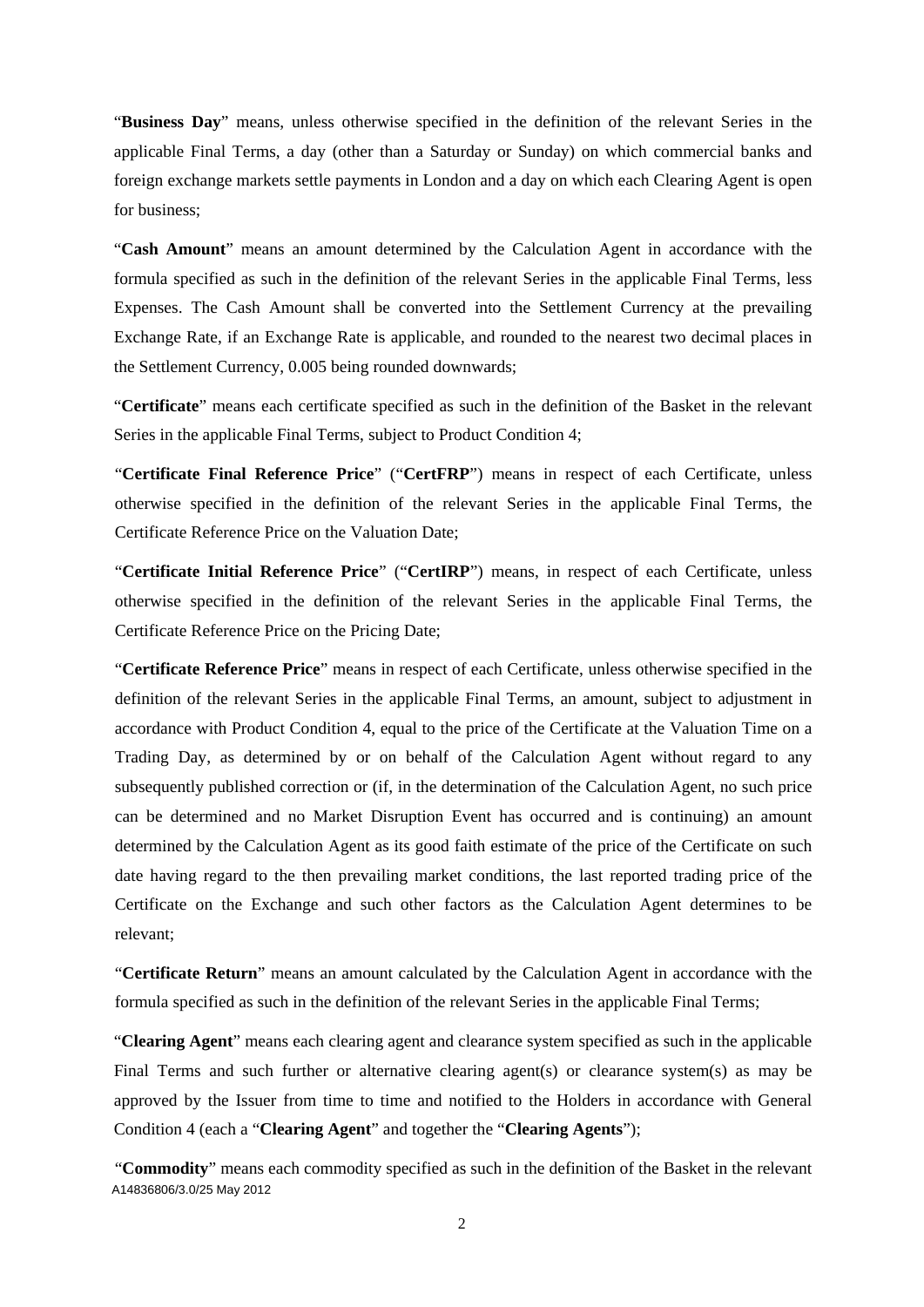Series in the applicable Final Terms, subject to Product Condition 4;

"**Commodity Final Reference Price**" ("**CFRP**") means in respect of each Commodity, unless otherwise specified in the definition of the relevant Series in the applicable Final Terms, the Commodity Reference Price on the Valuation Date;

"**Commodity Index**" means the commodity index (if any) specified as such in the definition of the relevant Series in the applicable Final Terms, subject to Product Condition 4;

"**Commodity Initial Reference Price**" ("**CIRP**") means, in respect of each Commodity, unless otherwise specified in the definition of the relevant Series in the applicable Final Terms, the Commodity Reference Price on the Pricing Date;

"**Commodity Reference Price**" means in respect of each Commodity, unless otherwise specified in the definition of the relevant Series in the applicable Final Terms, an amount, subject to adjustment in accordance with Product Condition 4, equal to the price of the Commodity at the Valuation Time on a Trading Day, as determined by or on behalf of the Calculation Agent without regard to any subsequently published correction or (if, in the determination of the Calculation Agent, no such price can be determined and no Market Disruption Event has occurred and is continuing) an amount determined by the Calculation Agent as its good faith estimate of the price of the Commodity on such date having regard to the then prevailing market conditions, the last reported trading price of the Commodity on the Exchange and such other factors as the Calculation Agent determines to be relevant;

"**Commodity Return**" means an amount calculated by the Calculation Agent in accordance with the formula specified as such in the definition of the relevant Series in the applicable Final Terms;

"**Coupon**" means an interest coupon attached to each Security (if in definitive form) (if any) representing an entitlement in respect of an Interest Amount;

"**Early Termination Amount**" means the amount or amounts (if any) specified as such in the definition of the relevant Series in the applicable Final Terms, as determined by or on behalf of the Calculation Agent;

"**Early Termination Date**" means the date or dates (if any) specified as such in the definition of the relevant Series in the applicable Final Terms or if, in respect of any Basket Constituent, any such day is not a Trading Day, the next following Trading Day unless, in the determination of the Issuer or the Calculation Agent on its behalf, either:

(i) a Market Disruption Event has occurred on any such day, in which case the applicable Early Termination Date shall be the first succeeding Trading Day on which the Issuer or the Calculation Agent on its behalf determines that there is no Market Disruption Event, unless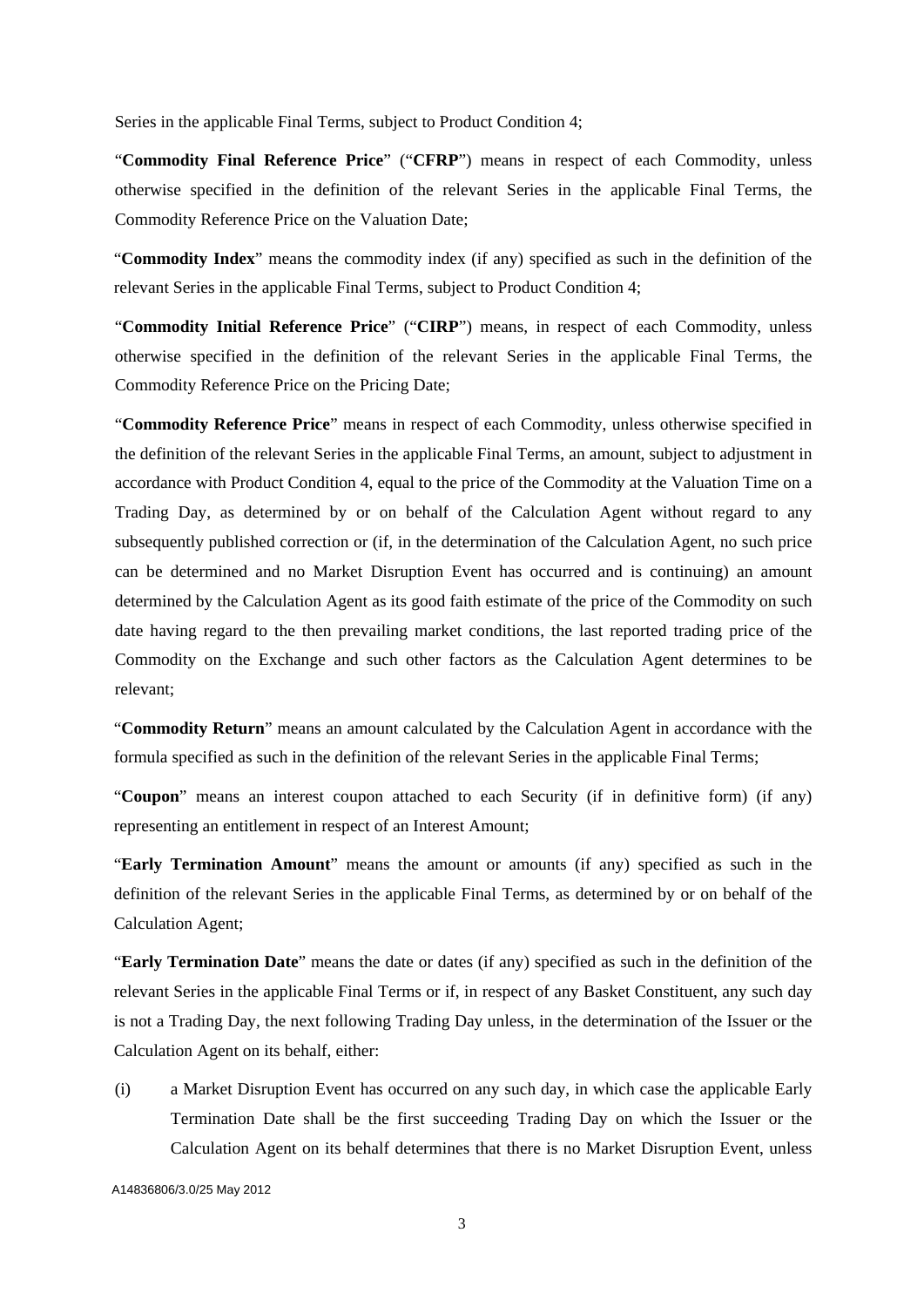the Issuer or the Calculation Agent on its behalf determines that there is a Market Disruption Event occurring on each of the Relevant Number of Trading Days immediately following the original date which (but for the Market Disruption Event) would have been an Early Termination Date. In that case (A) the last day of the Relevant Number of Trading Days shall be deemed to be the Early Termination Date (regardless of the Market Disruption Event); and (B) the Issuer or the Calculation Agent on its behalf shall determine the Early Termination Amount having regard to the then prevailing market conditions, the last reported trading price of the Basket Constituent and such other factors as the Issuer or the Calculation Agent on its behalf determines to be relevant; or

(ii) a Fund Event has occurred on any such day, in which case the provisions of Product Condition  $4(k)$  shall apply and the Early Termination Date shall be adjusted accordingly;

"**Early Termination Event**" means the event or events (if any) specified as such in the definition of the relevant Series in the applicable Final Terms, as determined by the Issuer or the Calculation Agent on its behalf;

**"Emerging Market Disruption Event**" means, unless otherwise specified in the definition of the relevant Series in the applicable Final Terms, each of the following events:

- (i) Moratorium. A general moratorium is declared in respect of banking activities in the country in which the Exchange or any Related Exchange is located or in the principal financial centre of the Relevant Currency; or
- (ii) Price Source Disruption. It becomes impossible to obtain the Relevant Currency Exchange Rate on any relevant date, in the inter-bank market; or
- (iii) Governmental Default. With respect to any security or indebtedness for money borrowed or guaranteed by any Governmental Authority, there occurs a default, event of default or other similar condition or event (howsoever described) including, but not limited to, (A) the failure of timely payment in full of principal, interest or other amounts due (without giving effect to any applicable grace periods) in respect of any such security indebtedness for money borrowed or guarantee, (B) a declared moratorium, standstill, waiver, deferral, repudiation or rescheduling of any principal, interest or other amounts due in respect of any such security, indebtedness for money borrowed or guarantee or (C) the amendment or modification of the terms and conditions of payment of any principal, interest or other amounts due in respect of any such security, indebtedness for money borrowed or guarantee without the consent of all holders of such obligation. The determination of the existence or occurrence of any default, event of default or other similar condition or event shall be made without regard to any lack or alleged lack of authority or capacity of such Governmental Authority to issue or enter into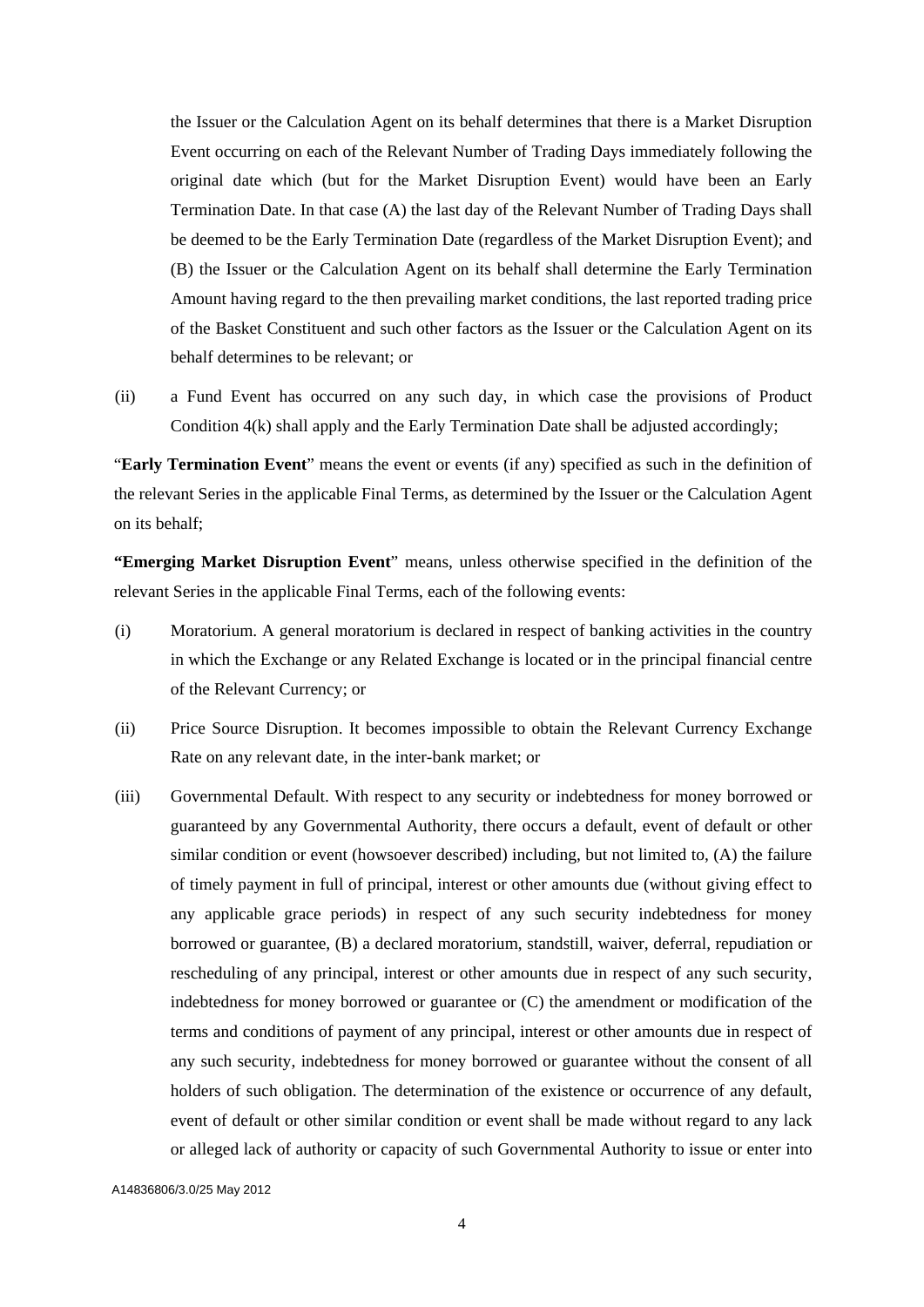such security, indebtedness for money borrowed or guarantee; or

- (iv) Inconvertibility/non-transferability. The occurrence of any event which (A) generally makes it impossible to convert the currencies in the Relevant Currency Exchange Rate through customary legal channels for conducting such conversion in the principal financial centre of the Relevant Currency or (B) generally makes it impossible to deliver the Relevant Currency from accounts in the country of the principal financial centre of the Relevant Currency to accounts outside such jurisdiction or the Relevant Currency between accounts in such jurisdiction or to a party that is a non-resident of such jurisdiction; or
- (v) Nationalisation. Any expropriation, confiscation, requisition, nationalisation or other action by any Governmental Authority which deprives the Issuer (or any of its affiliates) of all or substantially all of its assets in the country of the principal financial centre of the Relevant Currency; or
- (vi) Illiquidity. It is impossible to obtain a firm quote for the Relevant Currency Exchange Rate for an amount which the Issuer considers necessary to discharge its obligations under the Securities; or
- (vii) Change in Law. A change in law in the country of the principal financial centre of the Relevant Currency which may affect the ownership in and/or the transferability of the Relevant Currency; or
- (viii) Imposition of Tax/Levy. The imposition of any tax and/or levy with punitive character which is imposed in the country of the principal financial centre of the Relevant Currency; or
- (ix) Unavailability of Settlement Currency. The unavailability of the Settlement Currency in the country of the principal financial centre of the Relevant Currency, or where the Settlement Currency is the Relevant Currency, the unavailability of the Relevant Currency in the principal financial centre of any other applicable currency; or
- (x) Any other event similar to any of the above, which could make it impracticable or impossible for the Issuer to perform its obligations in relation to the Securities;

"**Entitlement**" means the number specified as such in the definition of the relevant Series in the applicable Final Terms, subject to any adjustment in accordance with Product Condition 4;

"**Exchange**" means, (i) with respect to each Certificate, Commodity, Fund which is an exchange traded fund, Index Future or Share, the exchange or quotation system specified as such in the definition of Basket in the definition of the relevant Series in the applicable Final Terms or any successor to such exchange or quotation system, (ii) with respect to an Index which is not a Commodity Index,, each exchange or quotation system from which the Index Sponsor takes the prices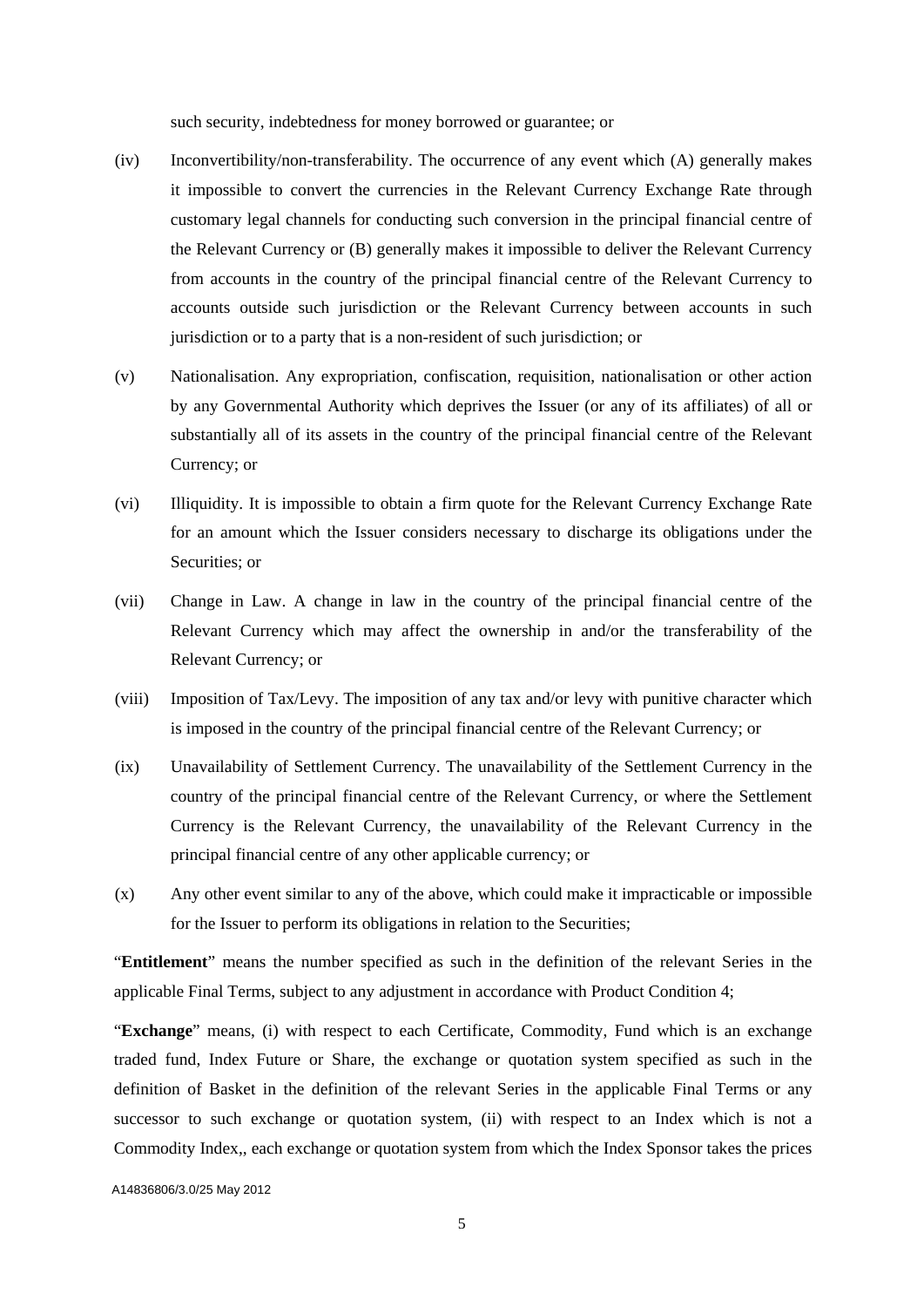of the shares or other securities that comprise the Index (the "**Index Shares**") to compute the Index or any successor to that exchange or quotation system or (iii) with respect to a Commodity Index, the exchange or quotation system or any substitute exchange or quotation system in which trading of the futures or options contracts in the Index or its components principally occurs or the exchange or quotation system where trading has a material effect on the overall market for futures or options contracts relating to the Index or its components, in each case as determined by the Issuer, acting in good faith;

"**Exchange Rate**" means each prevailing rate of exchange between each Basket Constituent Currency and the Settlement Currency as determined by the Calculation Agent by reference to such sources as the Calculation Agent may reasonably determine to be appropriate at such time;

"**Exercise**" means a Holder's right to exercise the Securities, in accordance with Product Condition 3;

"**Exercisable Certificates**" means, if "Exercisable Certificates" is specified as being "Applicable" in the definition of the relevant Series in the applicable Final Terms the Securities are deemed to be exercisable certificates and the applicable provisions in these Product Conditions shall apply in respect of such Series of Securities;

"**Exercise Date**" means the date (if any) specified as such in the definition of the relevant Series in the applicable Final Terms;

"**Expenses**" means all taxes, duties and/or expenses, including all applicable depository, transaction, exercise or redemption charges, stamp duties, stamp duty reserve tax, issue, registration, securities transfer and/or other taxes or duties, arising in connection with (i) the exercise or redemption, as the case may be, of such Security and/or (ii) any payment or delivery due following exercise or redemption, as the case may be, or otherwise in respect of such Security;

"**Final Terms**" means the document containing the specific terms relating to the Securities;

"**Fund**" means each fund (including exchange traded funds) specified as such in the definition of Basket in the definition of the relevant Series in the applicable Final Terms, subject to Product Condition 4;

"**Fund Administrator**" means, in respect of the Fund, the fund administrator, manager, trustee or similar person with the primary administrative responsibilities for such Fund according to the Fund Documents;

"**Fund Adviser**" means, in respect of any Fund, any person appointed in the role of discretionary investment manager or non-discretionary investment adviser (including a non-discretionary investment adviser to a discretionary investment manager or to another non-discretionary investment adviser) for such Fund;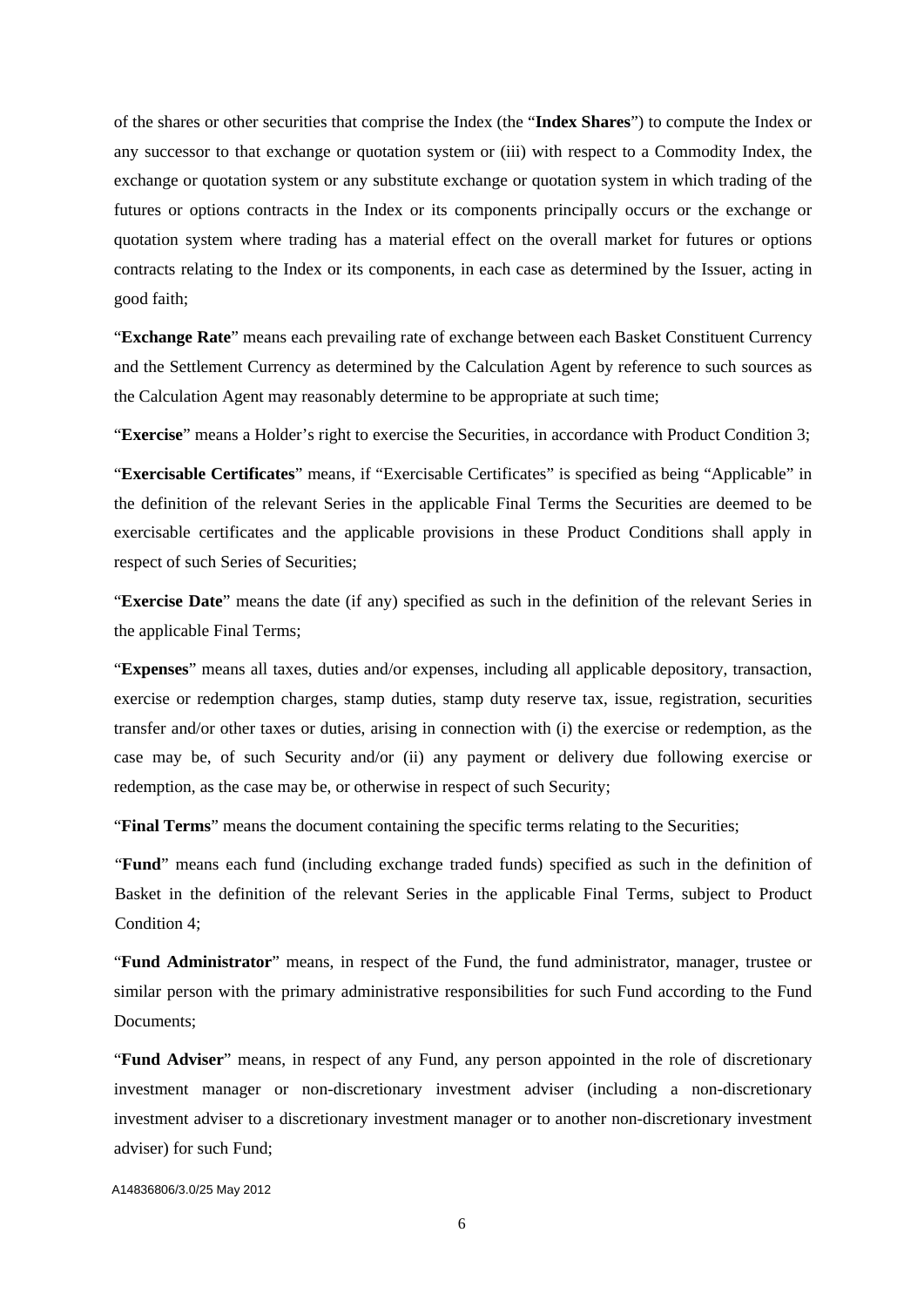"**Fund Documents**" means, with respect to any Fund or Reference Asset, the constitutive and governing documents, subscription agreements and other agreements of the related Fund or Reference Asset specifying the terms and conditions relating to such Fund or Reference Asset and which shall include any Hedging Agreement, each as amended from time to time;

"**Fund Event**" means each event specified as such in Product Condition 4(j), any Potential Fund Event and any Additional Fund Event specified in the definition of the relevant Series in the applicable Final Terms;

"**Fund Final Reference Price**" ("**FFRP**") means in respect of each Fund, unless otherwise specified in the definition of the relevant Series in the applicable Final Terms, the Fund Reference Price on the Valuation Date;

"**Fund Initial Reference Price**" ("**FIRP**") means, in respect of each Fund, unless otherwise specified in the definition of the relevant Series in the applicable Final Terms the Fund Reference Price on the Pricing Date;

"**Fund Prospectus**" means the disclosure document howsoever described prepared in connection with the marketing of the Fund and, in relation to any Replacement Fund, means the disclosure document howsoever described prepared in connection with the marketing of the Replacement Fund and that, as at the Inclusion Date, was the most recent version thereof, each as amended from time to time;

"**Fund Reference Price**" means in respect of each Fund, unless otherwise specified in the definition of the relevant Series in the applicable Final Terms, an amount equal to the NAV of such Fund as quoted by the fund manager or, where such Fund is an exchange traded fund, the trading price of the Reference Asset on the Exchange, in each case at the Valuation Time on a Trading Day, as determined by or on behalf of the Calculation Agent without regard to any subsequently published correction, or (if in the determination of the Calculation Agent, no such price or NAV(as the case may be) can be determined and no Emerging Market Disruption Event or Fund Event has occurred and is continuing) an amount determined by the Calculation Agent as its estimate of the NAV of such Fund or, where such Fund is an exchange traded fund, the trading price of the Reference Asset on the Exchange, in each case having regard to the then prevailing market conditions, the last reported NAV of such Fund or, where such Fund is an exchange traded fund, the last reported trading price of the Reference Asset on the Exchange and such other factors as the Calculation Agent determines relevant;

"**Fund Return**" means an amount calculated by the Calculation Agent in accordance with the formula specified as such in the definition of the relevant Series in the applicable Final Terms;

A14836806/3.0/25 May 2012 "**Fund Service Provider**" means, in respect of any Fund, any person who is appointed to provide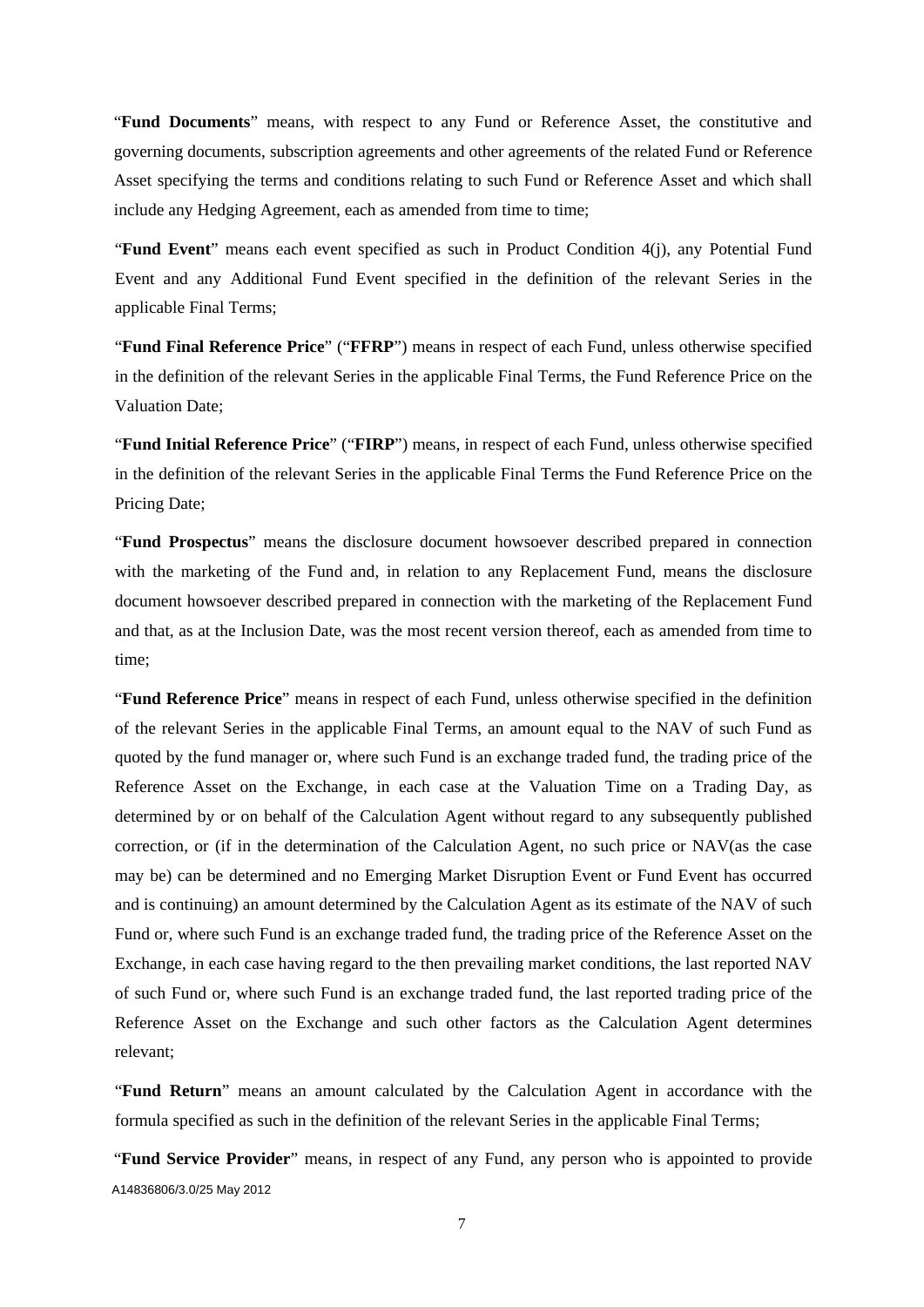services, directly or indirectly, for that Fund, whether or not specified in the Fund Documents or the Fund Prospectus, including but not limited to any Fund Adviser, Fund Administrator, operator, management company, depository, custodian, sub-custodian, prime broker, trustee, registrar and transfer agent or domiciliary agent;

"**FX Rate**" means each rate specified as such in the definition of the Basket in the relevant Series in the applicable Final Terms as determined by the Calculation Agent by reference to the Screen Page (if any) or to such other sources as the Calculation Agent may reasonably determine to be appropriate at such time, subject to Product Condition 4;

"**FX Rate Final Reference Price**" ("**FXFRP**") means in respect of each FX Rate, unless otherwise specified in the definition of the relevant Series in the applicable Final Terms, the FX Rate Reference Price on the Valuation Date;

"**FX Rate Initial Reference Price**" ("**FXIRP**") means, in respect of each FX Rate, unless otherwise specified in the definition of the relevant Series in the applicable Final Terms, the FX Rate Reference Price on the Pricing Date;

"**FX Rate Reference Price**" means in respect of each FX Rate, unless otherwise specified in the definition of the relevant Series in the applicable Final Terms, an amount, subject to adjustment in accordance with Product Condition 4, equal to the FX Rate at the Valuation Time on a Trading Day, as determined by or on behalf of the Calculation Agent without regard to any subsequently published correction or (if, in the determination of the Calculation Agent, no such rate can be determined and no Market Disruption Event has occurred and is continuing) an amount determined by the Calculation Agent as its good faith estimate of the FX Rate on such date having regard to the then prevailing market conditions, the last reported FX Rate and such other factors as the Calculation Agent determines to be relevant;

"**FX Rate Return**" means an amount calculated by the Calculation Agent in accordance with the formula specified as such in the definition of the relevant Series in the applicable Final Terms;

"**Governmental Authority**" is any de facto or de jure government (or agency or instrumentality thereof, court, tribunal, administrative or other governmental authority) or any other entity (private or public) charged with the regulation of the financial markets (including the central bank) in the country of the principal financial centre of either of the currencies in the Relevant Currency Exchange Rate;

"**Hedging Agreement**" means any agreement, whether by way of side letter or otherwise, in respect of any hedging arrangement entered into between: (a) the Issuer, any of its affiliates or any Hedge Provider; and (b) the Fund, the Fund Adviser, any other Fund Service Provider or the directors of the Fund;

A14836806/3.0/25 May 2012 "**Inclusion Date**" means (i) in respect of the Fund, the Issue Date and (ii) in respect of any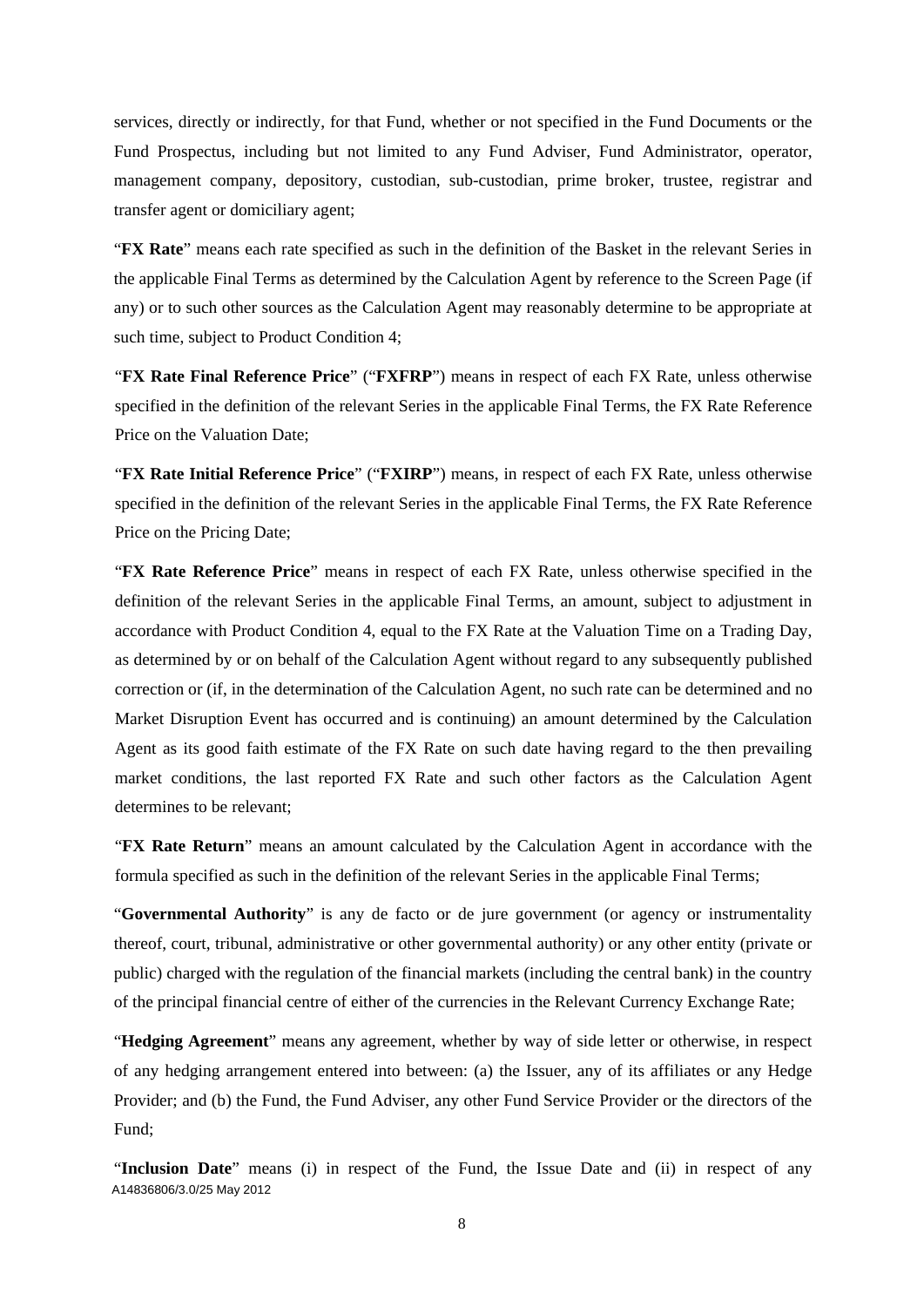Replacement Fund, means the Substitution Date of that Fund;

"**Index**" means each index or Commodity Index specified as such in the definition of the Basket in the relevant Series in the applicable Final Terms, subject to Product Condition 4;

"**Index Final Reference Price**" ("**IFRP**") means in respect of each Index, unless otherwise specified in the definition of the relevant Series in the applicable Final Terms, the Index Reference Price on the Valuation Date;

"**Index Initial Reference Price**" ("**IIRP**") means, in respect of each Index, unless otherwise specified in the definition of the relevant Series in the applicable Final Terms, the Index Reference Price on the Pricing Date;

"**Index Reference Price**" means in respect of each Index, unless otherwise specified in the definition of the relevant Series in the applicable Final Terms, the level of the Index at the Valuation Time on a Trading Day, as determined by the Calculation Agent without regard to any subsequently published correction or (if, in the determination of the Calculation Agent, no such level can be determined and no Market Disruption Event has occurred and is continuing) a level determined by the Calculation Agent as its good faith estimate of the official closing level of the Index on such date having regard to the then prevailing market conditions, the last reported trading price(s) of (a) the Index Shares (in respect of an Index which is not a Commodity Index) or (b) the components of the Index (in respect of a Commodity Index) and such other factors as the Calculation Agent determines relevant;

"**Index Return**" means an amount calculated by the Calculation Agent in accordance with the formula specified as such in the definition of the relevant Series in the applicable Final Terms;

"**Index Future**" means each index future specified as such in the definition of the Basket in the relevant Series in the applicable Final Terms, subject to Product Condition 4;

"**Index Future Final Reference Price**" ("**IFFRP**") means, in respect of each Index Future, unless otherwise specified in the definition of the relevant Series in the applicable Final Terms, the Index Future Reference Price on the Valuation Date;

"**Index Future Initial Reference Price**" ("**IFIRP**") means, in respect of each Index Future, unless otherwise specified in the definition of the relevant Series in the applicable Final Terms, the Index Future Reference Price on the Pricing Date;

"**Index Future Price**" means in respect of each Index Future, unless otherwise specified in the definition of the relevant Series in the applicable Final Terms, the current price of the Index Future. For the avoidance of any doubt, this shall not be the futures contract value but the futures contract value divided by the applicable contract factor (the value of 1.0 future's point) specified on the applicable Bloomberg page referred to in the definition of the Basket, and if no such page reference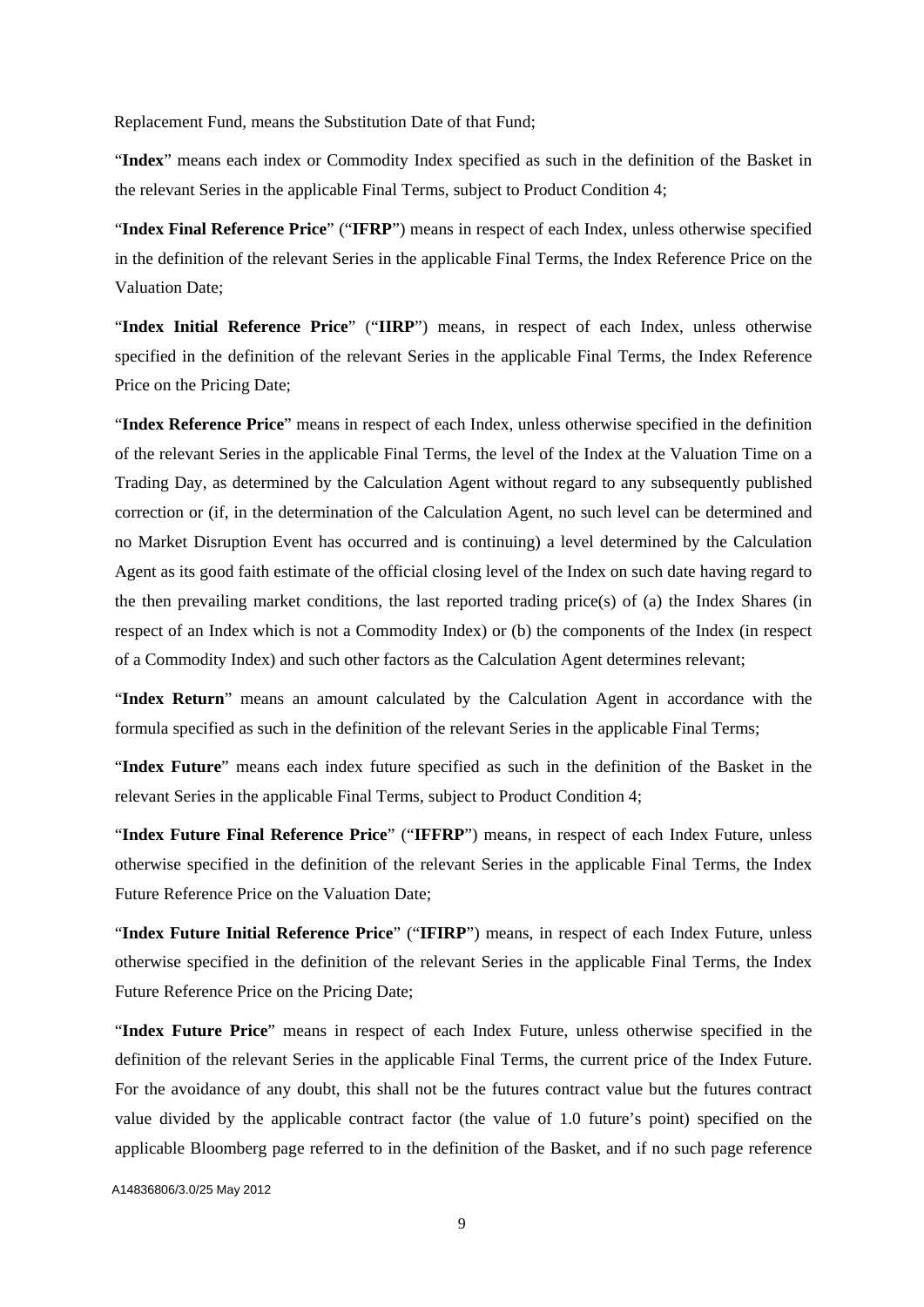exists, such other page reference as the Calculation Agent determines;

"**Index Future Reference Price**" means, in respect of each Index Future, unless otherwise specified in the definition of the relevant Series in the applicable Final Terms, an amount equal to the Index Future Price quoted on the Exchange at the Valuation Time on a Trading Day as determined by or on behalf of the Calculation Agent without regard to any subsequently published correction or (if, in the determination of the Calculation Agent, no such price can be determined and no Market Disruption Event has occurred and is continuing) an amount determined by the Calculation Agent as its good faith estimate of the closing Index Future Price on such date having regard to the then prevailing market conditions, the last reported Index Future Price on the Exchange and such other factors as the Calculation Agent determines relevant, subject to adjustment in accordance with Product Condition 4;

"**Index Future Return**" means an amount calculated by the Calculation Agent in accordance with the formula specified as such in the definition of the relevant Series in the applicable Final Terms;

"**Index Sponsor**" means the corporation or other entity that (i) is responsible for setting and reviewing the rules and procedures and the methods of calculation and adjustments, if any, related to the relevant Index and/or (ii) announces (directly or through an agent) the level of the relevant Index on a regular basis during each Trading Day and references to Index Sponsor shall include any successor index sponsor pursuant to Product Condition 4;

"**Interest Amount**" means, if "Interest" is specified as being "Applicable" in the definition of the relevant Series in the applicable Final Terms, in respect of each Interest Period, an amount calculated by the Calculation Agent in accordance with the formula specified in the definition of the relevant Series in the applicable Final Terms;

"**Interest Payment Dates**" means, if "Interest" is specified as being "Applicable" in the definition of the relevant Series in the applicable Final Terms, the dates specified as such in the definition of the relevant Series in the applicable Final Terms;

"**Interest Period**" means, if "Interest" is specified as being "Applicable" in the definition of the relevant Series in the applicable Final Terms and unless otherwise specified in the definition of the relevant Series in the applicable Final Terms, the period commencing on (and including) the Issue Date to (but excluding) the first Interest Payment Date and each period commencing on (and including) an Interest Payment Date to (but excluding) the next following Interest Payment Date;

"**Interest Rate**" means, if "Interest" is specified as being "Applicable" in the definition of the relevant Series in the applicable Final Terms, in respect of each Interest Period, the rate specified as such, or determined in accordance with the formula specified, in the definition of the relevant Series in the applicable Final Terms;

A14836806/3.0/25 May 2012 "**Interest Rate Day Count Fraction**" means, if "Interest" is specified as being "Applicable" in the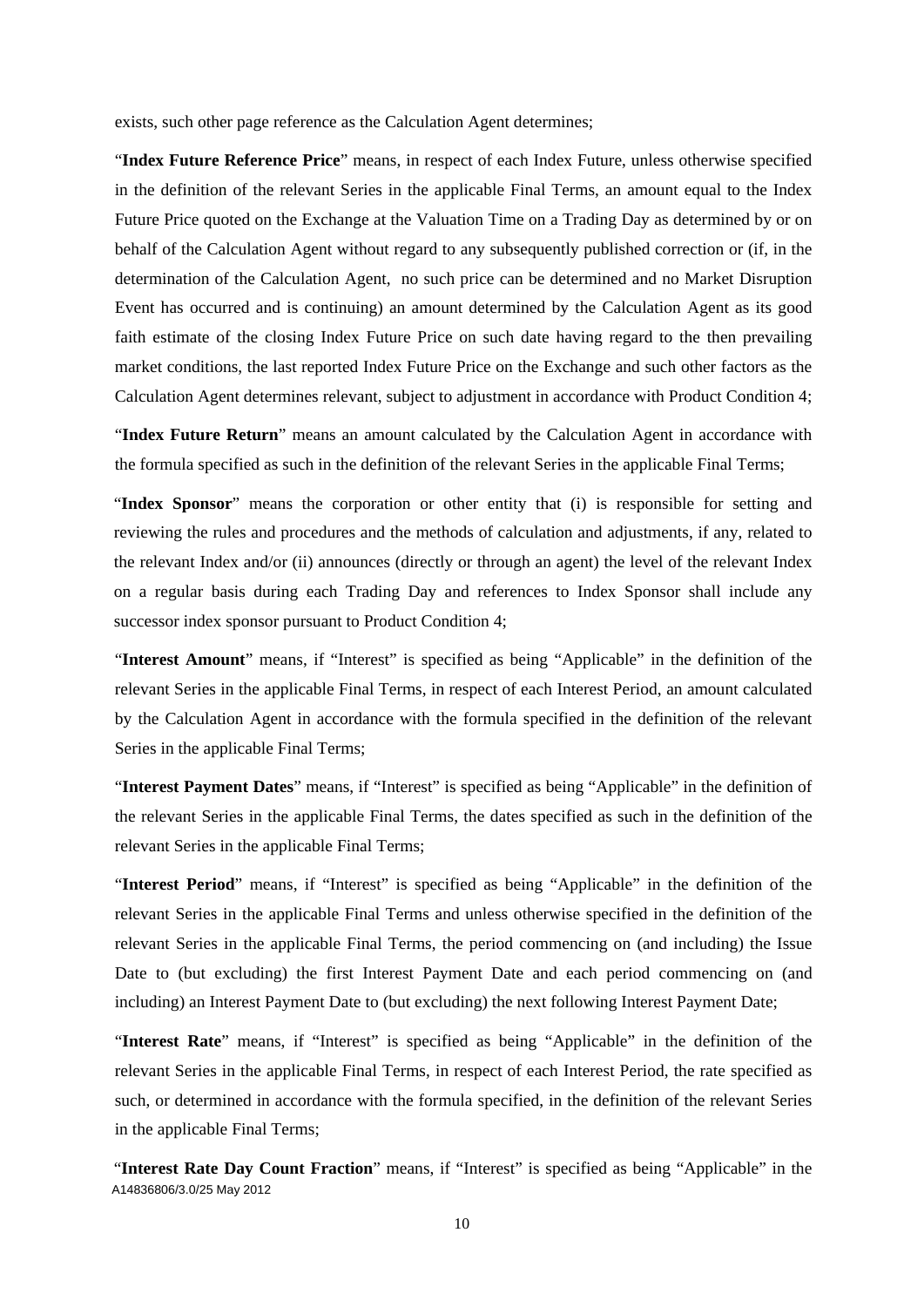definition of the relevant Series in the applicable Final Terms, that interest shall be calculated on the basis specified in the definition of the relevant Series in the applicable Final Terms; "**Issue Date**" means the date specified as such in the applicable Final Terms;

"**Issuer**" means The Royal Bank of Scotland plc incorporated in Scotland with its statutory seat in Edinburgh;

"**Issuer Call**" means, if "Issuer Call" is specified as being "Applicable" in the definition of the relevant Series in the applicable Final Terms, the termination of the Securities by the Issuer in accordance with Product Condition 3(b);

"**Issuer Call Cash Amount**" means, if "Issuer Call" is specified as being "Applicable" in the definition of the relevant Series in the applicable Final Terms, the amount specified, or determined by the Calculation Agent in accordance with the formula specified, in the definition of Issuer Call Cash Amount for the relevant Series in the applicable Final Terms, less Expenses. The Issuer Call Cash Amount payable to a Holder shall be rounded to the nearest two decimal places in the Settlement Currency, 0.005 being rounded downwards;

"**Issuer Call Commencement Date**" means, if "Issuer Call" is specified as being "Applicable" in the definition of the relevant Series in the applicable Final Terms, the date specified as such in the definition of the relevant Series in the applicable Final Terms;

"**Issuer Call Date**" means, if "Issuer Call" is specified as being "Applicable" in the definition of the relevant Series in the applicable Final Terms, each date specified as such in the definition of the relevant Series in the applicable Final Terms or, if no such date is specified, the date specified as such in the notice delivered by the Issuer in accordance with Product Condition 3 and, if such day is not a Trading Day, means the first succeeding Trading Day unless, in the determination of the Issuer or the Calculation Agent on its behalf either:

(i) a Market Disruption Event has occurred on that day with respect to any Basket Constituent in which case the Issuer Call Date shall be the first succeeding Trading Day on which the Issuer or Calculation Agent on its behalf determines that there is no Market Disruption Event, unless the Issuer or Calculation Agent on its behalf determines that there is a Market Disruption Event, occurring on each of the Relevant Number of Trading Days immediately following the original date which (but for the Market Disruption Event) would have been the Issuer Call Date. In that case (A) the last day of the Relevant Number of Trading Days shall be deemed to be the Issuer Call Date (regardless of the Market Disruption Event); and (B) the Issuer or the Calculation Agent on its behalf shall determine the Issuer Call Cash Amount having regard to the then prevailing market conditions, the last reported trading price of the Basket Constituent or, where the Basket Constituent is an exchange traded fund,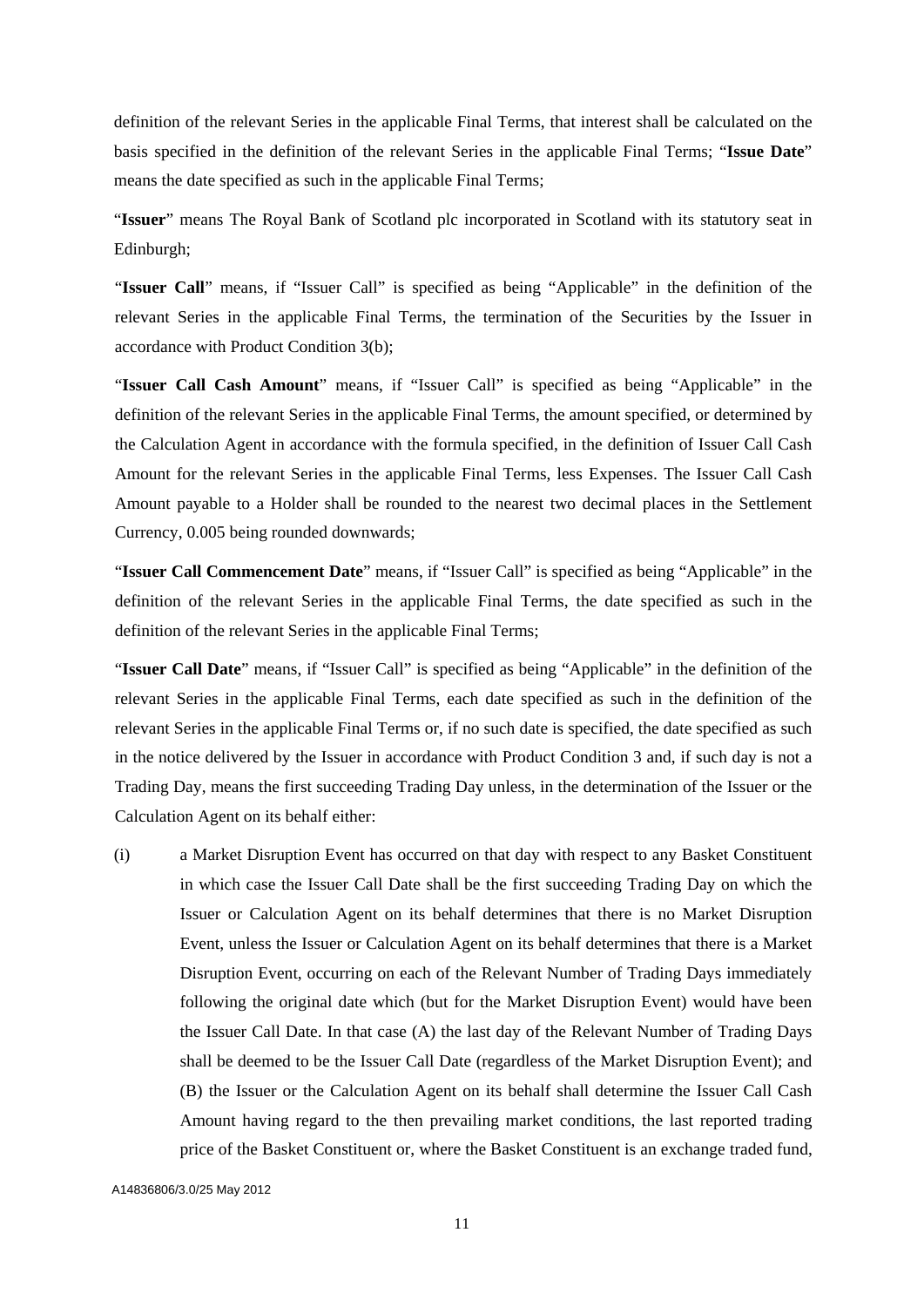the last reported trading price of the Reference Asset on the Exchange, and such other factors as the Calculation Agent deems relevant; or

(ii) a Fund Event has occurred on any such day, in which case the provisions of Product Condition 4(k) shall apply and the Issuer Call Date shall be adjusted accordingly;

"**Issuer Call Notice Period**" means, if "Issuer Call" is specified as being "Applicable" in the definition of the relevant Series in the applicable Final Terms, the period specified as such in the definition of the relevant Series in the applicable Final Terms;

"**Launch Date**" means the date specified as such in the applicable Final Terms;

"**Market Disruption Event**" means each event specified as such in Product Condition 4, any Additional Market Disruption Event specified in the definition of the relevant Series in the applicable Final Terms and any Emerging Market Disruption Event;

"**Merger Event**" means, in respect of any relevant shares, units or interests issued by a Relevant Party, any (i) reclassification or change of such shares, units or interests that results in a transfer of or an irrevocable commitment to transfer all of such shares, units or interests outstanding to another entity or person, (ii) consolidation, amalgamation, merger or binding share exchange of such Relevant Party with or into another entity or person (other than a consolidation, amalgamation, merger or binding share exchange in which such Relevant Party is the continuing entity and which does not result in a reclassification or change of all of such shares, units or interests outstanding), (iii) takeover offer, tender offer, exchange offer, solicitation, proposal or other event by any entity or person to purchase or otherwise obtain 100 per cent. of the outstanding shares, units or interests of such Relevant Party that results in a transfer of or an irrevocable commitment to transfer all such shares, units or interests (other than such shares, units or interests owned or controlled by such other entity or person), or (iv) consolidation, amalgamation, merger or binding share exchange of the Relevant Party or its subsidiaries with or into another entity in which the Relevant Party is the continuing entity and which does not result in a reclassification or change of all such shares, units or interests outstanding but results in the outstanding shares, units or interests (other than shares, units or interests owned or controlled by such other entity) immediately prior to such event collectively representing less than 50 per cent. of the outstanding shares, units or interests immediately following such event;

"**NAV**" means net asset value;

"**Payment Day**" means a day (other than a Saturday or Sunday) on which commercial banks and foreign exchange markets are open for business (including dealings in foreign exchange and foreign exchange currency deposits) in the principal financial centre for the Settlement Currency or, if the Settlement Currency is euro, any day on which the Trans-European Automated Real-time Gross settlement Express Transfer (TARGET2) System is open;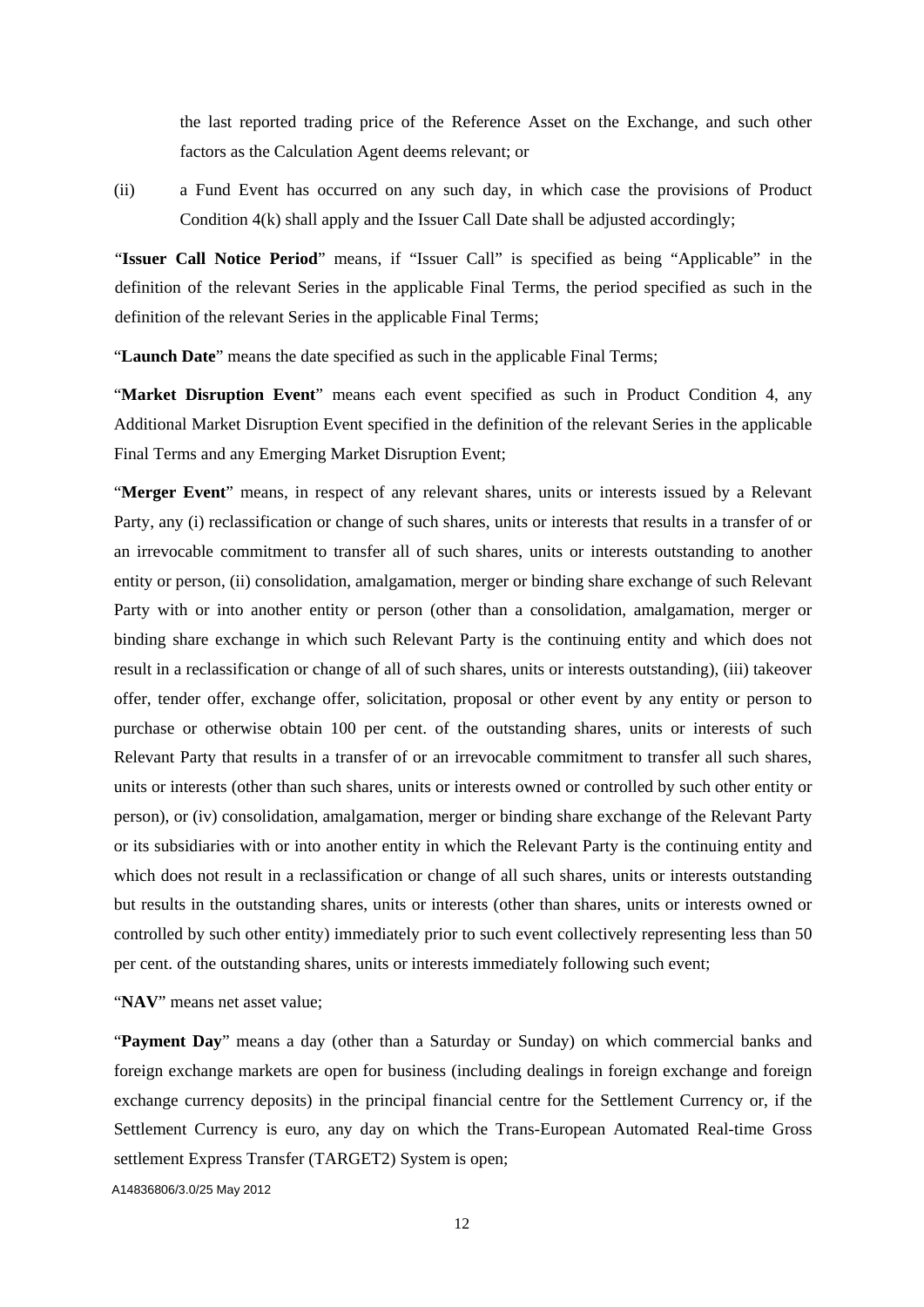"**Portfolio Guidelines**" means the investment guidelines and restrictions specified in respect of a Fund and as set out in the relevant Fund Prospectus and/or the relevant Fund Documents;

"**Potential Fund Event**" means any event or circumstance which would or may (with the expiry of a grace period, the giving of notice, the making of any determination or any combination of any of the foregoing), in the determination of the Calculation Agent, constitute or cause a Fund Event or where the Calculation Agent reasonably believes in good faith that a Fund Event may have occurred but does not at that time have evidence thereof;

"**Pricing Date**" means the date or dates specified as such in the definition of the relevant Series in the applicable Final Terms, subject to adjustment by the Issuer or the Calculation Agent on its behalf if, in adverse market conditions, in the opinion of the Issuer or the Calculation Agent on its behalf, the circumstances so require;

"**Redeemable Certificates**" means, if "Redeemable Certificates" is specified as being "Applicable" in the definition of the relevant Series in the applicable Final Terms the Securities are deemed to be redeemable certificates and the applicable provisions in these Product Conditions shall apply in respect of such Series of Securities;

"**Redemption Date**" means the date (if any) specified as such in the definition of the relevant Series in the applicable Final Terms;

"**Reference Asset**" means the relevant interests in each Fund or if the Fund is an exchange traded fund the relevant interests specified as "Reference Assets" in the definition of Basket in the applicable Final Terms;

"**Related Exchange**" means in respect of each Certificate, Commodity, Share, Index Future or Index, an options or futures exchange or quotation system on which options contracts or futures contracts or other derivatives contracts on the relevant Certificate, Commodity, Share, Index Future or Index are traded;

"**Relevant Currency**" means, unless otherwise specified in the definition of the relevant Series in the applicable Final Terms, the Settlement Currency, the lawful currency in which the underlying of the Security or any constituent of such underlying is denominated, from time to time, or the lawful currency of the country in which the Exchange or the primary exchange on which an underlying or any constituent of such underlying, is located provided that Relevant Currency shall not include any lawful currency that is a Standard Currency. Notwithstanding the foregoing, where the underlying of a Security is a fund, including but not limited to, an exchange traded fund, a mutual fund, a unit trust or a hedge fund, or an American Depositary Receipt ("**ADR**") or Global Depositary Receipt ("**GDR**"), the constituents of such fund, ADR or GDR as applicable, shall not be considered for the purpose of this definition;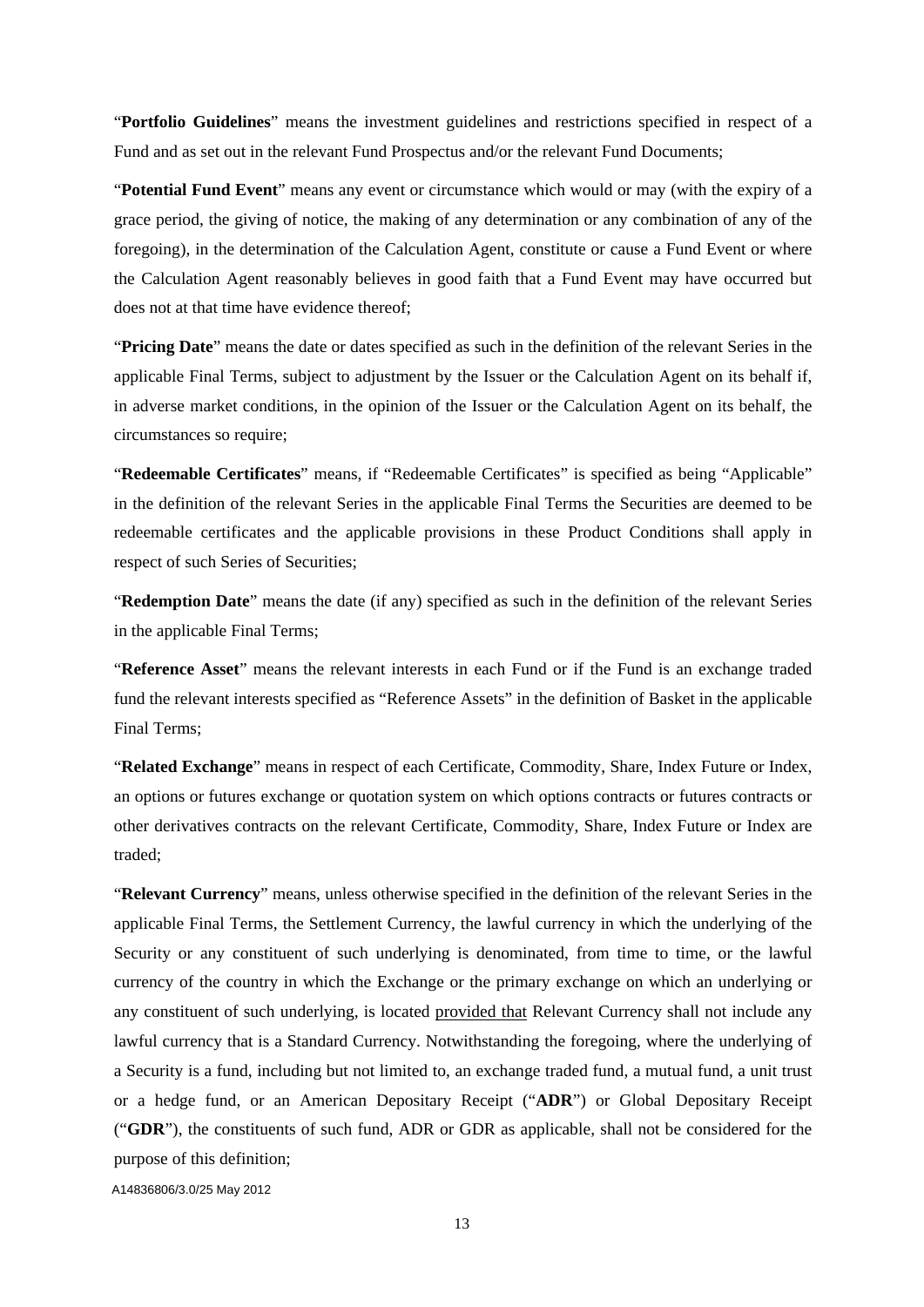"**Relevant Currency Exchange Rate**" means each rate of exchange between the Relevant Currency and the Settlement Currency, or where the Relevant Currency is the Settlement Currency, between the Relevant Currency and any other applicable currency, as determined by the Calculation Agent by reference to such sources as the Calculation Agent may reasonably determine to be appropriate at such time;

"**Relevant Number of Trading Days**" means the number of Trading Days, if any, specified as such in the definition of the relevant Series in the applicable Final Terms;

"**Relevant Party**" means each of the Fund and the Fund Adviser;

"**Replacement Fund**" means, in relation to a Fund, the fund selected by the Issuer or the Calculation Agent on its behalf to replace that Fund in accordance with clause 4(k)(B).Such Replacement Fund will have a similar risk profile as the Fund replaced, as determined by the Issuer or the Calculation Agent on its behalf.

"**Screen Page**" means each page specified as such in the definition of the Basket in the relevant Series in the applicable Final Terms or any successor to any such page which contains the same information, or any other such page reference as the Calculation Agent determines and "**Screen Pages**" shall be construed accordingly;

"**Securities**" means each Series of multi-asset basket linked certificates specified in the applicable Final Terms which may either be Exercisable Certificates or Redeemable Certificates and each such certificate a "**Security**". References to the terms "**Securities**" and "**Security**" shall be construed severally with respect to each Series specified in the applicable Final Terms;

"**Series**" means each series of Securities set out in the applicable Final Terms;

"**Settlement Currency**" means the currency specified as such in the definition of the relevant Series in the applicable Final Terms;

"**Settlement Date**" means the date (if any) specified as such in the definition of the relevant Series in the applicable Final Terms;

"**Share**" means each share specified as such in the definition of Basket in the relevant Series in the applicable Final Terms, subject to Product Condition 4;

"**Share Company**" means for each Share, the share company specified as such in the applicable Final Terms, subject to Product Condition 4;

"**Share Final Reference Price**" ("**SFRP**") means in respect of each Share, unless otherwise specified in the definition of the relevant Series in the applicable Final Terms, the Share Reference Price on the Valuation Date;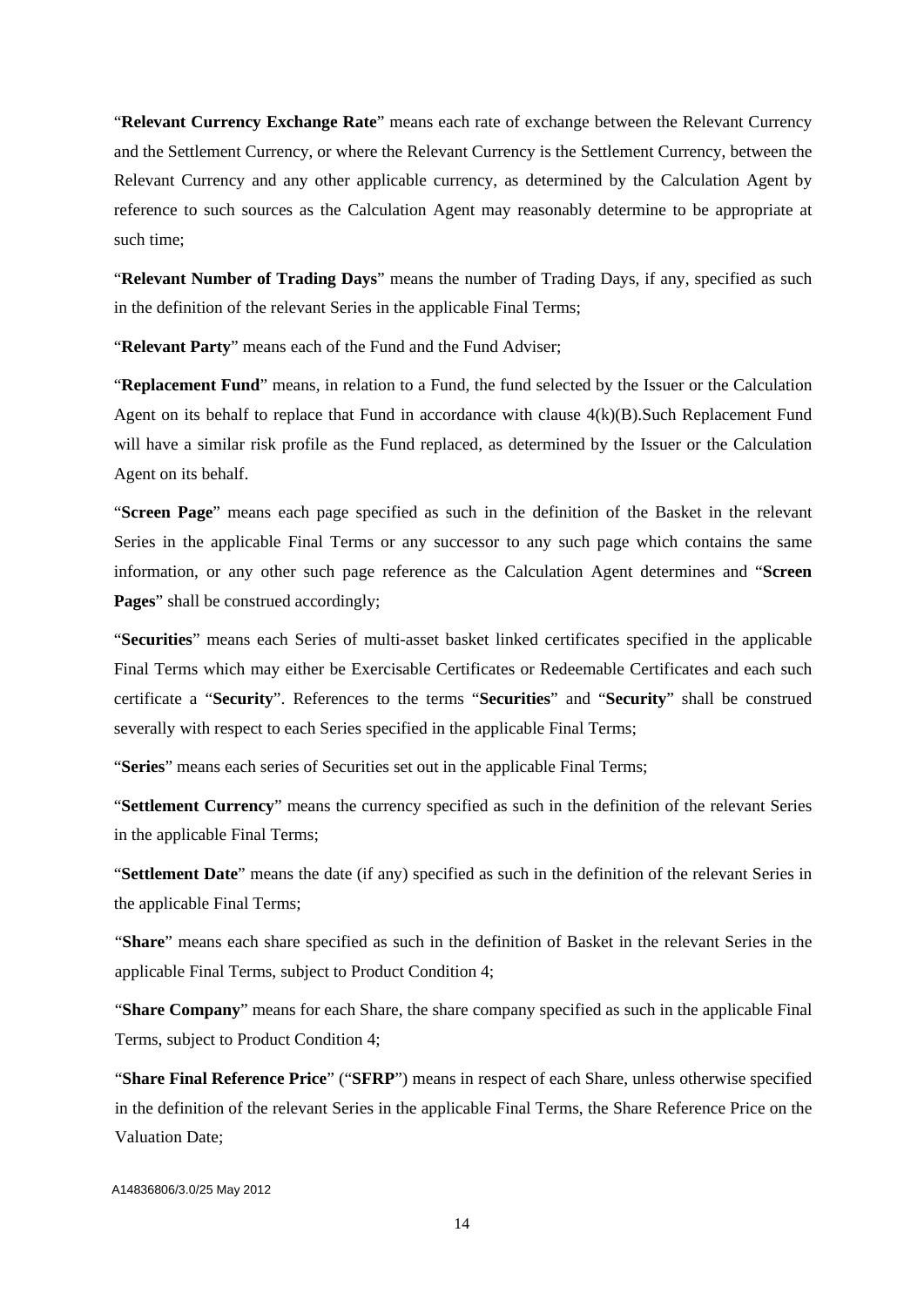"**Share Initial Reference Price**" ("**SIRP**") means, in respect of each Share, unless otherwise specified in the definition of the relevant Series in the applicable Final Terms, the Share Reference Price on the Pricing Date;

"**Share Reference Price**" means in respect of each Share, unless otherwise specified in the definition of the relevant Series in the applicable Final Terms, the price determined by the Calculation Agent in accordance with the formula specified as such in the definition of the relevant Series in the applicable Final Terms, as determined by or on behalf of the Calculation Agent without regard to any subsequently published correction unless, in the determination of the Calculation Agent, no such price can be determined and no Market Disruption Event has occurred and is continuing an amount determined by the Calculation Agent as its good faith estimate of the price of the Share on such date having regard to the then prevailing market conditions, the last reported trading price of such Share on the Exchange and such other factors as the Calculation Agent determines relevant, subject to adjustment in accordance with Product Condition 4;

"**Share Return**" means an amount calculated by the Calculation Agent in accordance with the formula specified as such in the definition of the relevant Series in the applicable Final Terms;

"**Standard Currency**" means, unless otherwise specified in the definition of the relevant Series in the applicable Final Terms, the lawful currency of Australia, Austria, Belgium, Canada, Cyprus, Denmark, Finland, France, Germany, Greece, Hong Kong, Ireland, Italy, Japan, Luxembourg, Malta, the Netherlands, New Zealand, Norway, Portugal, Singapore, Slovenia, Spain, Sweden, Switzerland, Taiwan, the United Kingdom and the United States, or such other currency as determined by the Calculation Agent at its sole and absolute discretion from time to time;

"**Substitution Date**" means, in relation to a Fund, the date selected by the Issuer or the Calculation Agent on its behalf for the replacement of the Fund by a Replacement Fund.

"**Trading Day**" means, unless otherwise specified in the definition of the relevant Series in the applicable Final Terms, (i) with respect to each Certificate, Commodity, Fund that is an exchange traded fund, Index Future or Share, any day that is (or but for the occurrence of a Market Disruption Event or Fund Event, as applicable, would have been) a trading day on each Exchange or Related Exchange other than a day on which trading on the Exchange or Related Exchange is scheduled to close prior to its regular weekday closing time, (ii)with respect to a Fund, any day (or, but for the occurrence of a Fund Event, would have been a day) on which trading in the Fund can take place, (iii) with respect to an Index, any day on which the Index Sponsor should calculate and publish the closing level of the Index according to its rules and (v) with respect to an FX Rate, any day that is (or but for the occurrence of a Market Disruption Event, would have been) a day on which commercial banks and foreign exchange markets settle payments in the principal financial centre of the Settlement

A14836806/3.0/25 May 2012 Currency;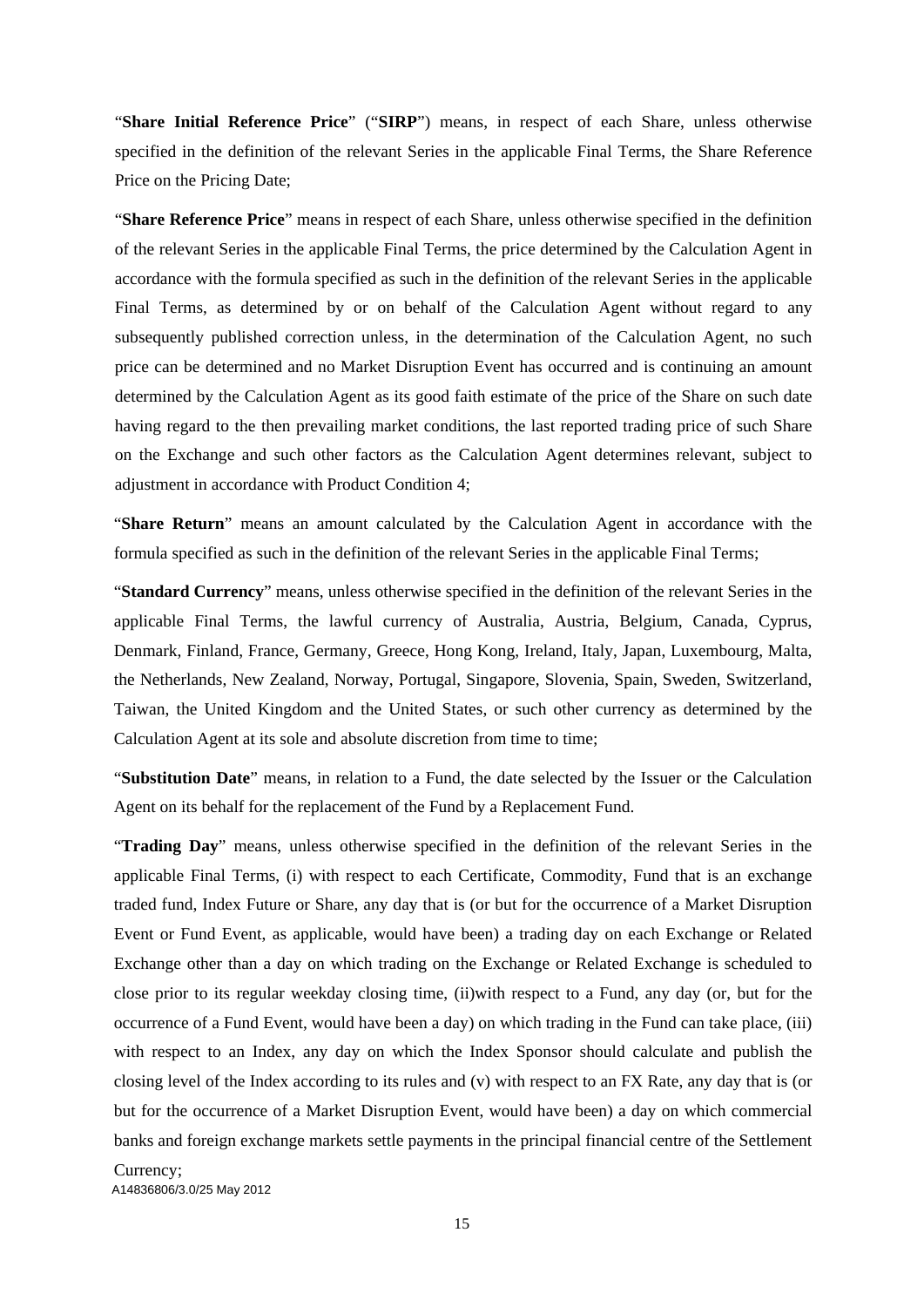"**Valuation Date**" means the date or dates specified as such in the definition of the relevant Series in the applicable Final Terms or, if any such day is not a Trading Day, the first Trading Day thereafter unless, in the determination of the Issuer or the Calculation Agent on its behalf, either

- (i) a Market Disruption Event has occurred on that day with respect to any Basket Constituent, in which case the Valuation Date shall be the first succeeding Trading Day on which the Issuer or the Calculation Agent on its behalf determines that there is no Market Disruption Event unless the Issuer or the Calculation Agent on its behalf determines that there is a Market Disruption Event occurring on each of the Relevant Number of Trading Days immediately following the original date which (but for the Market Disruption Event) would have been a Valuation Date. In that case (a) the last day of the Relevant Number of Trading Days shall be deemed to be the Valuation Date (regardless of the Market Disruption Event); and (b) the Issuer or the Calculation Agent on its behalf shall determine the price, level or NAV, as applicable, having regard to the then prevailing market conditions, the last reported trading price of the Basket Constituent and such other factors as the Calculation Agent determines to be relevant; or
- (ii) a Fund Event has occurred on that day in which case the provisions of Product Condition 4(k) shall apply and the Valuation Date shall be adjusted accordingly;

"**Valuation Time**" means (i) with respect to each Commodity and FX Rate at or around the time specified as such in the definition of the relevant Series in the applicable Final Terms, (ii) in respect of (x) the AEX-index, the time with reference to which the Index Sponsor calculates the exchange delivery settlement price (the average of the prices of the AEX-index calculated at one minute intervals between 15.30 and 16.00 Amsterdam time) or (y) any other Index, the time with reference to which the Index Sponsor calculates the closing level of the Index or in relation to (x) and (y) at such other time as the Issuer may select in its absolute discretion and notify to Holders in accordance with General Condition 4, (iii) with respect to each Certificate, Index Future or Share, the official close of trading on the relevant Exchange, (iv) with respect to each Fund (other than those Funds which are exchange traded funds) the time with reference to which the fund manager publishes the NAV or value and (v) with respect to Funds which are exchange traded funds the time specified as such in the definition of the relevant series in the applicable Final Terms. All unless otherwise specified in the definition of the relevant Series in the applicable Final Terms or, such other time as the Issuer or the Calculation Agent on its behalf may select in its absolute discretion and notify to Holders in accordance with General Condition 4; and

"**Weight**" means, for each Basket Constituent, the percentage specified as such in the definition of Basket of the relevant Series in the applicable Final Terms, subject to adjustment in accordance with Product Condition 4.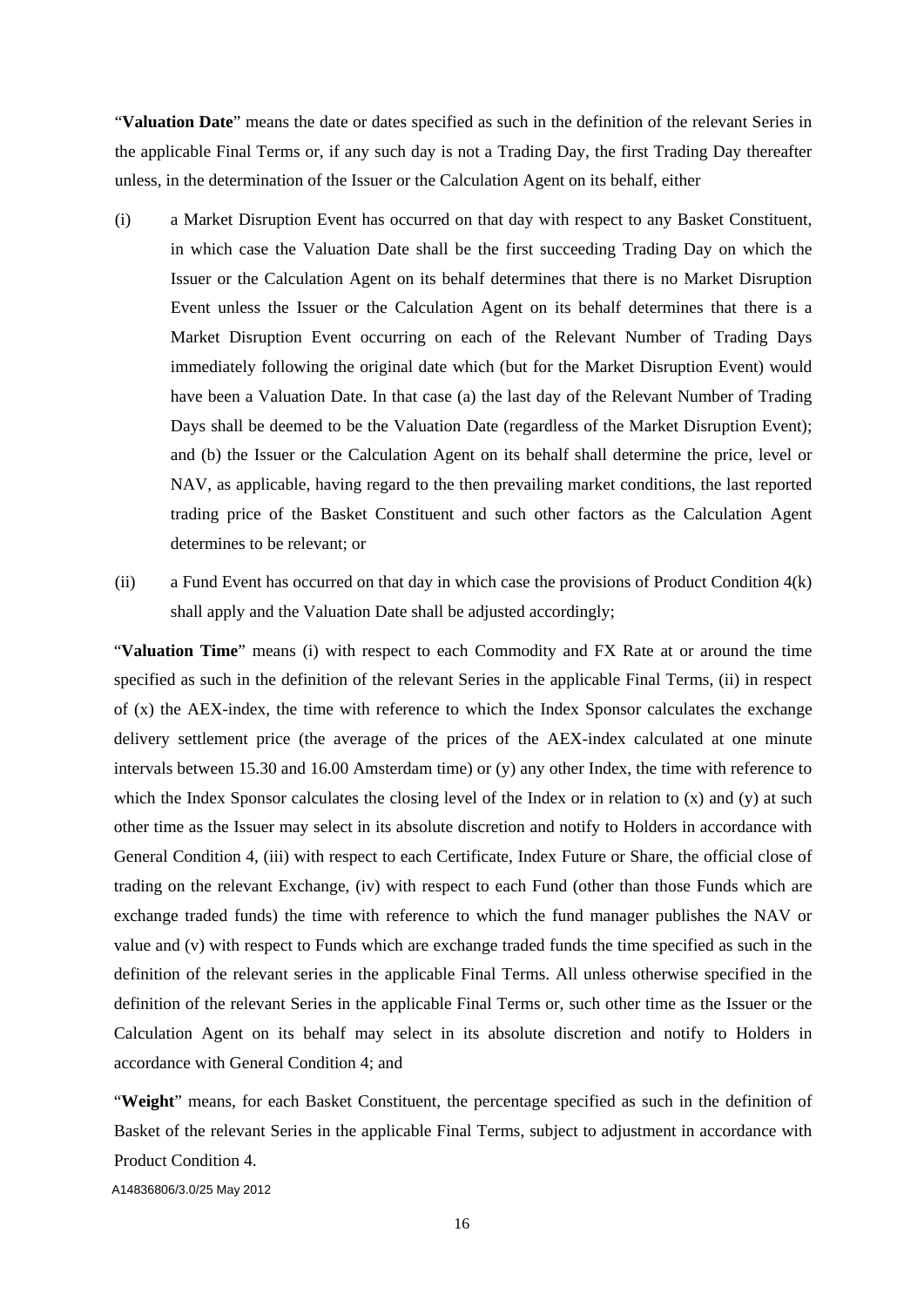Terms in capitals which are not defined in these Product Conditions shall have the meanings ascribed to them in the General Conditions.

2. FORM

- (a) Global Form. Except in the case of Securities issued in the form described in either Product Condition  $2(b)$  or  $2(c)$ , the Securities will be issued in bearer form and represented by a global security (the "**Global Security**") which will be deposited with a Clearing Agent or the depositary for one or more Clearing Agents and will be transferable only in accordance with the applicable law and the rules and procedures of the relevant Clearing Agent through whose systems the Securities are transferred. Each person (other than another Clearing Agent) who is for the time being shown in the records of the relevant Clearing Agent as the owner of a particular unit quantity of the Securities (in which regard any certificate or other document issued by the relevant Clearing Agent as to the unit quantity of the Securities standing to the credit of the account of any person shall be conclusive and binding for all purposes except in the case of manifest error) shall be treated by the Issuer and each Agent as the holder of such unit quantity of the Securities (and the term "**Holder**" shall be construed accordingly) for all purposes, other than with respect to any payment and / or delivery obligations, the right to which shall be vested as regards the Issuer and the Agents, solely in the bearer of the Global Security.
- (b) Dematerialised Form. Certain Securities will, where required by the rules and procedures of the Clearing Agent, be issued in dematerialised form and will be registered in the book-entry system of the Clearing Agent. Title to the Securities will pass by transfer between accountholders at the Clearing Agent perfected in accordance with the legislation, rules and regulations applicable to and/or issued by the Clearing Agent that are in force and effect from time to time (the "**Rules**").Accordingly, in these Conditions, the term "**Holder**" means a person in whose name a Security is registered in the book-entry settlement system of the Clearing Agent or any other person recognised as a holder of Securities pursuant to the Rules.

If CREST is specified as the Clearing Agent in the relevant Final Terms, the Securities will be cleared through CREST. Such Securities will be registered securities in dematerialised and uncertificated form, and will be (i) participating securities and (ii) uncertificated securities in accordance with the Uncertificated Securities Regulations 2001 (SI. No. 3755) as amended, supplemented or replaced from time to time (the "**Regulations**").

Securities cleared through CREST may be transferred in accordance with the Regulations and the rules, procedures and practices of the relevant Operator (as defined below). No transfer of such Securities will be valid unless and until entered on the relevant Operator register of corporate securities (as defined in and in accordance with, the Regulations).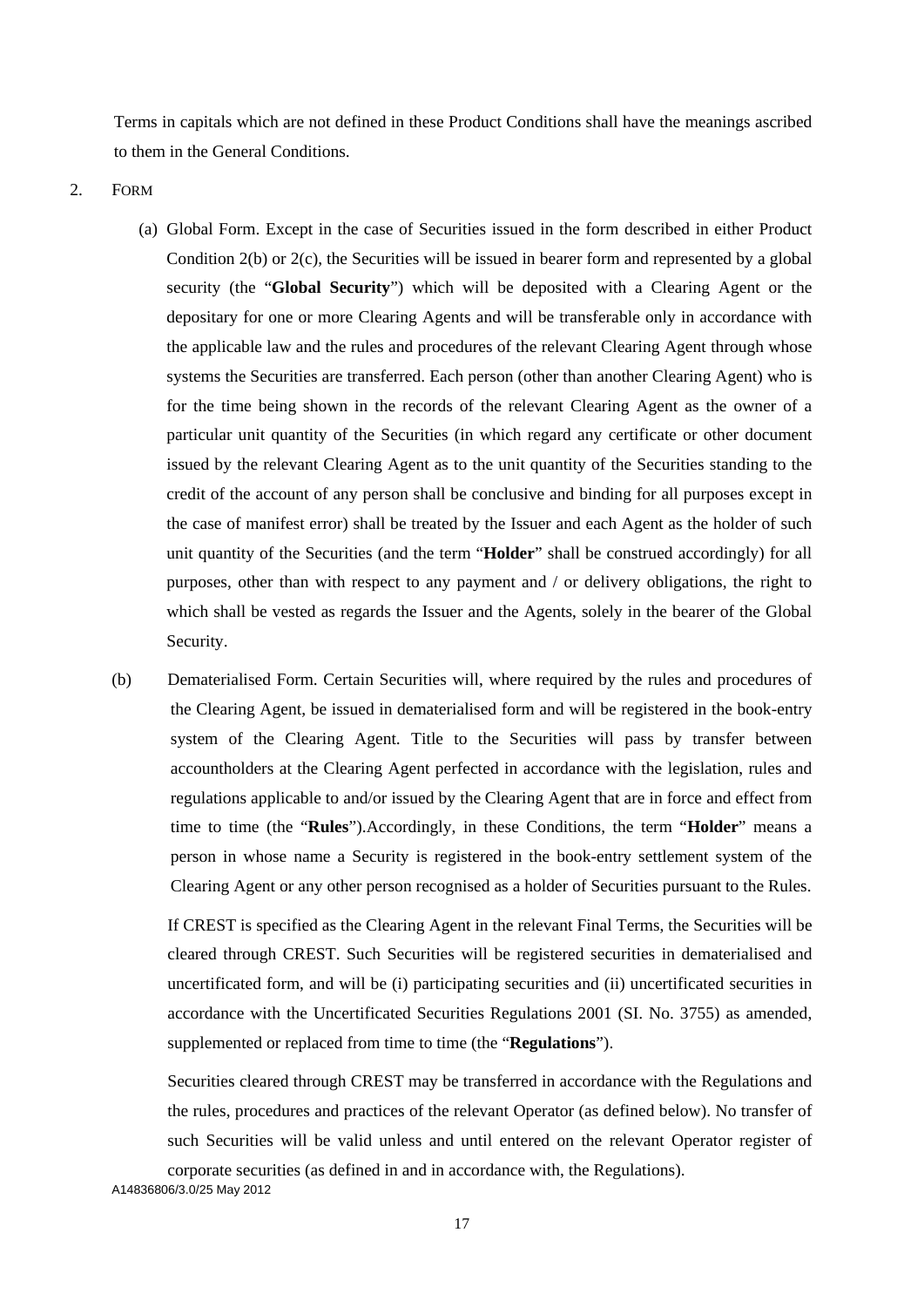In the case of Securities cleared through CREST, title to the Securities is recorded on the relevant Operator register of corporate securities (as defined in the Regulations). The Registrar on behalf of the Issuer will maintain a register of such Securities recorded on the relevant Operator register of corporate securities (the "**Register**") and shall procure that the Register is regularly updated to reflect the Operator register of corporate securities in accordance with the rules and practices from time to time of the Operator and the Regulations. Subject to this requirement, (i) each person who is for the time being shown in the Register as the holder of such Securities shall be treated by the Issuer and the Registrar as the holder of such Securities for all purposes and (ii) neither the Issuer nor the Registrar shall be liable in respect of any act or thing done or omitted to be done by it or on its behalf in reliance upon the assumption that the particulars entered in the Register which the Registrar maintains are in accordance with particulars entered in the Operator register of corporate securities relating to such Securities (and the expression "**Holder**" and related expressions shall be construed accordingly).

Any reference to the "**Operator**" (as such term is used in the Regulations) shall be to CREST and shall, whenever the context so permits, be deemed to include a reference to any such additional or alternative Operator approved by the Issuer from time to time in accordance with the Regulations and notified to the relevant Holders in accordance with General Condition 4.

Any indication herein that the Operator "shall do", or similar expression or phrase indicating that they are obliged to or will carry out any role or obligation described in the Conditions and/or the applicable Final Terms, as the case may be, is given without any assumption by the Issuer, the relevant Registrar or the Calculation Agent of responsibility or liability for the performance of the Operator.

(c) SIX SIS Ltd as Clearing Agent. If SIX SIS Ltd is specified as the Clearing Agent, Securities will, as specified in the applicable Final Terms, be issued in the form of (i) dematerialised securities (the "**Dematerialised Securities**") or (ii) a bearer permanent Global Security and, in either case, will be transformed into intermediated securities (the "**Intermediated Securities**") in accordance with article 6 of the Swiss Federal Intermediated Securities Act (the "**FISA**").

The Intermediated Securities will be created (i) by deposit of a Global Security with the Clearing Agent, acting as custodian as defined in article 4 FISA (the "**Custodian**"), or registration of Dematerialised Securities in the main register of the Clearing Agent, acting as Custodian, and (ii) the Clearing Agent, acting as Custodian, crediting the respective rights to securities accounts of one or more of its participants with the Clearing Agent in accordance with articles 4 and 6 FISA. For each issuance of Securities in the form of Dematerialised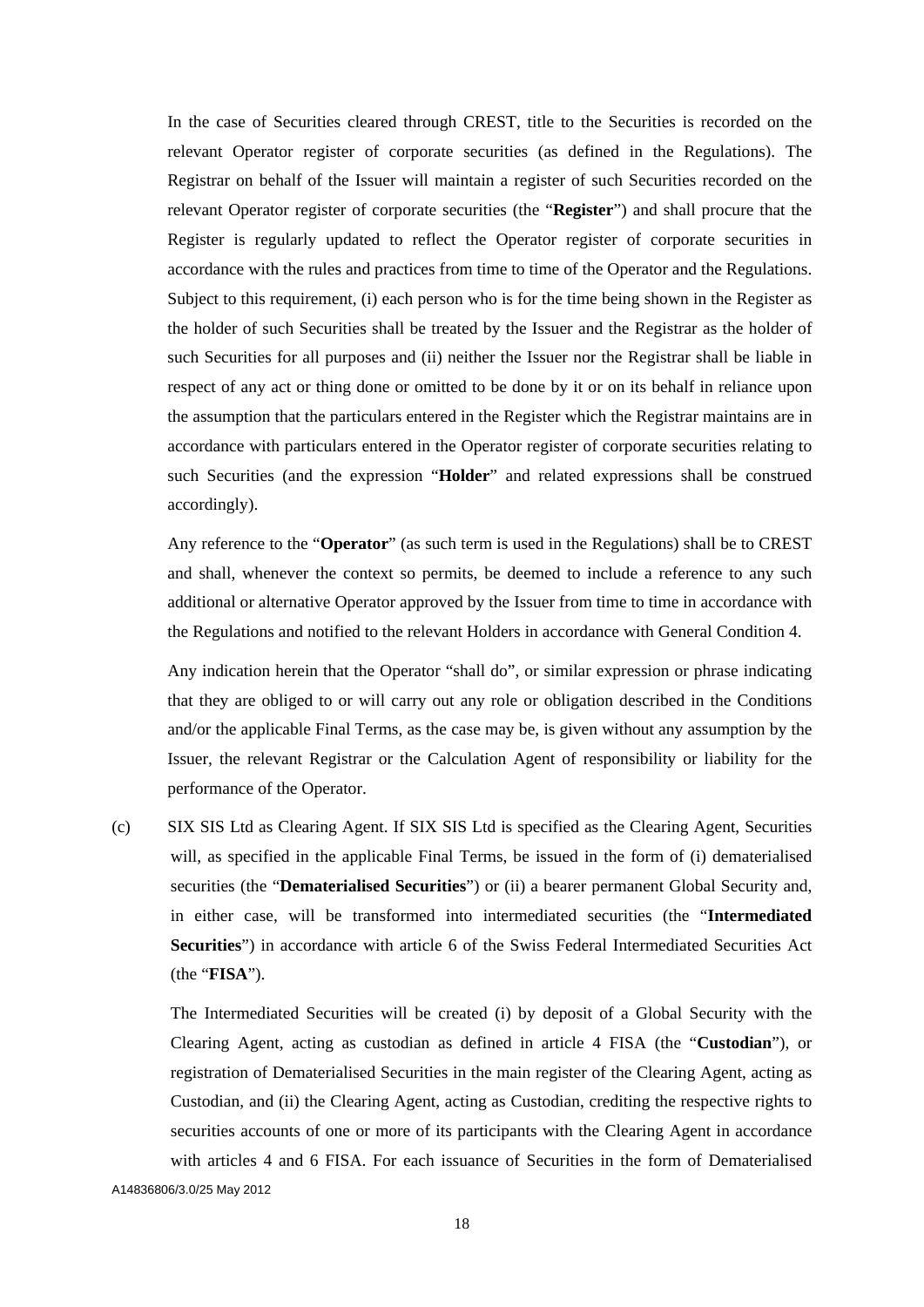Securities, the Clearing Agent, acting as Custodian, will maintain the main register as defined in article 6 para. 2 FISA which is available to the public under https://www.sec.sisclear.com/sec/cm/index/custody-settlement/mainregister.htm.

Title to the Intermediated Securities is construed and will pass in accordance with the legislation, in particular the FISA, rules and regulations applicable to and/or issued by the Clearing Agent, acting as Custodian, and any other custodian, if any, that are in force and effect from time to time (the "**Rules**"). Accordingly, in these Conditions, the term "**Holder**" means any person recognised as a holder of the Intermediated Securities pursuant to the Rules.

The Holders shall at no time have the right to effect or demand (i) the retransformation of the Intermediated Securities into, and the delivery of, Dematerialised Securities in the case of Dematerialised Securities being the basis for the creation of Intermediated Securities, or (ii) the conversion of the Dematerialised Securities or the Global Security into definitive Securities.

- 3. RIGHTS AND PROCEDURES
	- (a) Exercise. Provided no Early Termination Event has occurred and notwithstanding notice of an Issuer Call, Securities which are Exercisable Certificates will be deemed to be automatically exercised on the Exercise Date.
	- (b) Issuer Call. If "Issuer Call" is specified as being "Applicable" in the definition of the relevant Series in the applicable Final Terms, the Issuer may terminate, subject to a valid Exercise or Early Termination Event (if applicable), the Securities in whole, but not in part, on any Business Day at the Issuer Call Cash Amount by giving Holders at least the Issuer Call Notice Period notice of its intention to terminate the Securities, such notice to be given at any time from (and including) the Issuer Call Commencement Date. Any such notice shall be given in accordance with the provisions of General Condition 4 and shall specify the Issuer Call Date.
	- (c) Early Termination Event: Upon the occurrence of an Early Termination Event, the Securities will terminate automatically and the Issuer will give notice to the Holders in accordance with General Condition 4. An Early Termination Event will override an Issuer Call and/or due Exercise if the Early Termination Event occurs prior to an Issuer Call Date or Valuation Date as the case may be.
	- A14836806/3.0/25 May 2012 (d) Cash Settlement. Each Security (i) which is an Exercisable Certificate upon Exercise, subject to delivery by the Holder of a duly completed Notice and to certification as to non-U.S. beneficial ownership, entitles its Holder to receive from the Issuer on the Settlement Date; and (ii) which is a Redeemable Certificate upon redemption, entitles its Holder to receive from the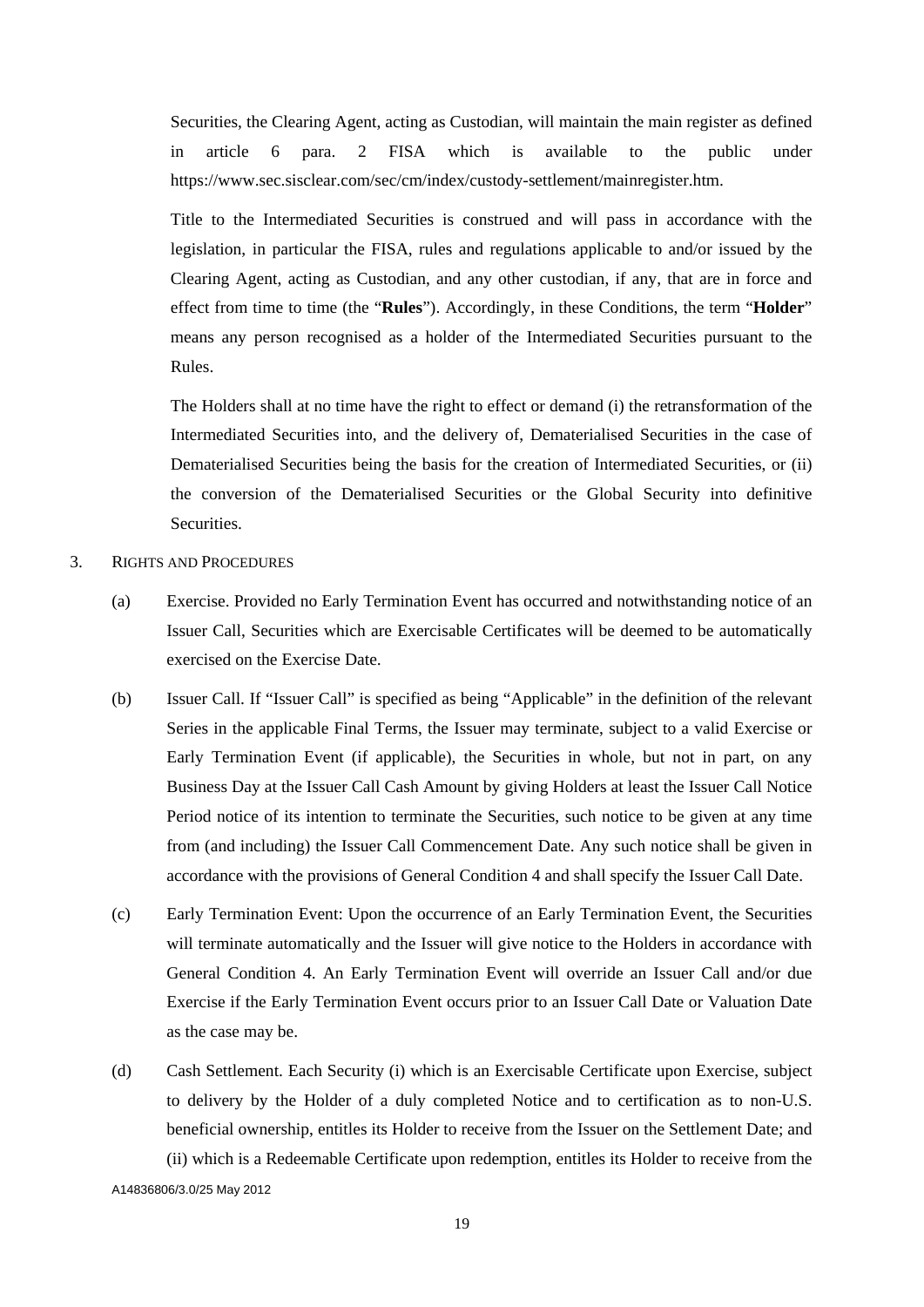Issuer on the Redemption Date, in each case, the Cash Amount. Each Security (i) which is an Exercisable Certificate following an Early Termination Event, subject to delivery by the Holder of a duly completed Notice and to certification as to non-U.S. beneficial ownership, entitles its Holder to receive from the Issuer on the Settlement Date; and (ii) which is a Redeemable Certificate an Early Termination Event, entitles its Holder to receive from the Issuer on the Redemption Date, in each case, the Early Termination Amount. Each Security (i) which is an Exercisable Certificate upon termination pursuant to an Issuer Call, subject to the delivery by the Holder of a duly completed Notice and to certification as to non-U.S. beneficial ownership entitles its Holder to receive from the Issuer on the Settlement Date; and (ii) which is a Redeemable Certificate upon termination pursuant to an Issuer Call, entitles its Holder to receive from the Issuer on the Redemption Date, in each case, the Issuer Call Cash Amount.

- (e) Interest Amount. If "Interest" is specified as being "Applicable" in the definition of the relevant Series in the applicable Final Terms, each Security shall bear interest at the Interest Rate. The Interest Amount is calculated by reference to the relevant Interest Period, the Interest Rate and the Interest Rate Day Count Fraction, and is payable on each Interest Payment Date.
- (f) Interest Accrual. If "Interest" is specified as being "Applicable" in the definition of the relevant Series in the applicable Final Terms, each Security shall cease to accrue interest from (and including) (i) exercise (in the case of Exercisable Certificates); or (ii) redemption (in the case of Redeemable Certificates).No interest shall accrue after the Exercise Date, the Redemption Date, the Issuer Call Date in respect of an Issuer Call or after the Early Termination Date in respect of which an Early Termination Event occurs, as the case may be, in the event that payment of any amount is postponed due to a Market Disruption Event or a Fund Event.
- (g) Payment Day. If the date for payment of any amount in respect of the Securities is not a Payment Day, the Holder shall not be entitled to payment until the next following Payment Day and shall not be entitled to any interest or other payment in respect of such delay.
- (h) General. In the absence of gross negligence or wilful misconduct on its part, none of the Issuer, the Calculation Agent nor any Agent shall have any responsibility for any errors or omissions in the calculation of any Cash Amount, Issuer Call Cash Amount, Early Termination Amount or Interest Amount, if applicable.
- A14836806/3.0/25 May 2012 (i) Notice. All payments in relation to Securities which are Exercisable Certificates shall be subject to the delivery of a duly completed notice (a "**Notice**") to a Clearing Agent with a copy to the Principal Agent or the Swiss Agent or, where the Securities are cleared through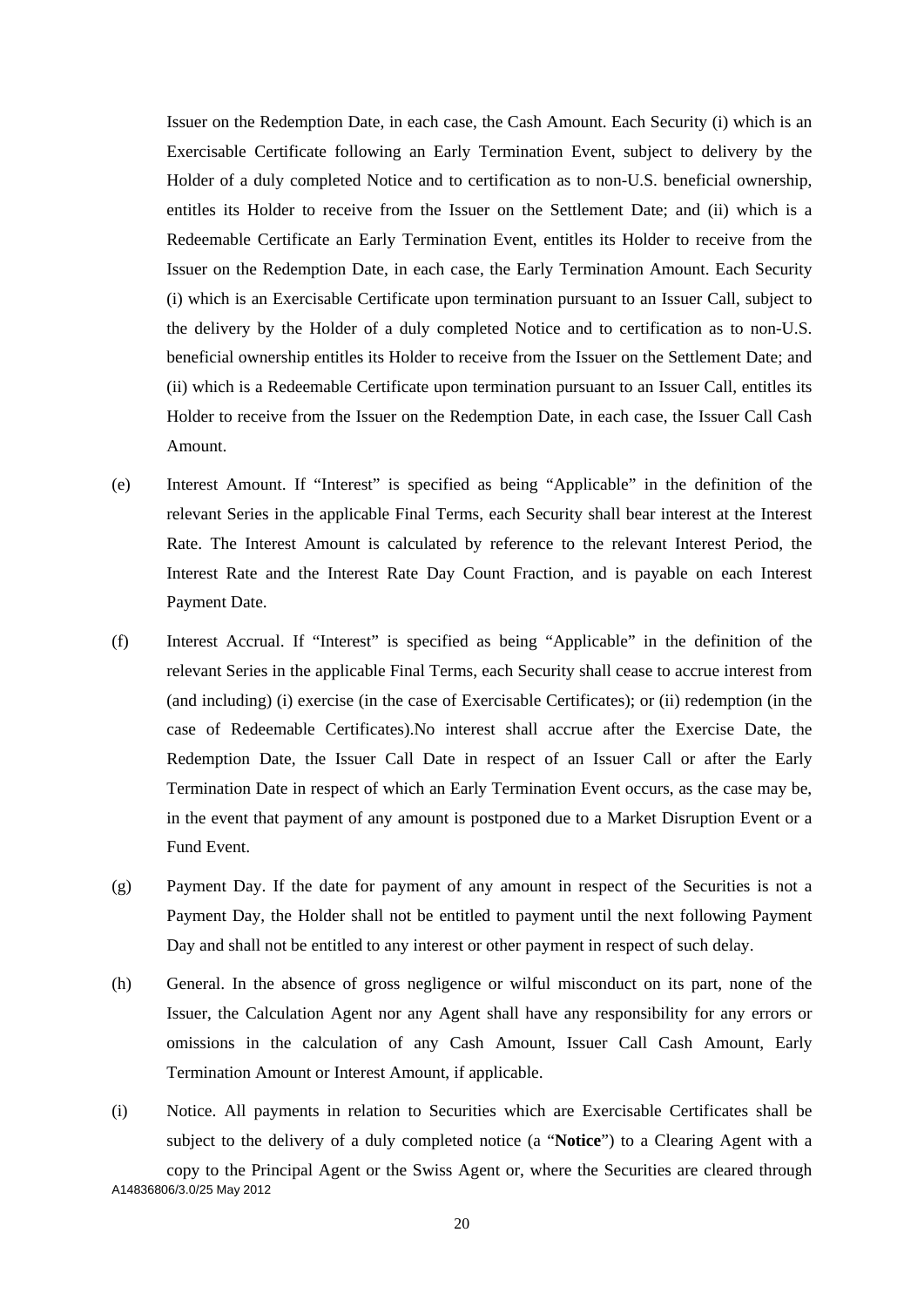CREST, the Registrar with a copy to the Issuer. The form of the Notice may be obtained during normal business hours from the specified office of each Agent.

A Notice shall:

- (i) specify the number of Securities to which it relates;
- (ii) specify the number of the account with the Clearing Agent or, where the Securities are cleared through CREST, the Operator and the Registrar to be debited with the Securities to which it relates;
- (iii) irrevocably instruct and authorise the Clearing Agent or, where the Securities are cleared through CREST, the Operator and the Registrar to debit on or before the Settlement Date such account with such Securities;
- (iv) specify the number of the account with the Clearing Agent or, where the Securities are cleared through CREST, the Operator and the Registrar to be credited with any Cash Amount, Issuer Call Cash Amount or Early Termination Amount (if any) for such Securities;
- (v) where the Securities are cleared through CREST, specify the account of the Holder and any such other details as may be required to enable receipt or delivery of any settlement in respect of any Securities other than in cash;
- (vi) certify that neither the person delivering the Notice nor any person on whose behalf the Notice is being delivered is a U.S. person or a person within the United States. As used herein, "**U.S. person**" means (A) an individual who is a resident or a citizen of the United States; (B) a corporation, partnership or other entity organised in or under the laws of the United States or any political subdivision thereof or which has its principal place of business in the United States; (C) any estate or trust which is subject to United States federal income taxation regardless of the source of its income; (D) any trust if a court within the United States is able to exercise primary supervision over the administration of the trust and if one or more United States trustees have the authority to control all substantial decisions of the trust; (E) a pension plan for the employees, officers or principals of a corporation, partnership or other entity described in (B) above; (F) any entity organised principally for passive investment, 10 per cent. or more of the beneficial interests in which are held by persons described in (A) to (E) above if such entity was formed principally for the purpose of investment by such persons in a commodity pool the operator of which is exempt from certain requirements of Part 4 of the United States Commodity Futures Trading Commission's regulations by virtue of its participants being non-U.S. persons; or (G) any other "U.S. person" as such term may be defined in Regulation S under the United States Securities Act of 1933, as amended, or in regulations adopted under the United States Commodity Exchange Act; and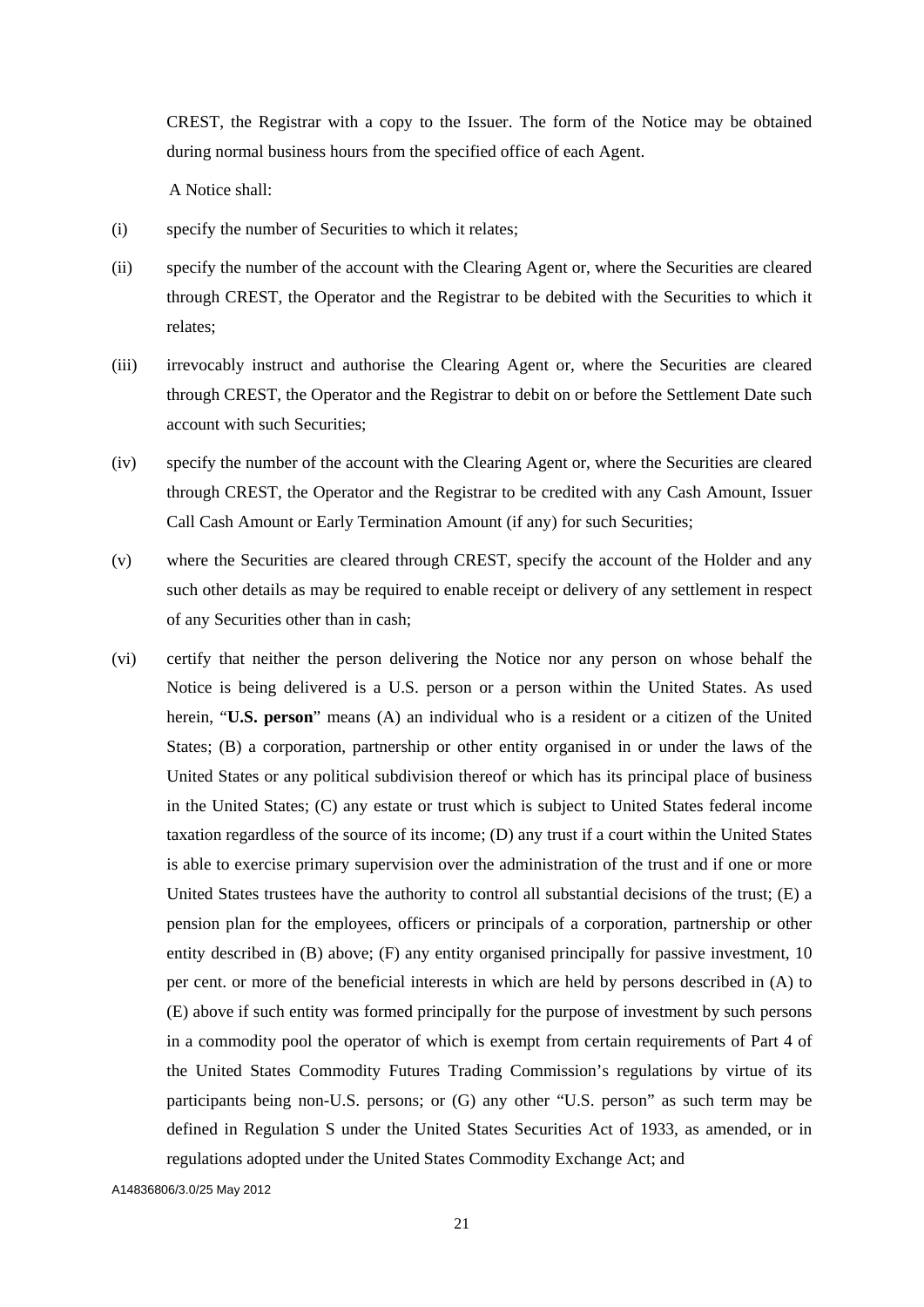- (vii) authorise the production of such Notice in any applicable administrative or legal proceedings.
- (j) Verification. In respect of each Notice, the relevant Holder must provide evidence to the Principal Agent or the Swiss Agent, in either case reasonably satisfactory to the Principal Agent or, where the Securities are cleared through CREST, the Registrar of its holding of such Securities.
- (k) Settlement. The Issuer shall pay or cause to be paid the Cash Amount (if any) for each Security (i) which is an Exercisable Certificate with respect to which a Notice has been delivered, to the account specified in the relevant Notice for value on the Settlement Date; or (ii) which is a Redeemable Certificate, to the account with the Clearing Agent or, where the Securities are cleared through CREST, the Operator and the Registrar into which the Cash Amount is to be credited for value on the Redemption Date.
- (l) Determinations. Failure properly to complete and deliver a Notice may result in such Notice being treated as null and void. Any determination as to whether a Notice has been properly completed and delivered shall be made by the Principal Agent or, where the Securities are cleared through CREST, the Registrar and shall be conclusive and binding on the Issuer and the relevant Holder. Subject as set out below, any Notice so determined to be incomplete or not in proper form, or which is not copied to the Principal Agent immediately after being delivered to a Clearing Agent or, where the Securities are cleared through CREST, which is not delivered to the Registrar, in each case as provided in the Conditions shall be void.

If such Notice is subsequently corrected to the satisfaction of the Principal Agentor, where the Securities are cleared through CREST, the Registrar, it shall be deemed to be a new Notice submitted at the time such correction is delivered to such Clearing Agent and copied to the Principal Agentor the Swiss Agent or, where the Securities are cleared through CREST, at the time such correction is delivered to the Registrar as provided in the Conditions.

Any Security with respect to which a Notice has not been duly completed and delivered in the manner set out above by the time specified in Product Condition 3 shall become void.

The Principal Agent or, where the Securities are cleared through CREST, the Registrar shall use its best efforts promptly to notify the relevant Holder if it has determined that a Notice is incomplete or not in proper form. In the absence of gross negligence or wilful misconduct on its part, neither the Issuer nor the Principal Agent nor, where the Securities are cleared through CREST, the Registrar shall be liable to any person with respect to any action taken or omitted to be taken by it in connection with such determination or the notification of such determination to a Holder.

A14836806/3.0/25 May 2012 (m) Delivery of a Notice. Delivery of a Notice by or on behalf of a Holder shall be irrevocable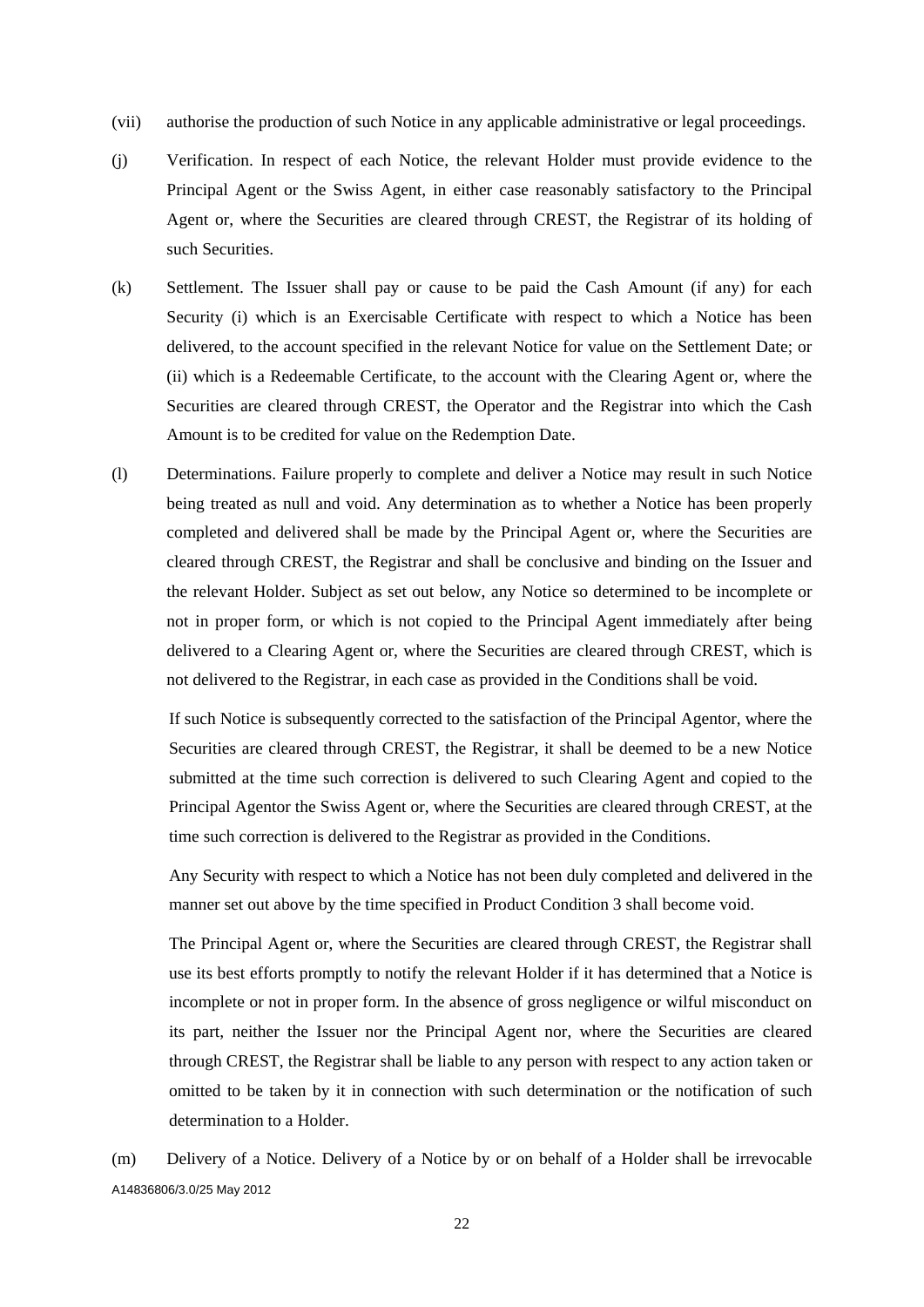with respect to the Securities specified and no Notice may be withdrawn after receipt by a Clearing Agent or the Swiss Agent or, where the Securities are cleared through CREST, the Registrar as provided above. After the delivery of a Notice, the Securities which are the subject of such notice may not be transferred.

- (n) Exercise and Settlement or Redemption Risk. Exercise and settlement or redemption, as the case may be, of the Securities is subject to all applicable laws, regulations and practices in force at the relevant time and none of the Issuer, any Agent nor, where the Securities are cleared through CREST, the Registrar shall incur any liability whatsoever if it is unable to effect the transactions contemplated, after using all reasonable efforts, as a result of any such laws, regulations or practices. None of the Issuer, the Agents nor, where the Securities are cleared through CREST, the Registrar shall under any circumstances be liable for any acts or defaults of any Clearing Agent in relation to the performance of its duties in relation to the Securities.
- (o) Method of Payment. Subject as provided below, where any amount paid in connection with the Securities is in a currency other than euro, such payments will be made by an Agent on behalf of the Issuer in the Settlement Currency to an account specified by the payee with, or by a cheque in such Settlement Currency drawn on, a bank in the principal financial centre of the country of such Settlement Currency; where any amount paid in connection with the Securities is in euro, payment of such amount will be made by an Agent on behalf of the Issuer by credit or transfer to a euro account or any account to which euro may be credited or transferred specified by the payee or, at the option of the payee, by a euro cheque. Payments will be made via the Clearing Agent(s) and will be made in accordance with the Rules (if applicable). All payments will be subject to applicable fiscal and legal requirements applicable thereto.
- (p) Presentation and Surrender. Unless the Securities are cleared through CREST, the Issuer shall record payment of any amount in connection with the Securities made to the relevant Agent and such record shall be prima facie evidence that the payment in question has been made. The Holder shall be the only person entitled to receive payments of any amount paid in connection with the Securities and the Issuer will be discharged by payment to, or to the order of, the Holder in respect of the amount so paid. Where the Securities are cleared through CREST, General Condition 20 shall apply.
- 4. ADJUSTMENTS
- A14836806/3.0/25 May 2012 (a) Market Disruption in relation to a Commodity. The Issuer or the Calculation Agent on its behalf shall as soon as reasonably practicable under the circumstances notify the Holders in accordance with General Condition 4 if it determines that a Market Disruption Event has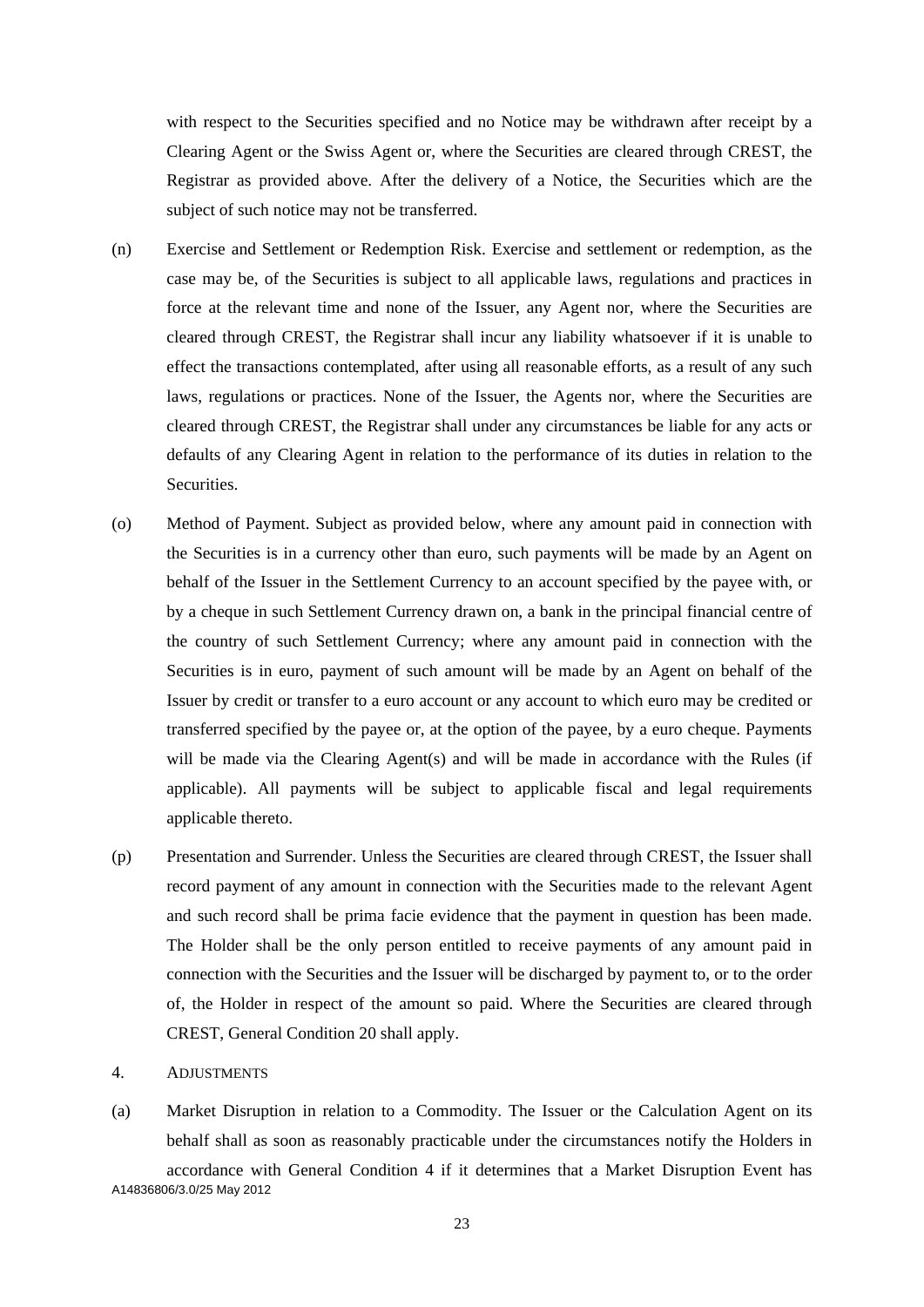occurred.

In this Product Condition 4(a), a "**Market Disruption Event**" means:

- (i) Price Source Disruption. The failure by the Exchange to announce or publish the price for the Commodity (or the information necessary for determining such price), or the temporary or permanent discontinuance or unavailability of such price by the Exchange; or
- (ii) Trading Suspension. The material suspension of trading on the Exchange or any Related Exchange; or
- (iii) Disappearance of Price. The failure of trading to commence, or the permanent discontinuation of trading of the Commodity on the Exchange; or
- (iv) Material Change in nature of or pricing method. The occurrence, since the Issue Date, of a material change in the basis for (including but not limited to the quantity, quality or currency), or method of calculating the price of the Commodity; or
- (v) Material Change in Content. The occurrence, since the Issue Date, of a material change in the content, composition of the Commodity; or
- (vi) De Minimis Trading. The number of contracts traded on the Exchange with respect to the Commodity is such that the Issuer declares that its ability to enter into hedging transactions with respect to the Commodity has been impaired due to a lack of, or, a material reduction in, trading in the Commodity on the Exchange; or
- (vii) Tax Disruption. The imposition of, change in, or removal of an excise, severance, sales, use, value-added, transfer, stamp, documentary, recording or similar tax on, or measured by reference to, the Commodity (other than a tax on, or measured by reference to, overall gross or net income) by any government or taxation authority after the Issue Date, if the direct effect of such imposition, change or removal is to raise or lower the price of the Commodity on the Early Termination Date, Issuer Call Date or Valuation Date, as the case may be, and/or on each of the three Trading Days following the Early Termination Date, Issuer Call Date or Valuation Date, as the case may be, from what it would have been without that imposition, change or removal; or
- (viii) Trading Limitation. The material limitation imposed on trading in the Commodity with respect to it or any contract with respect thereto on any exchange or principal trading market; or
- (ix) Any other event similar to any of the above, which could make it impracticable or impossible for the Issuer to perform its obligations in relation to the Securities.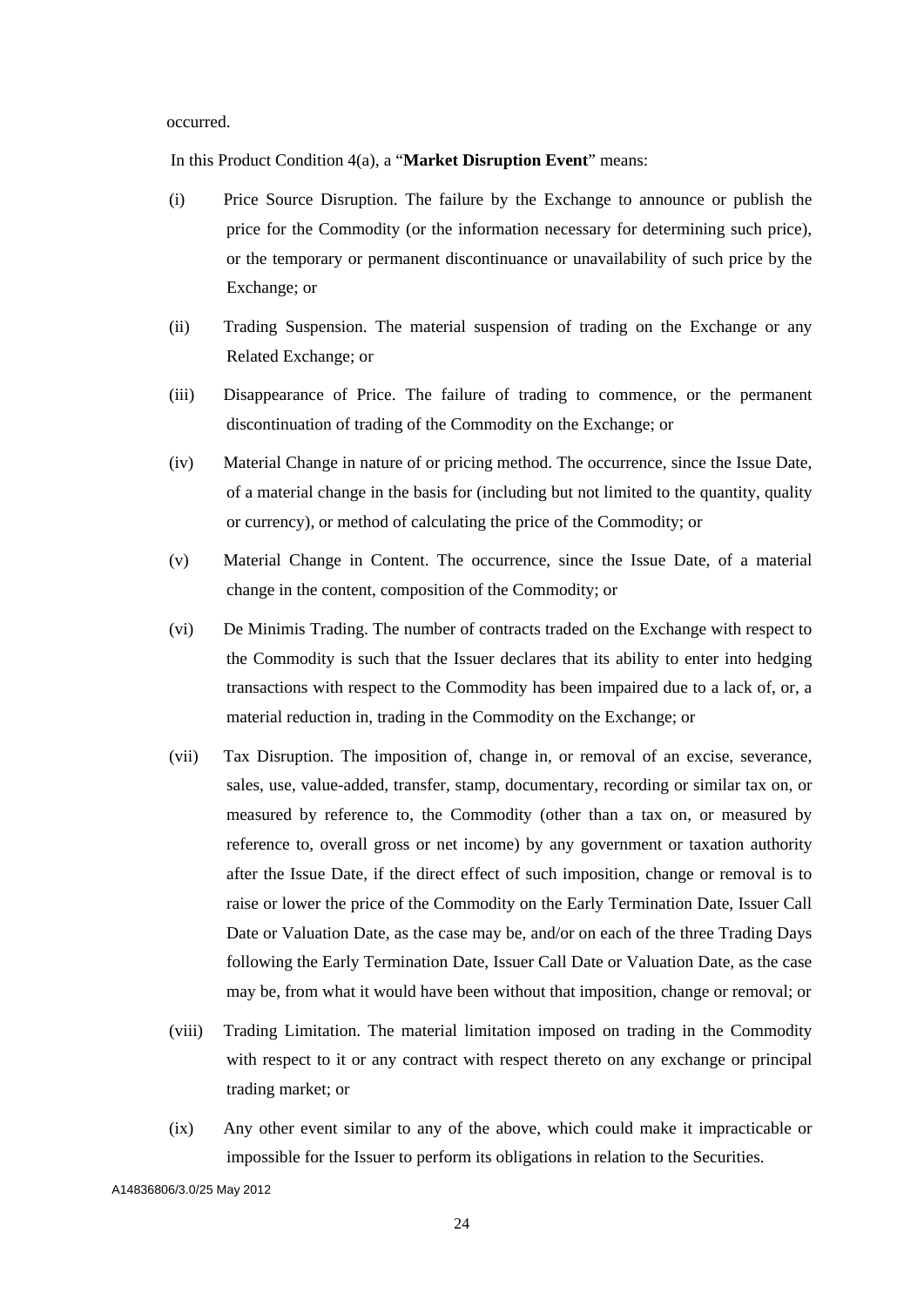(b) Market Disruption in relation to an FX Rate. The Issuer or the Calculation Agent on its behalf shall as soon as reasonably practicable under the circumstances notify the Holders in accordance with General Condition 4 if it determines that a Market Disruption Event has occurred.

In this Product Condition 4(b), a "**Market Disruption Event**" means:

- (i) Price Source Disruption. If it becomes impossible to obtain any one or more FX Rates on the Early Termination Date, Issuer Call Date or Valuation Date, as the case may be; or
- (ii) Governmental Default. If with respect to any security or indebtedness for money borrowed or guaranteed by any Governmental Authority, there occurs a default, event of default or other similar condition or event (howsoever described) including, but not limited to, (i) the failure of timely payment in full of principal, interest or other amounts due (without giving effect to any applicable grace periods) in respect of any such security indebtedness for money borrowed or guarantee, (ii) a declared moratorium, standstill, waiver, deferral, repudiation or rescheduling of any principal, interest or other amounts due in respect of any such security, indebtedness for money borrowed or guarantee or (iii) the amendment or modification of the terms and conditions of payment of any principal, interest or other amounts due in respect of any such security, indebtedness for money borrowed or guarantee without the consent of all holders of such obligation. The determination of the existence or occurrence of any default, event of default or other similar condition or event shall be made without regard to any lack or alleged lack of authority or capacity of such Governmental Authority to issue or enter into such security, indebtedness for money borrowed or guarantee; or
- (iii) Inconvertability/non-transferrability. The occurrence of any event which (i) generally makes it impossible to convert the currencies in any one or more FX Rates through customary legal channels for conducting such conversion in the principal financial centre of a Basket Constituent Currency or (ii) generally makes it impossible to deliver a Basket Constituent Currency from accounts in the country of the principal financial centre of that Basket Constituent Currency to accounts outside such jurisdiction or the Settlement Currency between accounts in such jurisdiction or to a party that is a nonresident of such jurisdiction; or

A14836806/3.0/25 May 2012 (iv) Nationalisation. Any expropriation, confiscation, requisition, nationalization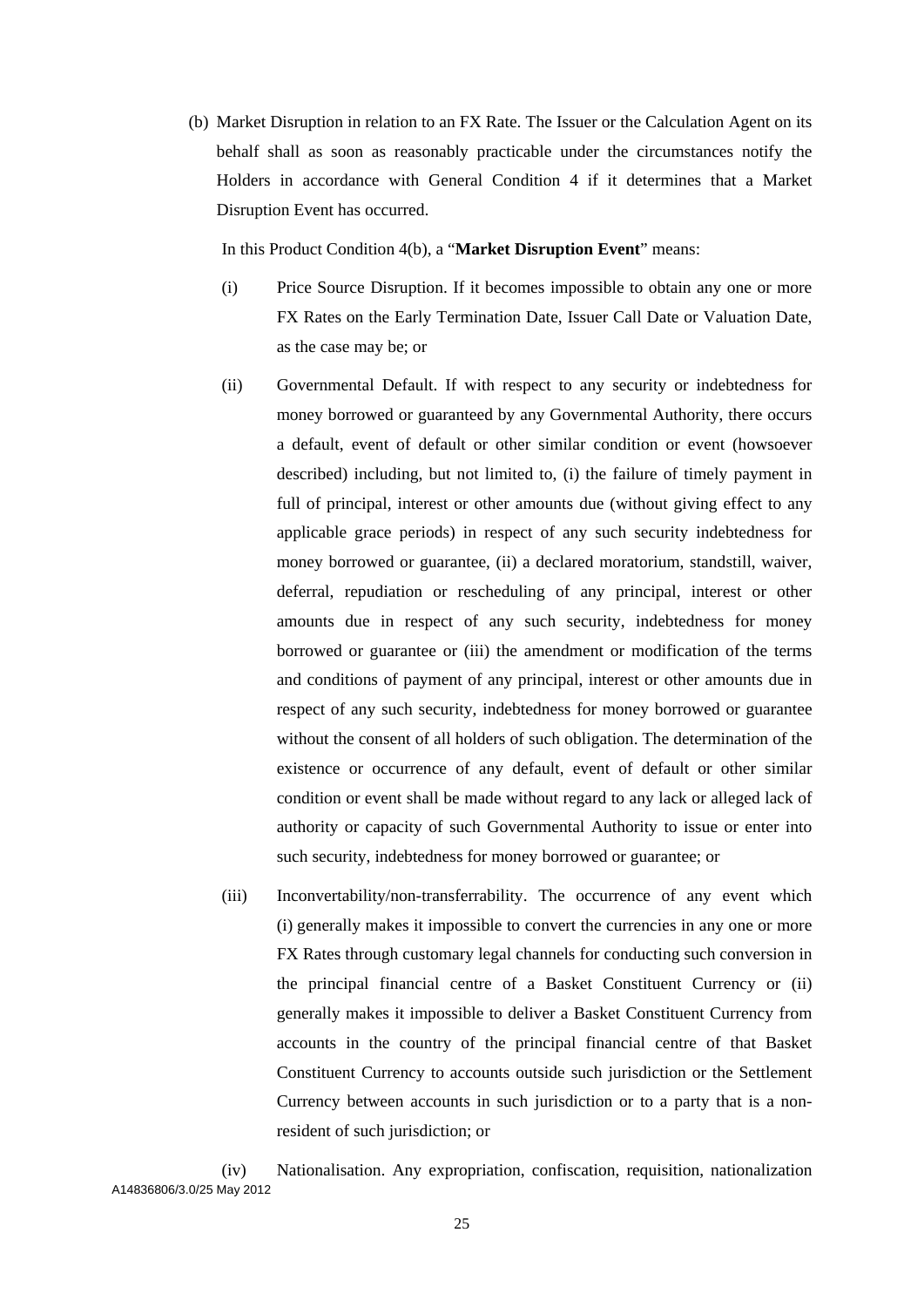or other action by any Governmental Authority which deprives the Issuer (or any of its affiliates), of all or substantially all of its assets in the country of the principal financial centre of a Basket Constituent Currency; or

- (v) Illiquidity. Any impossibility in obtaining a firm quote for any one or more FX Rates or the Settlement Currency for an amount which the Issuer considers necessary to discharge its obligations under the Securities; or
- (vi) Change in Law. A change in law in the country of the principal financial centre of a Basket Constituent Currency which may affect the ownership in and/or the transferability of that Basket Constituent Currency; or
- (vii) Imposition of Tax/Levy. The imposition of any tax and/or levy with punitive character which is imposed in the country of the principal financial centre of a Basket Constituent Currency; or
- (viii) Unavailability of Settlement Currency. The unavailability of the Settlement Currency in the country of the principal financial centre of a Basket Constituent Currency; or
- (ix) Other Events. Any other event similar to any of the above, which could make it impracticable or impossible for the Issuer to perform its obligations in relation to the Securities.

For this purpose a "**Governmental Authority**" is any de facto or de jure government (or agency or instrumentality thereof, court, tribunal, administrative or other governmental authority) or any other entity (private or public) charged with the regulation of the financial markets (including the central bank) in the country of the principal financial centre of the Settlement Currency.

(c) Market Disruption in relation to a Certificate and a Share. The Issuer or the Calculation Agent on its behalf shall as soon as reasonably practicable under the circumstances notify the Holders in accordance with General Condition 4 if it determines that a Market Disruption Event has occurred.

In this Product Condition 4(c), "**Market Disruption Event**" means:

(1) the occurrence or existence on any Trading Day during the one hour period that ends at the official close of trading on the Exchange or any Related Exchange of any suspension of or limitation imposed on trading or the disruption or impairment in the ability of market participants in general to effect transactions (by reason of movements in price reaching or exceeding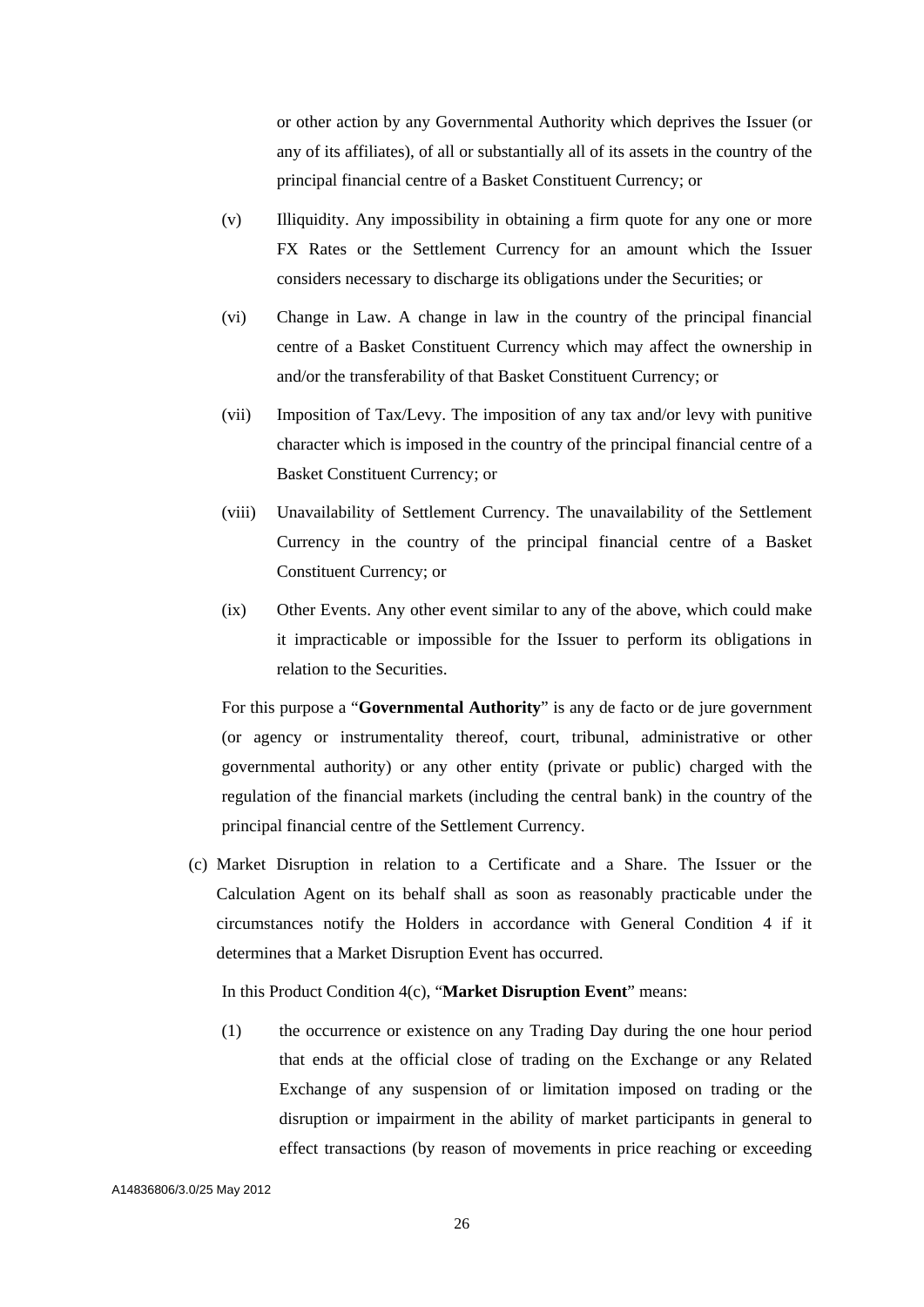limits permitted by the relevant exchange or otherwise):

- (A) in the Shares or Certificates, as applicable, on the Exchange or any other exchange on which the Shares are listed; or
- (B) in any options contracts or futures contracts or other derivatives contracts relating to the Shares or Certificates, as applicable, on any Related Exchange if, in the determination of the Calculation Agent, such suspension or limitation is material; or
- (2) a general moratorium is declared in respect of banking activities in the country in which the Exchange or any Related Exchange is located.

For the purposes of this definition, a limitation on the hours and number of days of trading will not constitute a Market Disruption Event if it results from an announced change in the regular business hours of the Exchange or any Related Exchange, but a limitation on trading imposed during the course of the day by reason of movements in price otherwise exceeding levels permitted by the Exchange or any Related Exchange may, if so determined by the Calculation Agent, constitute a Market Disruption Event.

(d) Market Disruption in relation to an Index Future. The Calculation Agent shall as soon as reasonably practicable under the circumstances notify the Holders in accordance with General Condition 4 if it determines that a Market Disruption Event has occurred.

In this Product Condition 4(d), a Market Disruption Event means:

- (i) Price Source Disruption. The failure by the Exchange to announce or publish the Index Future Price (or the information necessary for determining such price), or the temporary or permanent discontinuance or unavailability of such price by the Exchange on a Valuation Date; or
- (ii) Trading Suspension. The material suspension of trading on the Exchange or any Related Exchange; or
- (iii) Disappearance of Price. The failure of trading to commence, or the permanent discontinuation of trading of the Index Future on the Exchange; or
- (iv) Material Change in Formula. The occurrence, since the Pricing Date, of a material change in the basis for (including but not limited to the quantity, quality or currency), or method of, calculating the Index Future Price; or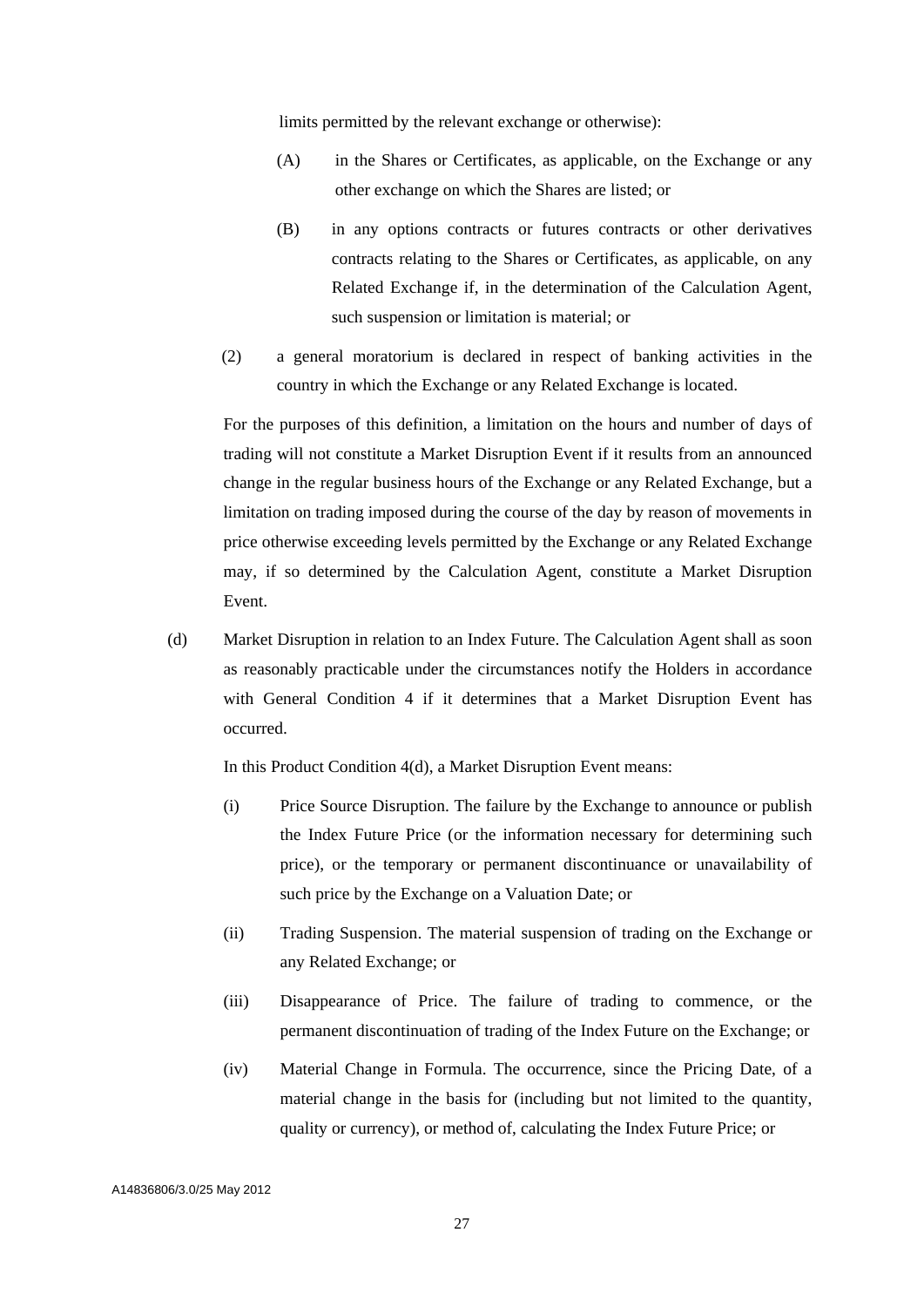- (v) Material Change in Content. The occurrence, since the Pricing Date, of a material change in the content or composition of the Index Future Price; or
- (vi) De Minimis Trading. The number of contracts traded on the Exchange with respect to the Index Future is such that the Issuer declares that its ability to enter into hedging transactions with respect to the Index Future has been impaired due to a lack of, or a material reduction in, trading in the Index Future on the Exchange; or
- (vii) Tax Disruption. The imposition of, change in, or removal of, an excise, severance, sales, use, value-added, transfer, stamp, documentary, recording or similar tax on, or measured by reference to, the Index Future (other than a tax on, or measured by reference to, overall gross or net income) by any government or taxation authority after the Pricing Date, if the direct effect of such imposition, change or removal is to raise or lower the Index Future Price on a Valuation Date and/or on each of the three Trading Days following a Valuation Date from what it would have been without that imposition, change or removal; or
- (viii) Trading Limitation. The material limitation imposed on trading in the Index Future with respect to it or any contract with respect to it on any exchange or principal trading market; or
- (ix) Moratorium. A general moratorium is declared in respect of banking activities in the country in which the Exchange or Related Exchange is located; or
- (x) Other Events. Any other event similar to any of the above, which could make it impracticable or impossible for the Issuer to perform its obligations in relation to the Securities.
- (e) Market Disruption in relation to an Index. The Issuer or the Calculation Agent on its behalf shall as soon as reasonably practicable under the circumstances notify the Holders in accordance with General Condition 4 if it determines that a Market Disruption Event has occurred.

In this Product Condition 4(e), in respect of an Index which is not a Commodity Index, "**Market Disruption Event**" means (i) a general moratorium is declared in respect of banking activities in the country in which any Exchange or any Related Exchange is located or (ii) the occurrence or existence on any Trading Day during the one hour period that ends at the official close of trading on the Exchange or any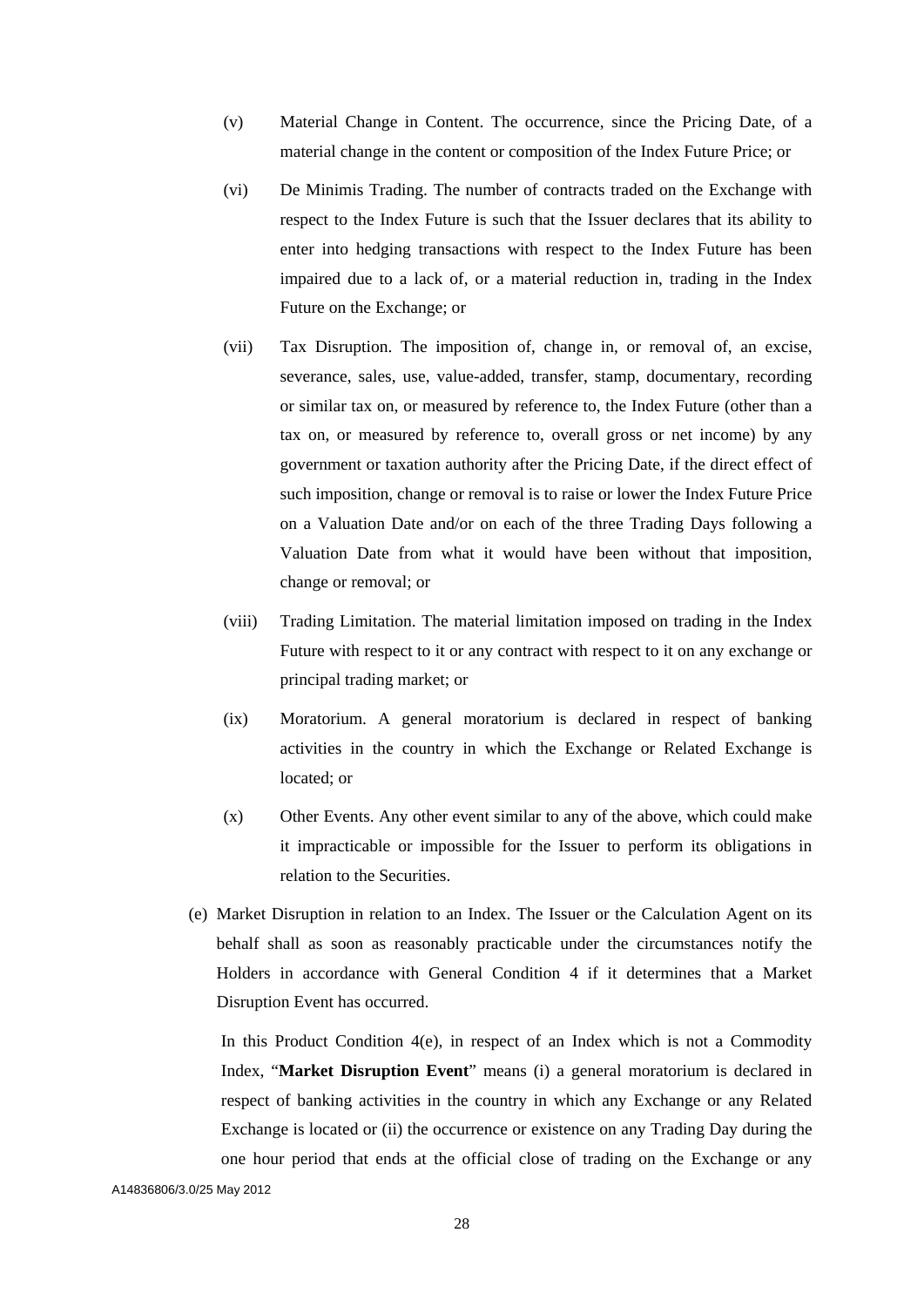Related Exchange of any suspension of or limitation imposed on trading or the disruption or impairment in the ability of market participants in general to effect transactions (by reason of movements in price reaching or exceeding limits permitted by the relevant exchange or otherwise):

- (1) on any Exchange(s) in securities that comprise 20 per cent or more of the level of the relevant Index if, in the determination of the Calculation Agent, such suspension or limitation is material. For the purpose of determining whether such suspension or limitation is material, if trading in a security included in the Index is suspended or materially limited at that time, then the relevant percentage contribution of that security to the level of the Index shall be based on a comparison of (x) the portion of the level of the Index attributable to that security relative to (y) the overall level of the Index, in each case immediately before that suspension or limitation; or
- (2) on any Related Exchange in any options contracts or futures contracts or other derivatives contracts relating to the relevant Index. In any event, a limitation on the hours and number of days of trading will not constitute a Market Disruption Event if it results from an announced change in the regular business hours of the relevant exchange, but a limitation on trading imposed during the course of the day by reason of movements in price otherwise exceeding levels permitted by the relevant exchange may, if so determined by the Calculation Agent, constitute a Market Disruption Event.

In this Product Condition 4(e),In respect of a Commodity Index, "**Market Disruption Event**" means, in relation to the Commodity Index or its components:

- (i) **Price Source Disruption**. The failure by the Exchange to announce or publish the price of the Commodity Index or any of its components (or the information necessary for determining such price(s)) or the temporary or permanent discontinuance or unavailability of such price(s) by the Exchange; or
- (ii) **Trading Suspension**. The material suspension of trading on the Exchange; or
- (iii) **Disappearance of Price**. The permanent discontinuation of trading in the Commodity Index or any of its components on the Exchange, disappearance of, or of trading in, the Commodity Index or any of its components or the disappearance or permanent discontinuance or unavailability of a reference price, notwithstanding the availability of the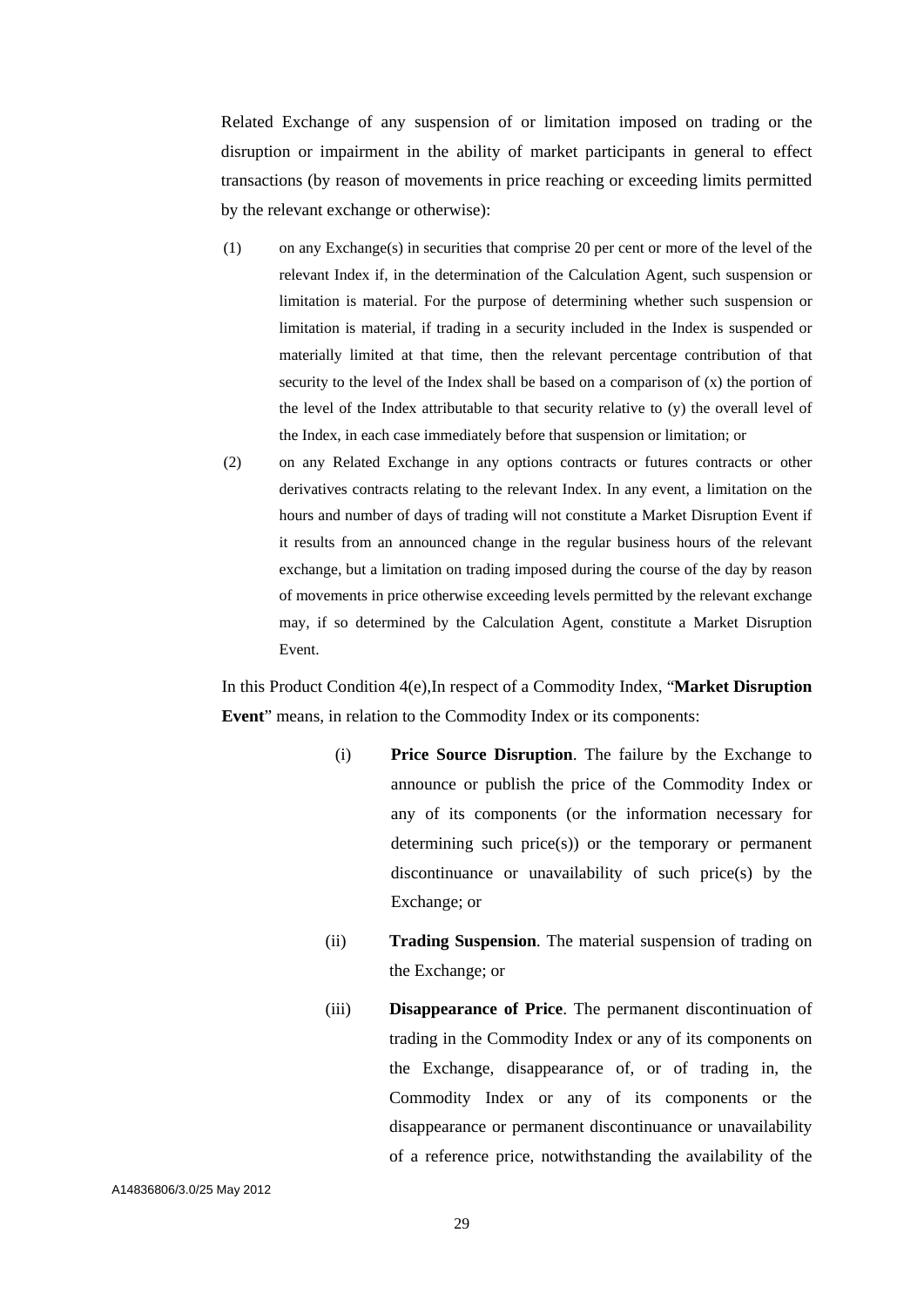related price source or the status of trading in the Commodity Index or any of its components;

- (iv) **Material Change in Formula**. The occurrence, since the Issue Date, of a material change in the basis for (including but not limited to the quantity, quality or currency), or method of, calculating the price of a componentof the Commodity Index; or
- (v) **Material Change in Content**. The occurrence, since the Issue Date, of a material change in the content or composition of a Commodity Index or any of its components; or
- (vi) **De Minimis Trading**. The number of contracts traded on the Exchange with respect to a Commodity Index or any of its components is such that the Issuer declares that its ability to enter into hedging transactions with respect to the Commodity Index or any of its components has been impaired due to a lack of, or a material reduction in, trading in the Commodity Index or any of its components on the Exchange; or
- (vii) **Tax Disruption**. The imposition of, change in, or removal of, an excise, severance, sales, use, value-added, transfer, stamp, documentary, recording or similar tax on, or measured by reference to, a Commodity Index or any of its components (other than a tax on, or measured by reference to, overall gross or net income) by any government or taxation authority after the Issue Date, if the direct effect of such imposition, change or removal is to raise or lower the price of the Commodity Index or any of its components on the Valuation Date, Issuer Call Date or the Early Termination Date, as the case may be, and/or on each of the three Trading Days following the Valuation Date, Issuer Call Date or the Early Termination Date, as the case may be, from what it would have been without that imposition, change or removal; or
	- (viii) **Trading Limitation**. The material limitation imposed on trading in a Commodity Index or any of its components on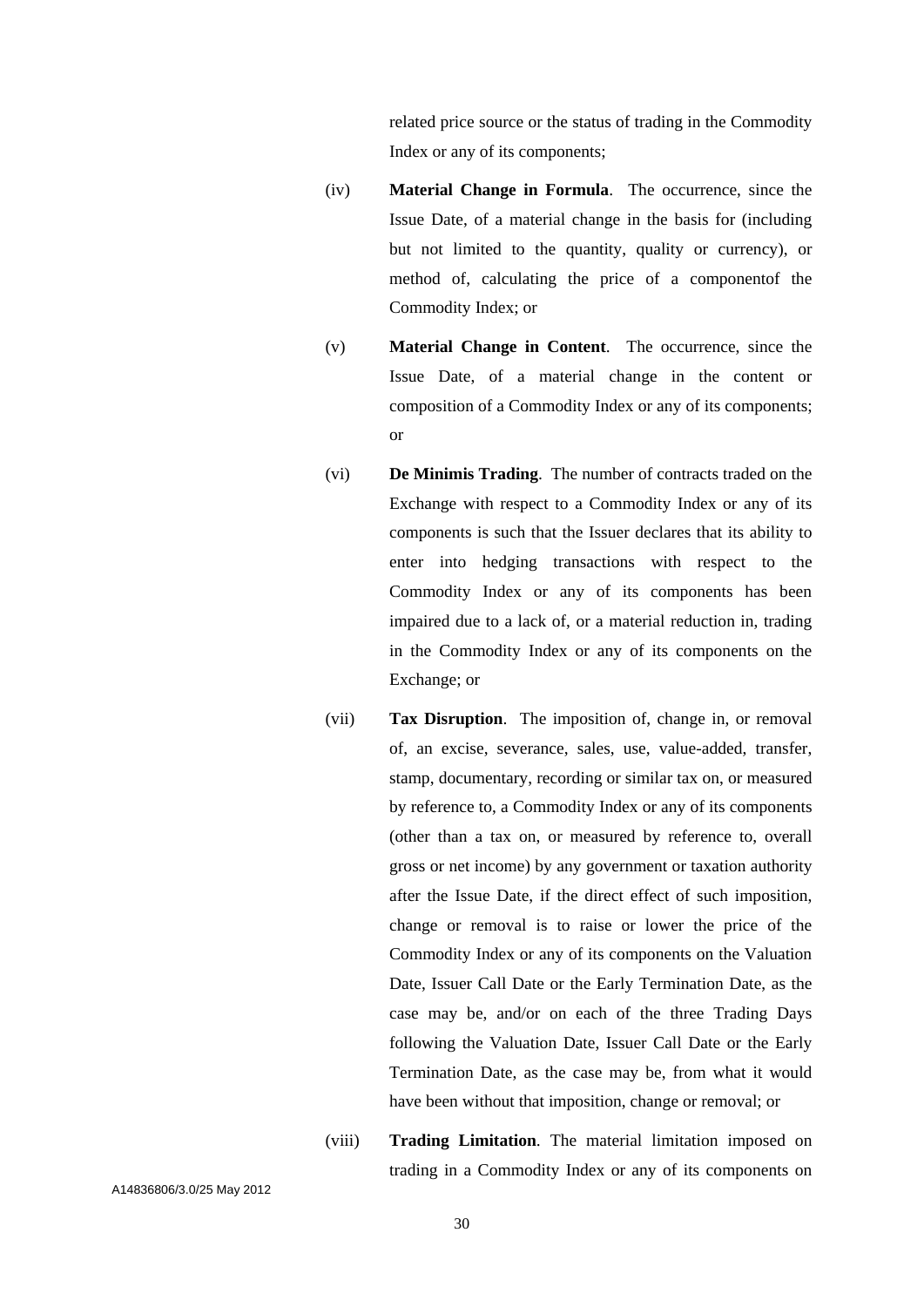any exchange or principal trading market; or

- (ix) **Moratorium**. A general moratorium is declared in respect of banking activities in the country in which the Exchange is located; or
- (x) **Other Events**. Any other event similar to any of the above which could make it impracticable or impossible for the Issuer to perform its obligations in relation to the Securities.
- (f) Potential Adjustment Events in relation to a Share. Following a declaration by the Share Company of the terms of any Potential Adjustment Event, the Calculation Agent will determine whether such Potential Adjustment Event has a diluting or concentrative effect on the theoretical value of the Share and, if so, will:
	- (1) make the corresponding adjustment, if any, to any one or more of the Conditions as the Calculation Agent determines appropriate to account for that diluting or concentrative effect; and
	- (2) determine the effective date of that adjustment.

The Calculation Agent may, but need not, determine the adjustment by reference to the adjustment in respect of such Potential Adjustment Event made by an options exchange to options on the Shares traded on that options exchange. Upon making any such adjustment, the Calculation Agent shall notify the Holders in accordance with General Condition 4, stating the adjustment to be made to the Conditions and giving brief details of the Potential Adjustment Event.

"**Potential Adjustment Event**" means any of the following: (A) a subdivision, consolidation or reclassification of relevant Shares (unless a Merger Event) or a free distribution or dividend of such Shares to existing holders of the relevant Shares by way of bonus, capitalisation, recapitalisation or similar issue; (B) a distribution or dividend to existing holders of the relevant Shares of (aa) such Shares, or (bb) other share capital or securities granting the right to payment of dividends and/or the proceeds of liquidation of the Share Company equally or proportionately with such payments to holders of such Shares, or (cc) any other type of securities, rights or warrants or other assets, in any case for payment (cash or other) at less than the prevailing market price as determined by the Calculation Agent; (C) an extraordinary dividend; (D) a distribution of cash dividends on the Shares equal to or greater than 8 per cent. per annum of the then current market value of the Shares; (E) a call by the Share Company in respect of relevant Shares that are not fully paid; (F) a repurchase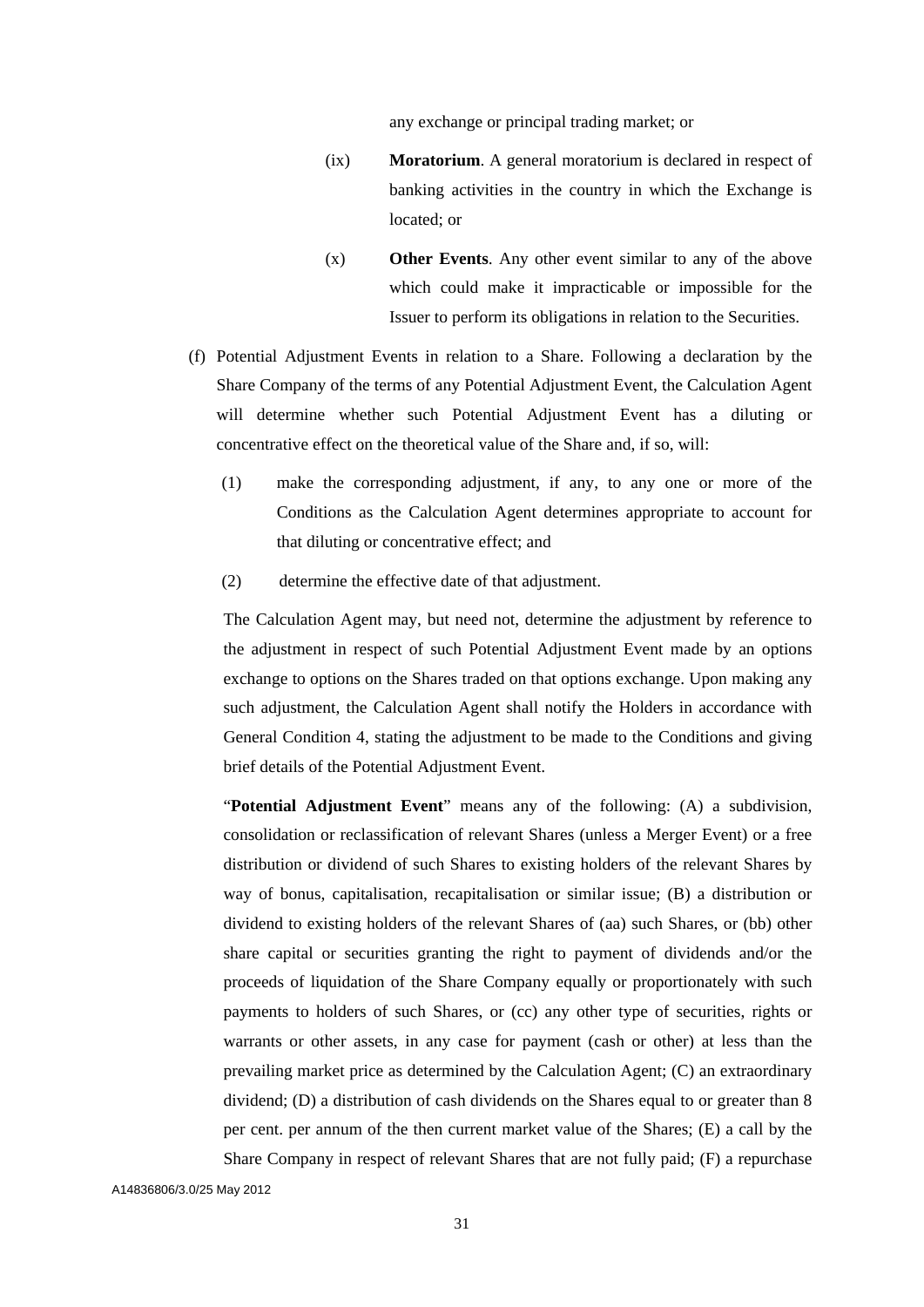by the Share Company of relevant Shares whether out of profits or capital and whether the consideration for such repurchase is cash, securities or otherwise; or (G) any other similar event that may have a diluting or concentrative effect on the theoretical value of the relevant Shares.

- (g) De-listing, Merger Event, Nationalisation and Insolvency. If a De-listing, Merger Event, Nationalisation or Insolvency occurs in relation to the Share Company, the Issuer in its sole and absolute discretion may take the action described in (1), (2) or (3) below:
	- (1) require the Calculation Agent to determine in its sole and absolute discretion the appropriate adjustment, if any, to be made to any of the other terms of these Conditions to account for the De-listing, Merger Event, Nationalisation or Insolvency, as the case may be, and determine the effective date of that adjustment. The Calculation Agent may (but is under no obligation to) determine the appropriate adjustment by reference to the adjustment in respect of the De-listing, Merger Event, Nationalisation or Insolvency made by any Related Exchange to options contracts or futures contracts or other derivatives contracts on the Shares traded on such Related Exchange; or
	- (2) cancel the Securities by giving notice to Holders in accordance with General Condition 4.If the Securities are to be cancelled the Issuer will pay an amount to each Holder in respect of each Security held by him which amount shall be the fair market value of a Security (taking into account the De-listing, Merger Event, Nationalisation or Insolvency (as the case may be)) on the day selected for cancellation as shall be selected by the Issuer in its sole and absolute discretion adjusted to account fully for any losses, expenses and costs to the Issuer and/or any affiliate of the Issuer of unwinding or adjusting any underlying or related hedging arrangements (including but not limited to any equity options or selling or otherwise realising any Shares or other instruments of any type whatsoever which the Issuer and/or any of its affiliates may hold as part of such hedging arrangements), all as determined by the Calculation Agent in its sole and absolute discretion. Payment will be made in such manner as shall be notified to the Holders in accordance with General Condition 4; or
	- (3) following any adjustment to the settlement of terms of options contracts or futures contracts or any other derivatives contracts on the Shares traded on any Related Exchange, require the Calculation Agent to make a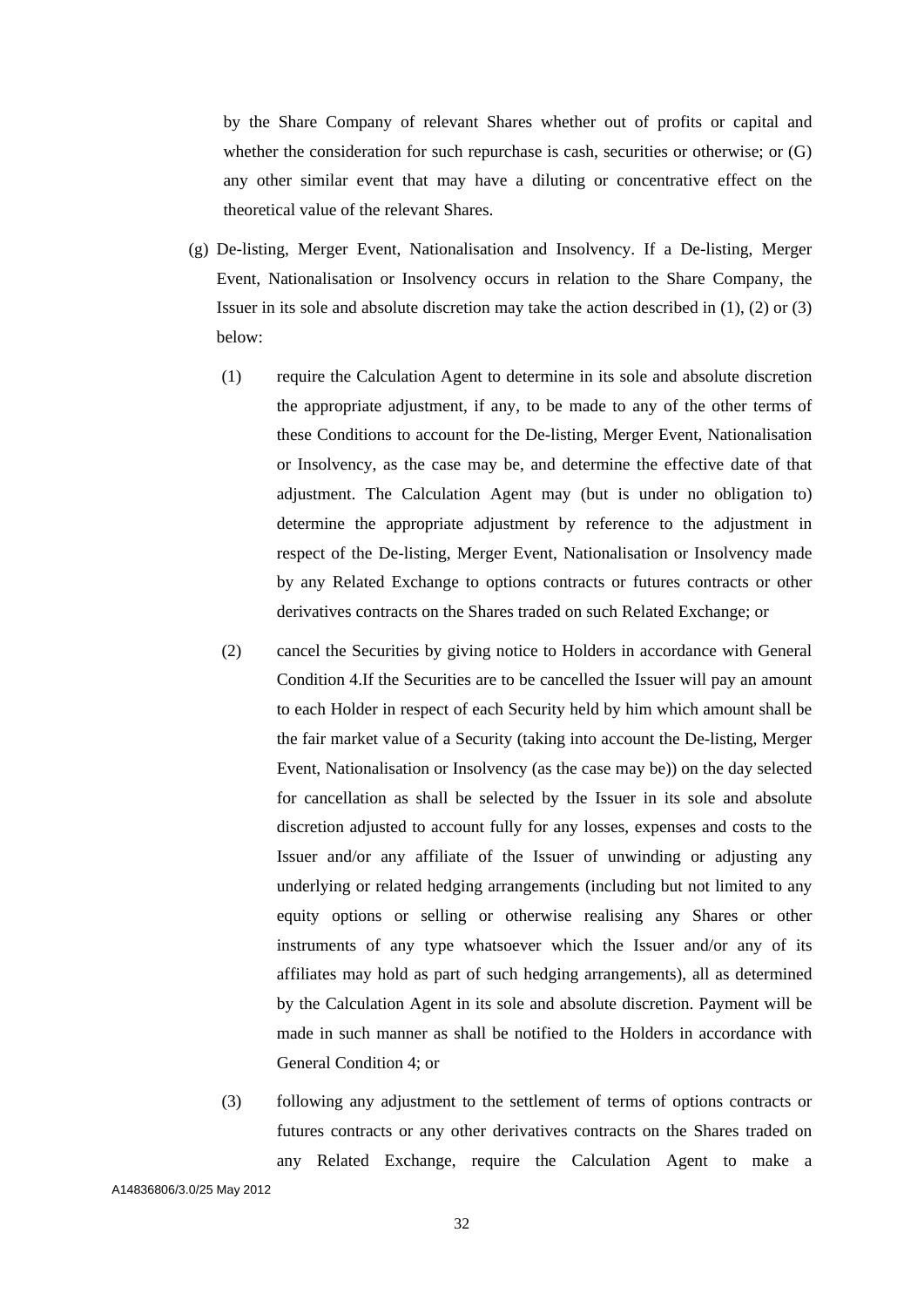corresponding adjustment to any of the other terms of these Conditions, which adjustment will be effective as of the date determined by the Calculation Agent to be the effective date of the corresponding adjustment made by the Related Exchange. If options contracts or futures contracts or other derivatives contracts on the Shares are not traded on the Related Exchange, the Calculation Agent will make such adjustment, if any, to any of the other terms of these Conditions as the Calculation Agent in its sole and absolute discretion determines appropriate, with reference to the rules and precedents (if any) set by the Related Exchange to account for the De-listing, Merger Event, Nationalisation or Insolvency (as the case may be) that in the determination of the Calculation Agent would have given rise to an adjustment by the Related Exchange if such options contracts or futures contracts or other derivatives contracts were so traded.

Upon the occurrence of a De-listing, Merger Event, Nationalisation or Insolvency, the Calculation Agent shall notify the Holders in accordance with General Condition 4, stating the occurrence of such De-listing, Merger Event, Nationalisation or Insolvency (as the case may be) and the action proposed to be taken in relation thereto.

"**De-listing**" (in this Product Condition 4(g) only) means a Share for any reason ceases to be listed or is suspended from listing on the Exchange or any other exchange on which the Shares are listed (and such cessation or suspension is continuing and such Share is not subsequently listed or quoted on another stock exchange or quotation system acceptable to the Issuer).

"**Merger Date**" means the closing date of a Merger Event or, where a closing date cannot be determined under the local law applicable to such Merger Event, such other date as determined by the Calculation Agent.

"**Merger Event**" (in this Product Condition 4(g) only) means any (i) reclassification or change to the Shares that results in a transfer of or an irrevocable commitment to transfer all or a majority of the outstanding Shares; (ii) consolidation, amalgamation, merger or binding share exchange of a Share Company with or into another entity (other than a consolidation, amalgamation, merger or binding share exchange in which such Share Company is the continuing entity and which does not result in any such reclassification or change to all the outstanding Shares); or (iii) take-over offer, tender offer, exchange offer, solicitation, proposal or other event by any entity or person to purchase or otherwise obtain 100 per cent. of the outstanding Shares that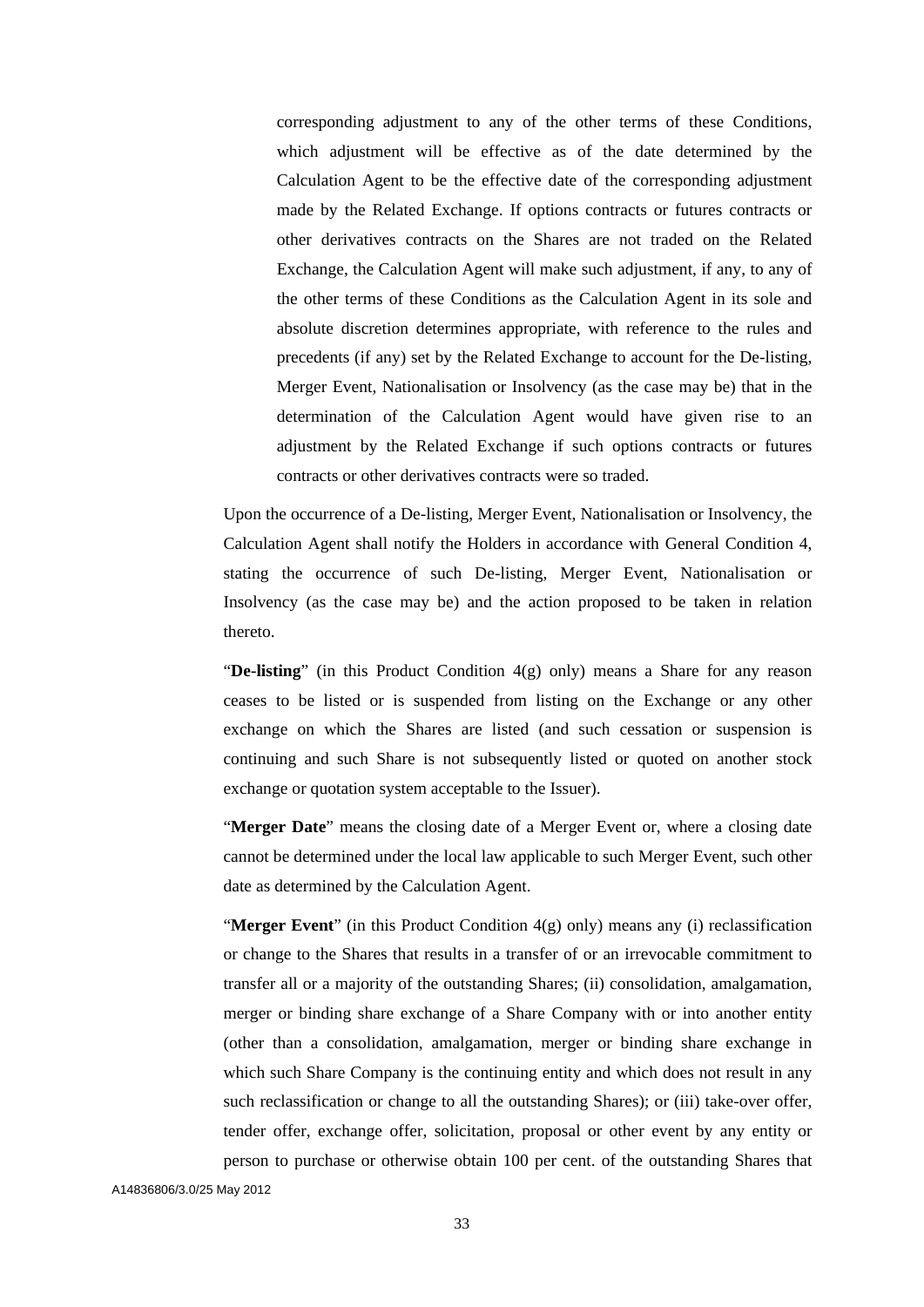results in a transfer of, or an irrevocable commitment to transfer a majority of the voting power of the Share Company to the offeror, in each case if the Merger Date is on or before the Determination Date.

"**Nationalisation**" means that all the Shares of a Share Company or all the assets or substantially all the assets of a Share Company are nationalised, expropriated or are otherwise required to be transferred to any governmental agency, authority or entity.

"**Insolvency**" means that by reason of the voluntary or involuntary liquidation, bankruptcy or insolvency of or any analogous proceeding affecting a Share Company (1) all the Shares are required to be transferred to a receiver, trustee, liquidator or other similar official or (2) holders of the Shares of that Share Company become legally prohibited from transferring them.

- (h) Potential Adjustment Events in relation to an Index. The Calculation Agent shall give notice as soon as practicable to the Holders in accordance with General Condition 4 of any determination made by it pursuant to paragraphs (1), (2), (3) or (4) below.
	- (1) If any Index is (A) not calculated and announced by the Index Sponsor but is calculated and published by a successor to the Index Sponsor (the "**Successor Sponsor**") acceptable to the Calculation Agent; or (B) replaced by a successor index using, in the determination of the Calculation Agent, the same or a substantially similar formula for and method of calculation as used in the calculation of the relevant Index, then (in either case) the relevant Index will be deemed to be the index so calculated and announced by such Successor Sponsor or that successor index, as the case may be.
	- (2) If (A) on or prior to the Early Termination Date, Issuer Call Date or Valuation Date, as the case may be, the Index Sponsor or, if applicable, the Successor Sponsor makes a material change in the formula for or the method of calculating any Index or in any other way materially modifies an Index (other than a modification prescribed in that formula or method to maintain the Index in the event of changes in constituent securities or components, as the case may be, and other routine events); or (B) on or prior to the Early Termination Date, Issuer Call Date or Valuation Date, as the case may be, the Index Sponsor or, if applicable, the Successor Sponsor fails to calculate and/or publish any Index; then (in either case) the Calculation Agent shall determine the Index Final Reference Price using, in lieu of a published level for the relevant Index on the Valuation Date, the level for the relevant Index as determined by the Calculation Agent in accordance with the formula for and method of calculating the relevant Index last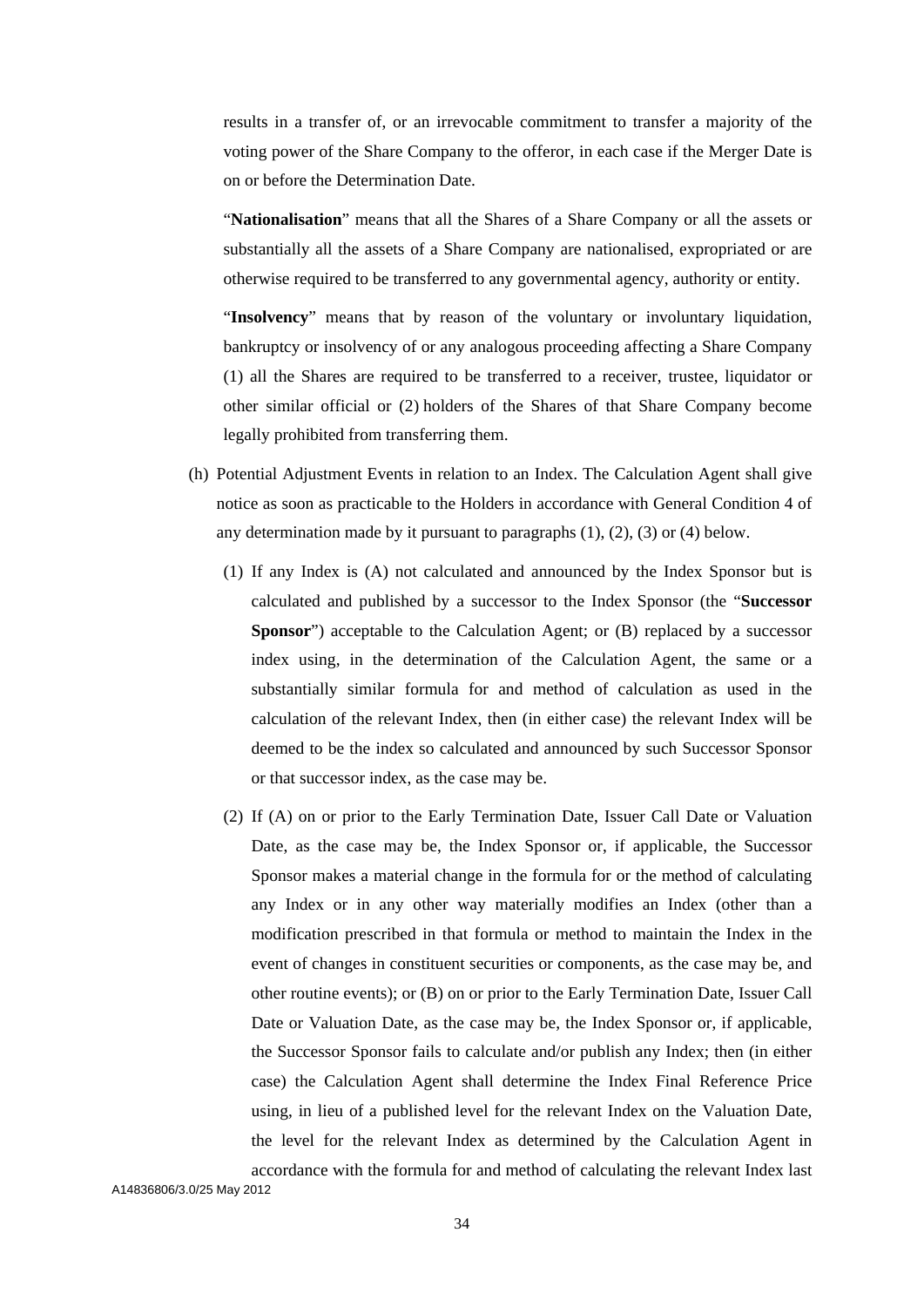in effect prior to the change or failure, but using only those (a) in respect of an Index which is not a Commodity Index, securities that comprised the relevant Index immediately prior to the change or failure (other than those securities that have since ceased to be listed on the Exchange or any other exchange on which the Shares are listed);or (b) in respect of a Commodity Index, commodity components that comprised the Index immediately prior to the change or failure (other than those components that have since ceased to be traded on the Exchange or any other exchange)or, in the case of a material modification of the Index only, shall deem such modified Index to be the Index so calculated and announced or shall (if so required by the Issuer), by giving notice in accordance with General Condition 4, terminate the Securities and pay to each Holder in respect of each Security held by such Holder an amount equal to the fair market value of the Security immediately prior to such material modification of the Index less the cost to the Issuer of unwinding any related hedging arrangements (as determined by the Issuer).

(3) If, at any time, any of the events specified in (A) to (H) below occurs and the Index Sponsor or, if applicable, the Successor Sponsor has not in the opinion of the Calculation Agent made an appropriate adjustment to the level of the relevant Index (which term excludes, for these purposes of this paragraph (iii), any Commodity Index)in order to account fully for such event, notwithstanding that the rules published or applied by the Index Sponsor or, if applicable, the Successor Sponsor pertaining to the Index have been applied, the Calculation Agent shall make such adjustment to the level of the relevant Index as it considers appropriate in order so to account for: (A) a distribution or dividend to existing holders of the Index Shares (i) the Index Shares; or (ii) other share capital or securities granting the right to payment of dividends and/or the proceeds of liquidation of the issuer of the Index Shares equally or proportionately with such payments to holders of Index Shares or (iii) any other type of securities, rights or warrants or other assets, in any case for payment (in cash or otherwise) at less than the prevailing market price; (B) a free distribution or dividend of any Index Shares to existing holders of the Index Shares by way of bonus, capitalisation or similar issue; (C) an extraordinary dividend; (D) any cash dividends declared on the Index Shares at a time when the relevant issuer of the Index Shares has not previously declared or paid dividends on such Index Shares for the prior four quarterly periods; (E) any non-cash dividends declared on the Index Shares at a time when the relevant issuer of the Index Shares has not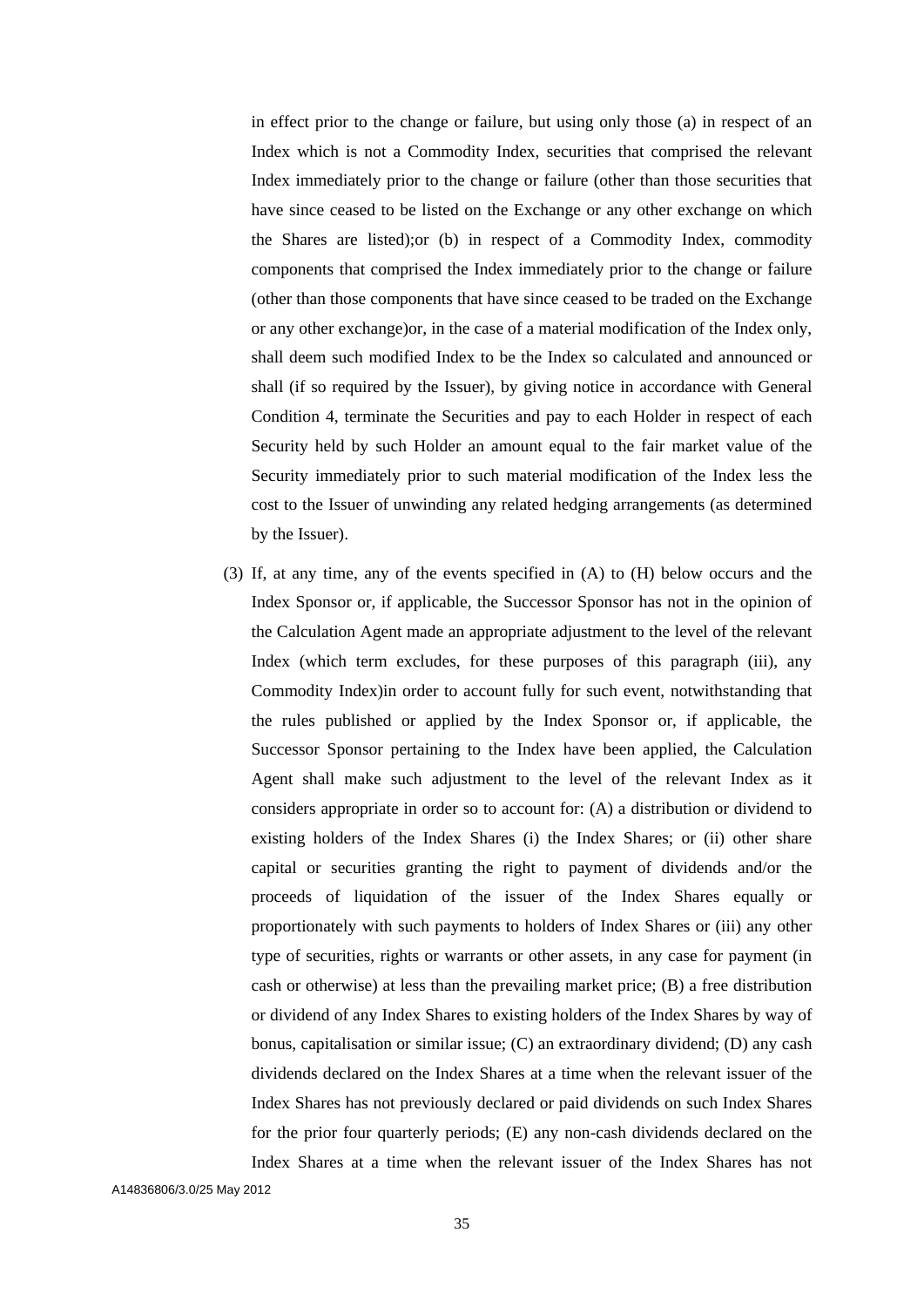previously declared or paid dividends on such Index Shares for the prior four quarterly periods; (F) any other extraordinary cash or non-cash dividend on, or distribution with respect to, the Index Shares which is, by its terms or declared intent, declared and paid outside the normal operations or normal dividend procedures of the relevant issuer of the Index Shares, provided that, in all cases, the related ex-dividend date occurs during the period from but including the Issue Date up to and excluding the Early Termination Date, Issuer Call Date or Valuation Date, as the case may be; (G) a distribution of cash dividends on the Index Shares equal to or greater than 8 per cent. per annum of the then current market value of the Index Shares; and (H) any other similar event having a dilutive or concentrative effect on the theoretical value of the Index Shares.

- (4) The Issuer reserves the right to issue further Securities, make adjustments or to distribute to the Holders any rights in connection with the Securities as it reasonably believes are appropriate in circumstances where an event or events occur which the Issuer (in its absolute discretion and notwithstanding any adjustments previously made to the Securities) believes should, in the context of the issue of Securities and its obligations hereunder, give rise to such adjustment or distribution, provided that such adjustment is considered by the Calculation Agent either to be appropriate generally (without considering the individual circumstances of any Holder or the tax or other consequences of such adjustment in any particular jurisdiction) or to be required to take account of provisions of the laws of the relevant jurisdiction or the practices of the Exchange. The Issuer, in any event, reserves the right to in its absolute discretion terminate Securities linked to any Proprietary Index by giving notice in accordance with General Condition 4, in the event that the relevant Index Sponsor terminates, cancels or suspends, as the case may be, any such Proprietary Index.
- (i) Adjustments to the Basket

If a De-Listing occurs with respect to a Fund, Certificate or a Share, as applicable or a Fund, Certificate or Share, as applicable is for any reason cancelled or ceases to exist, the Calculation Agent may determine in its sole discretion to either (A) replace the de-listed or cancelled Fund, Certificate or Share, as applicable by a successor fund, certificate or share, as applicable which has in the determination of the Calculation Agent the same or substantially similar structure and a substantially similar economic impact, and is linked to the same asset as such Fund, Certificate or Share, as applicable (B) remove the de-listed or cancelled Fund, Certificate or Share, as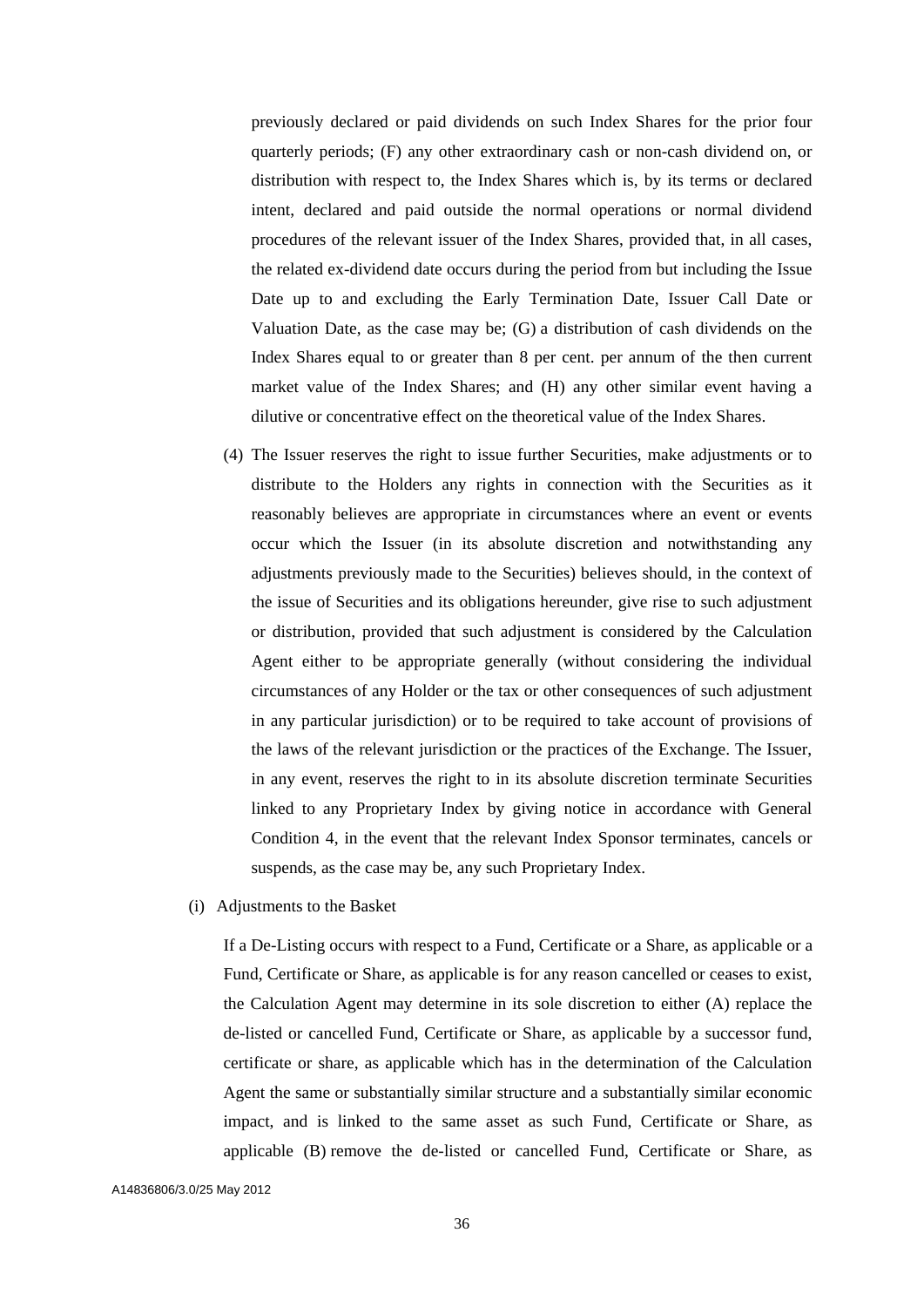applicable and allocate the Fund Final Reference, Certificate Final Reference Price or Share Final Reference Price, as applicable of such Fund, Certificate or Share, as applicable as of the effective date of the de-listing or cancellation, pro rata to the remaining Funds, Certificates or Shares, as applicable or (C) make such other adjustments to the Conditions as the Calculation Agent sees fit, acting in its absolute discretion.

The Calculation Agent shall give notice as soon as practicable to the Holders in accordance with General Condition 4 of any determination made pursuant to the foregoing paragraph.

"**De-listing**" means, for the purpose of the foregoing paragraph, a Basket Constituent for any reason ceases to be listed or is suspended from listing on the Exchange or any other exchanges on which they are listed (and such cessation or suspension is continuing and they are not subsequently listed or quoted on another stock exchange or quotation system acceptable to the Issuer).

(j) Fund Events.

Each of the following events constitutes a "**Fund Event**". The Fund Events are for the benefit of the Issuer in order that the Issuer is protected against any adverse effects of such Fund Events on its Hedge Position. The Issuer, or the Calculation Agent on its behalf, shall make all determinations in respect of such Fund Events including as to whether such Fund Event has occurred and the effective date of such occurrence. In order to constitute a Fund Event, the Issuer or the Calculation Agent on its behalf must conclude that the event in question either has resulted or is reasonably likely to result in an adverse effect on the value of the Reference Assets or the NAV of the Fund or on the rights of any investor therein with respect to the Reference Assets or the Fund or otherwise has materially adversely affected its Hedge Position.

- (A) Global Events:
	- (1) Any of: (a) the investment strategy and/or the investment objective of the Fund has changed so that it is materially different from that applicable at its Inclusion Date or (b) a material change has been made to the underlying nature, strategy or risk of the Fund's portfolio from that which prevailed at its Inclusion Date and that is over and above that expected by the Issuer or the Calculation Agent on its behalf as of the Inclusion Date with respect to the trading strategies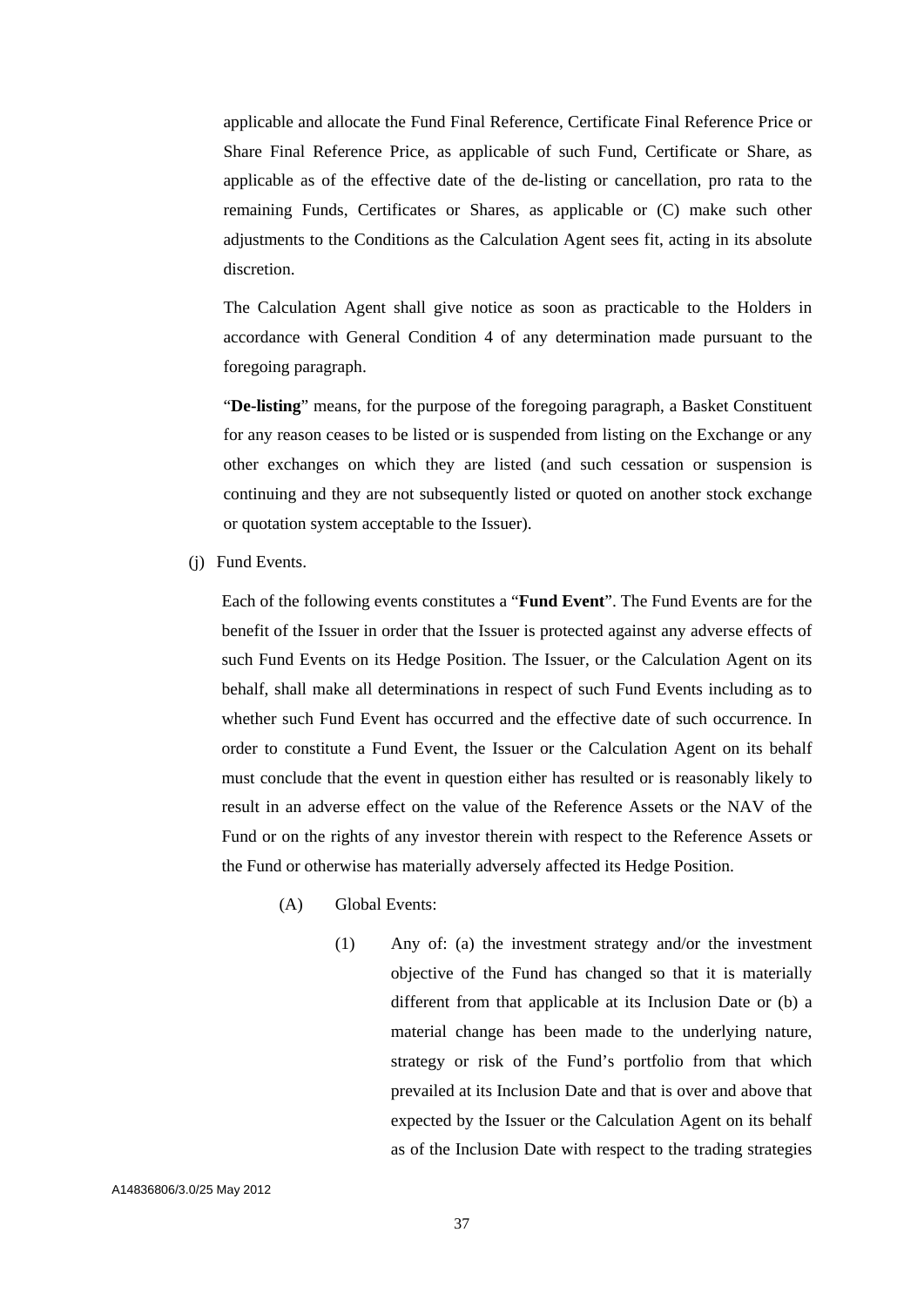employed by the Fund as of that date or (c) the operation or organisation of the Fund or the Fund Adviser (including, without limitation, its organisational structure and its procedures, processes or policies in respect of investment selection, due diligence, asset allocation, risk management or investment monitoring) has changed from that at the Inclusion Date or are other than as represented at such Inclusion Date or (d) any such procedures, processes or policies as are referred to in (c) above are either not being applied or are not being applied consistently with their application on the Inclusion Date or (e) an event or change affecting any of the structure, ownership, management or reputation or liquidity of the Fund or the Reference Assets and/or any other units in the capital of the Fund and/or any Fund Service Provider occurs or (f) any other amendments, changes, modifications or variations are made after the Inclusion Date to any of the Fund Documents, the Fund Prospectus or the Portfolio Guidelines.

- (2) (a) the Fund is not being managed in accordance with the Fund Documents and/or the Fund Prospectus as they prevailed on the Inclusion Date, and no action satisfactory to the Issuer or the Calculation Agent on its behalf has been taken by the Fund or any person on its behalf with a view towards correcting such breach within five calendar days from the date on which the Fund was notified of the breach, or (b) any event occurs which causes, or will with the passage of time (in the opinion of the Issuer or the Calculation Agent on its behalf) cause, the failure of the Fund and/or any Fund Service Provider to meet or maintain any obligation or undertaking under the Fund Documents.
- (3) The Issuer or the Calculation Agent on its behalf determines that (a) the obligations of any of the Fund or any Fund Service Provider or the directors of the Fund under any Hedging Agreement do not comprise legal, valid and binding obligations of such person, enforceable in accordance with their terms or (b) any of the Fund or any Fund Service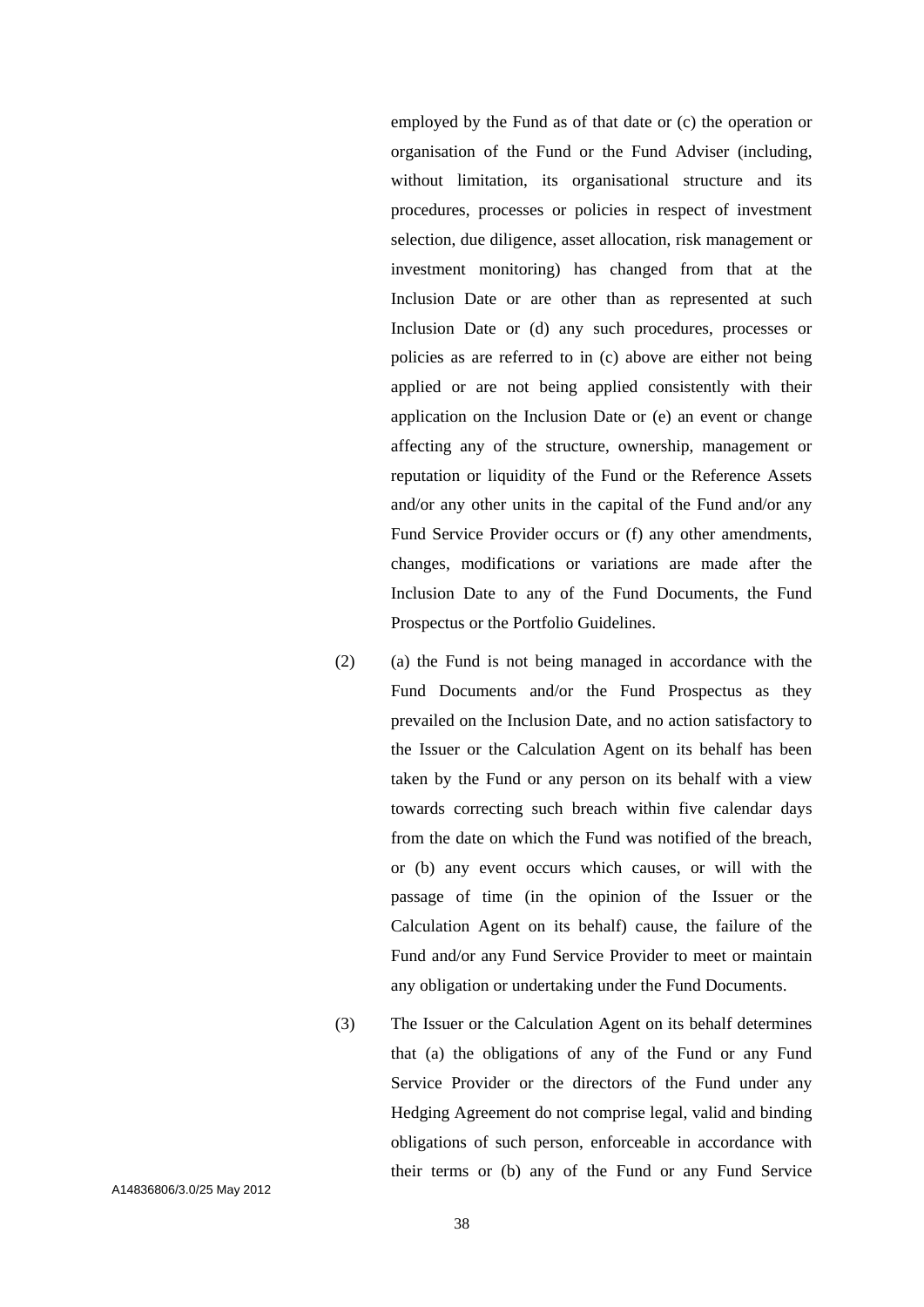Provider was acting outside its powers or authority in executing any Hedging Agreement or in making any agreement or undertaking therein. Each of (a) and (b) shall be conclusively presumed to be the case if the Issuer or the Calculation Agent on its behalf is advised that such is the case by reputable legal counsel having expertise in such matters.

- (4) The activities of the Fund or any Fund Service Provider and/or any of their respective directors, officers, employees or agents are placed under review or become subject to any investigation, proceeding or litigation by any relevant governmental, legal, administrative or regulatory authority or court of competent jurisdiction and/or are subject to any charges or actions by any governmental, legal, administrative or regulatory authority for reasons of wrongdoing, suspected wrongdoing, alleged engagement in fraudulent activities, breach of any rule or regulation or other similar reason and/or the Fund or any Fund Service Provider and/or any of their respective directors, officers, employees or agents have any of their respective registrations, approvals, authorisations, licences or memberships with any administrative or regulatory authorities revoked, suspended, terminated, limited or qualified.
- (5) Written notification is given by the Fund or any Fund Service Provider (or any person acting on behalf thereof) to holders of Reference Assets or to the Fund Administrator of a proposed cessation of operation of the Fund or the Fund or any Fund Service Provider (a) is dissolved or has a resolution passed for its dissolution, winding-up, official liquidation; (b) makes a general assignment or arrangement with or for the benefit of its creditors; (c) (I) institutes or has instituted against it, by a regulator, supervisor or any similar official with primary insolvency, rehabilitative or regulatory jurisdiction over it in the jurisdiction of its incorporation or organization or the jurisdiction of its head or home office, a proceeding seeking a judgment of insolvency or bankruptcy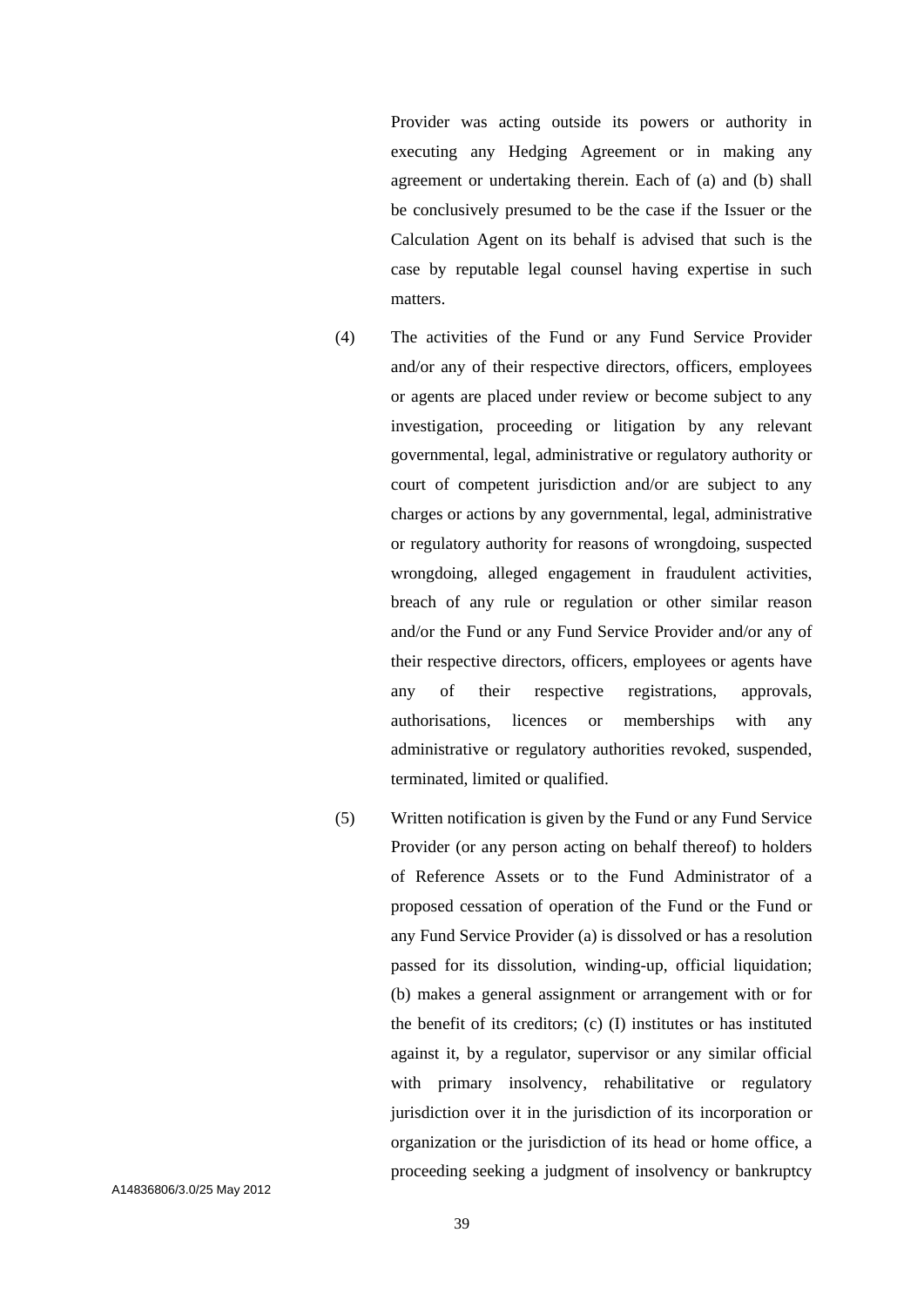or any other relief under any bankruptcy or insolvency law or other similar law affecting creditors' rights, or a petition is presented for its winding-up or liquidation by it or such regulator, supervisor or similar official, or (II) has instituted against it a proceeding seeking a judgment of insolvency or bankruptcy or any other relief under any bankruptcy or insolvency law or other similar law affecting creditors' rights, or a petition is presented for its winding-up or liquidation, and such proceeding or petition is instituted or presented by a person or entity not described in clause  $4(j)(A)(5)(c)(I)$  above and in the case of this clause  $4(j)(A)(5)(c)(II)$  either  $(x)$ results in a judgment of insolvency or bankruptcy or the entry of an order for relief or the making of an order for its winding-up or liquidation or (y) is not dismissed, discharged, stayed or restrained in each case within fifteen days of the institution or presentation thereof; (d) seeks or becomes subject to the appointment of an administrator, provisional liquidator, conservator, receiver, trustee, custodian or other similar official for it or for all or a substantial part of its assets; (e) any security granted by the Fund or any Fund Service Provider over any of its assets is enforced or becomes capable of being enforced or any arrangement which in the determination of the Issuer or the Calculation Agent on its behalf is comparable to security over any such assets (including without limitation any repurchase agreement or prime brokerage arrangement) becomes enforceable or capable of early termination or any derivatives, repurchase agreement, securities lending or other trading or dealing arrangement relating to the assets of the Fund becomes enforceable or capable of early termination by reason of any event of default (howsoever described) relating to the Fund or the relevant Fund Service Provider; or (f) causes or is subject to any event with respect to it which, under the applicable laws of any jurisdiction, has an analogous effect to any of the events specified in clauses  $4(j)(A)(5)(a)$  through  $4(j)(A)(5)(f)$  above.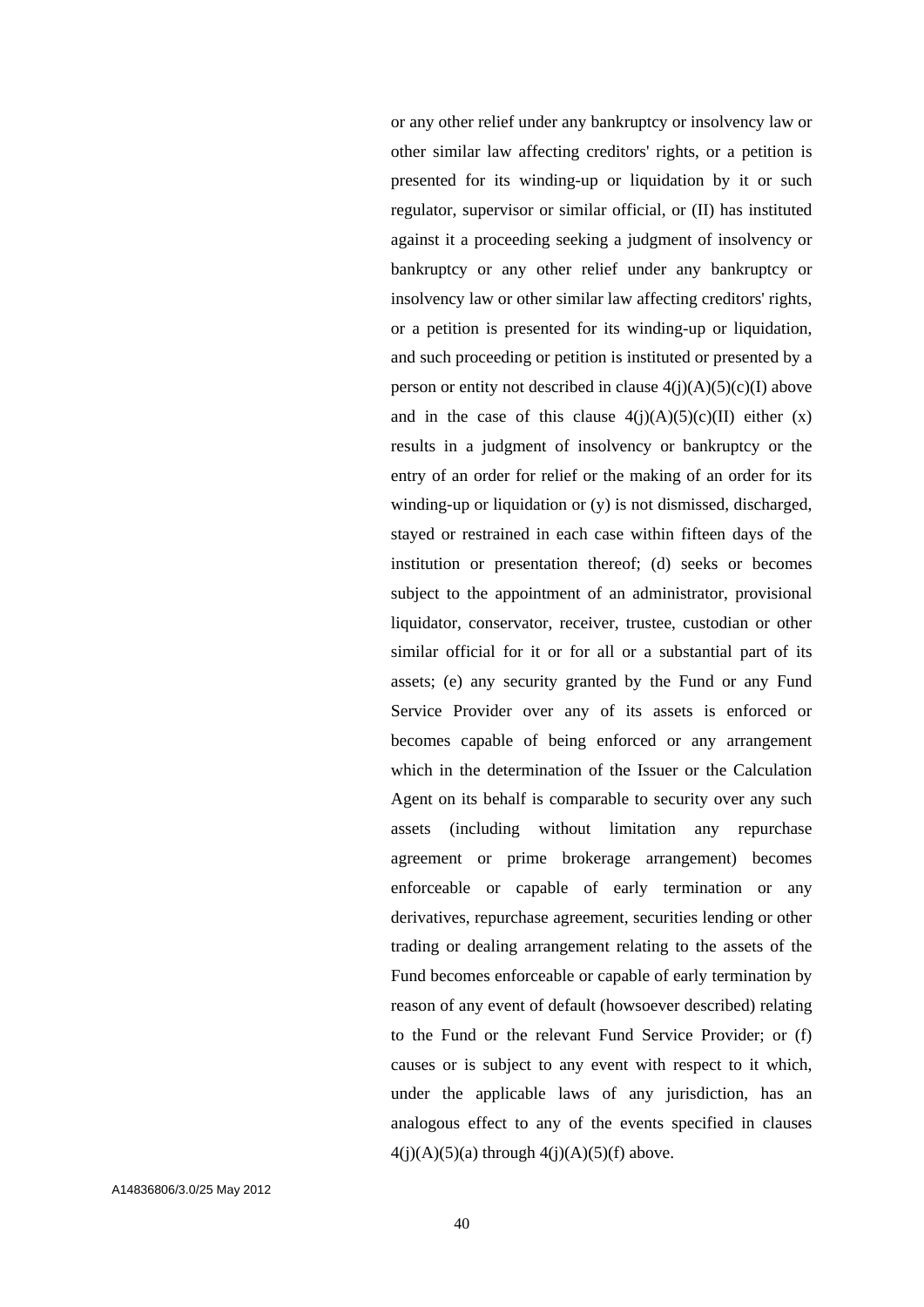- (6) The Fund or any Fund Service Provider becomes party to any litigation or dispute.
- (7) Any Merger Event occurs or is threatened.
- (8) The Fund or any Fund Service Provider has experienced or is experiencing a material adverse change in its business, assets, operations or financial condition which adversely impacts its ability to provide services to the Fund and/or the quality of such services.
- (9) In respect of any Reference Assets, any fraudulent or negligent entry is made on the register of such Reference Assets maintained by or on behalf of the Fund or there is a reduction in the number of such Reference Assets held for the account of any investor in the Fund for reasons beyond the control of that investor.
- (10) (a) any change occurs in the legal, tax, accounting or regulatory treatment of (i) the Issuer, any of its affiliates or any Hedge Provider by reason of its investment in the Fund or the Reference Assets or (ii) the Fund or any Fund Service Provider, in each case from that which was applicable at the Inclusion Date or (b) the Issuer or the Calculation Agent on its behalf determines that any of Issuer, its affiliates or any Hedge Provider is or may in the future be unable, or it may be unduly onerous or impractical for any such entity, to perform any obligation (including, without limitation, any regulatory or accounting reporting obligation) imposed on any such entity by the law or regulation of any relevant jurisdiction, any relevant regulatory or administrative body or any court of competent jurisdiction, in each case by reason of its investment in the Fund or the Reference Assets or (c) the Issuer, any of its affiliates or any Hedge Provider deems it necessary or appropriate, in order to comply with or remain within (i) any applicable legal and/or regulatory limits on the amounts of Reference Assets that it may hold and/or (ii) any internal exposure limits governing the maximum exposure (direct and indirect) that the Issuer, any relevant affiliate or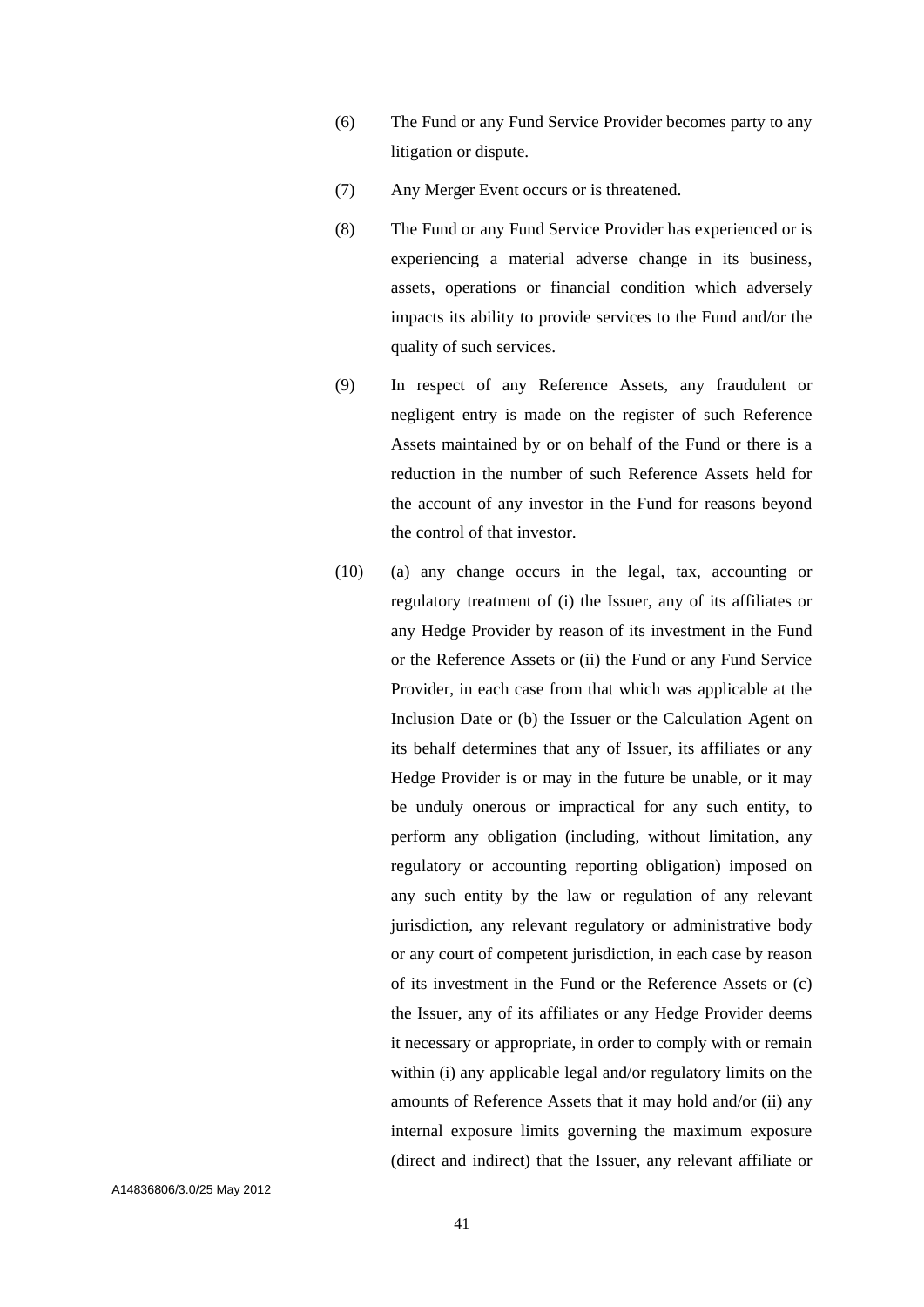the Hedge Provider as the case may be, is permitted to have to the Fund, to redeem all or some of the Reference Assets held by them.

- (11) A cross-contamination or other failure effectively to segregate the portfolio of assets occurs between different series, classes and/or sub-funds in relation to the Fund (if the Fund is part of an umbrella structure with more than one subfund).
- (12) A significant market, trading or exchange disruption and/or crisis in the major financial markets occurs.
- (B) NAV/Price and Reporting:
	- (1) There is (a) a failure to calculate and/or publish the NAV of the Fund on any day on which such calculation or publication was scheduled to be made in accordance with the Fund Documents and/or the Fund Prospectus as they prevailed on the Inclusion Date or (b) a failure to calculate and publish the NAV of the Fund with the frequency set out in the Fund Documents and/or the Fund Prospectus as they prevailed on the Inclusion Date or (c) where the Fund is an exchange traded fund, a failure to publish the trading price of the Reference Assets on the Exchange.
	- (2) (a) Any change is made to the methodology used for calculating either the NAV of the Fund or any estimate of the NAV of the Fund from that which prevailed on the Inclusion Date or (b) there is a failure to calculate and deliver any estimate of the NAV of the Fund in accordance with the timing within which such information has previously been provided to the Issuer, the Calculation Agent, any of its affiliates or any Hedge Provider.
	- (3) (a) The time delay between calculation of the NAV (or any estimated NAV) of the Fund and the publication of such NAV (or estimated NAV) is changed so that it is no longer the same as set out in the Fund Prospectus as it prevailed on the Inclusion Date or (b) any other information relating to the Fund that was specified to be published in accordance with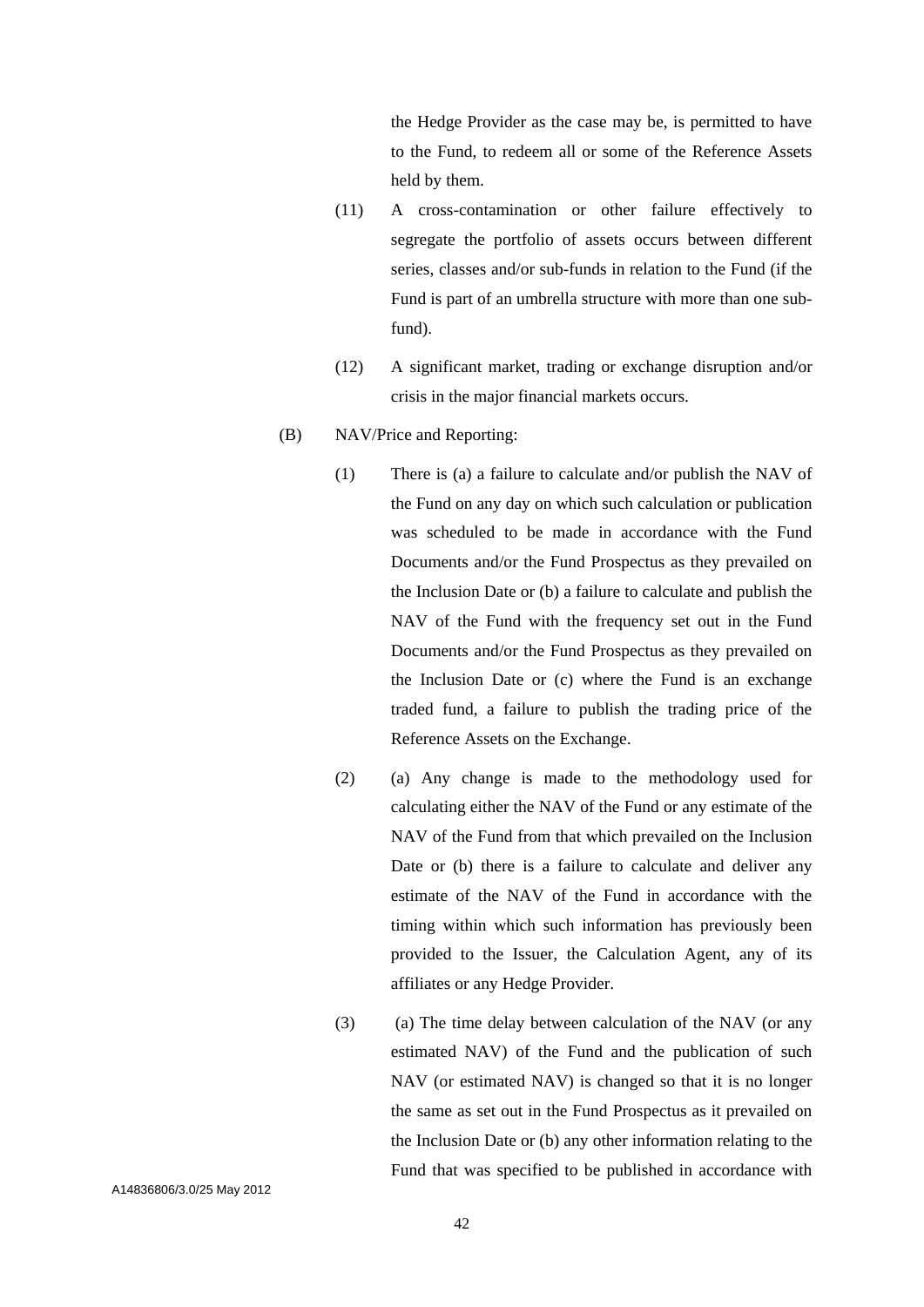the Fund Documents or the Fund Prospectus as they respectively prevailed on the Inclusion Date is not published in accordance with the timetable there for set out in such documents.

- (4) The audited NAV of the Fund varies by more than 0.50 per cent. from the related NAV previously published by or on behalf of the Fund, or the auditors of the Fund qualify any audit report, or refuse to provide an unqualified audit report, in respect of the Fund, or the Issuer or the Calculation Agent on its behalf considers that the unaudited official NAV of the Fund published by or on behalf of the Fund in respect of any date does not reflect the NAV of such Fund as it would have been determined by the independent auditors of that Fund using the generally accepted accounting standards adopted by the Fund.
- (5) (i) In respect of any Reference Asset, the occurrence of any event affecting such Reference Asset that, in the determination of the Issuer or the Calculation Agent on its behalf, would make it impossible or impracticable for the Issuer or the Calculation Agent to determine the value of such Reference Asset, and the Issuer or the Calculation Agent on its behalf determines that such event will not be, or has not been, resolved within 15 calendar days from the occurrence of such event; (ii) any failure of the Fund, any Fund Service Provider or any director of the Fund to deliver, or cause to be delivered, (A) information that such person has agreed to deliver, or cause to be delivered, to the Issuer, the Calculation Agent, any of the Issuer's affiliates or any Hedge Provider in respect of the Fund (including, without limitation, any information required by the Issuer or the Calculation Agent in the execution of its duties and obligations under the Securities or required by the Issuer or the Calculation Agent in order to determine whether any Fund Event has occurred or to make any other determination permitted by it in respect of the Securities) or (B) information that has been previously delivered to the Issuer,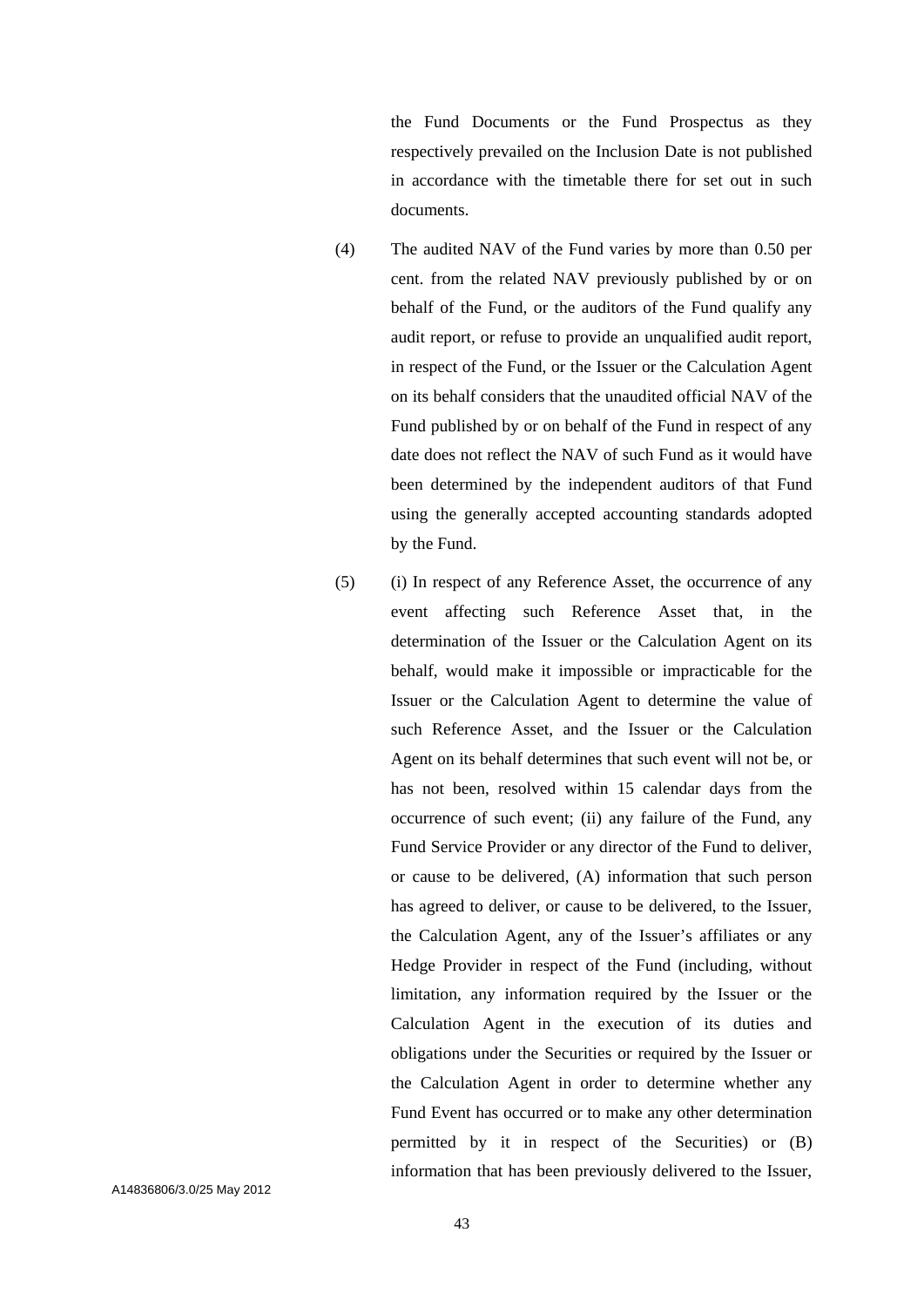the Calculation Agent, any of the Issuer's affiliates or any Hedge Provider, in accordance with such person's, or its authorised representative's, normal practice and that the Issuer or the Calculation Agent deems necessary for it to perform its duties and obligations under the Securities or that the Issuer or the Calculation Agent deems is required by it in order to determine whether any Fund Event has occurred or to make any other determination permitted by it in respect of the Securities (including, in either case, monitoring the Fund's compliance with any Portfolio Guidelines, asset allocation methodologies, the occurrence of any Fund Event or any other similar policies relating to such Reference Assets).

## (C) Reference Assets:

Any of the following events relating to the Reference Assets occurs:

- (1) a subdivision, reclassification or distribution of Reference Assets which has a diluting or concentrative or other effect on the value (theoretical or otherwise) of the Reference Assets;
- (2) a portion of each Reference Asset is converted (whether by way of redemption and re-issue or otherwise) into new securities participating in the capital of the Fund, which securities are subject to lock-up periods during which they may not be redeemed and which relate to any segregated assets of the Fund, or the Fund creates any other form of "side-pocket" which affects the Reference Assets;
- (3) a (i) dividend (including cash and whether ordinary or extraordinary), (ii) distribution or (iii) issue of Reference Assets, capital, securities, rights or other assets or interests to existing holders of Reference Assets which has or is likely to have an adverse effect on the value (theoretical or otherwise) of the Reference Assets;
- (4) any suspension or limitation on the trading of the relevant currencies in which the Reference Assets are denominated or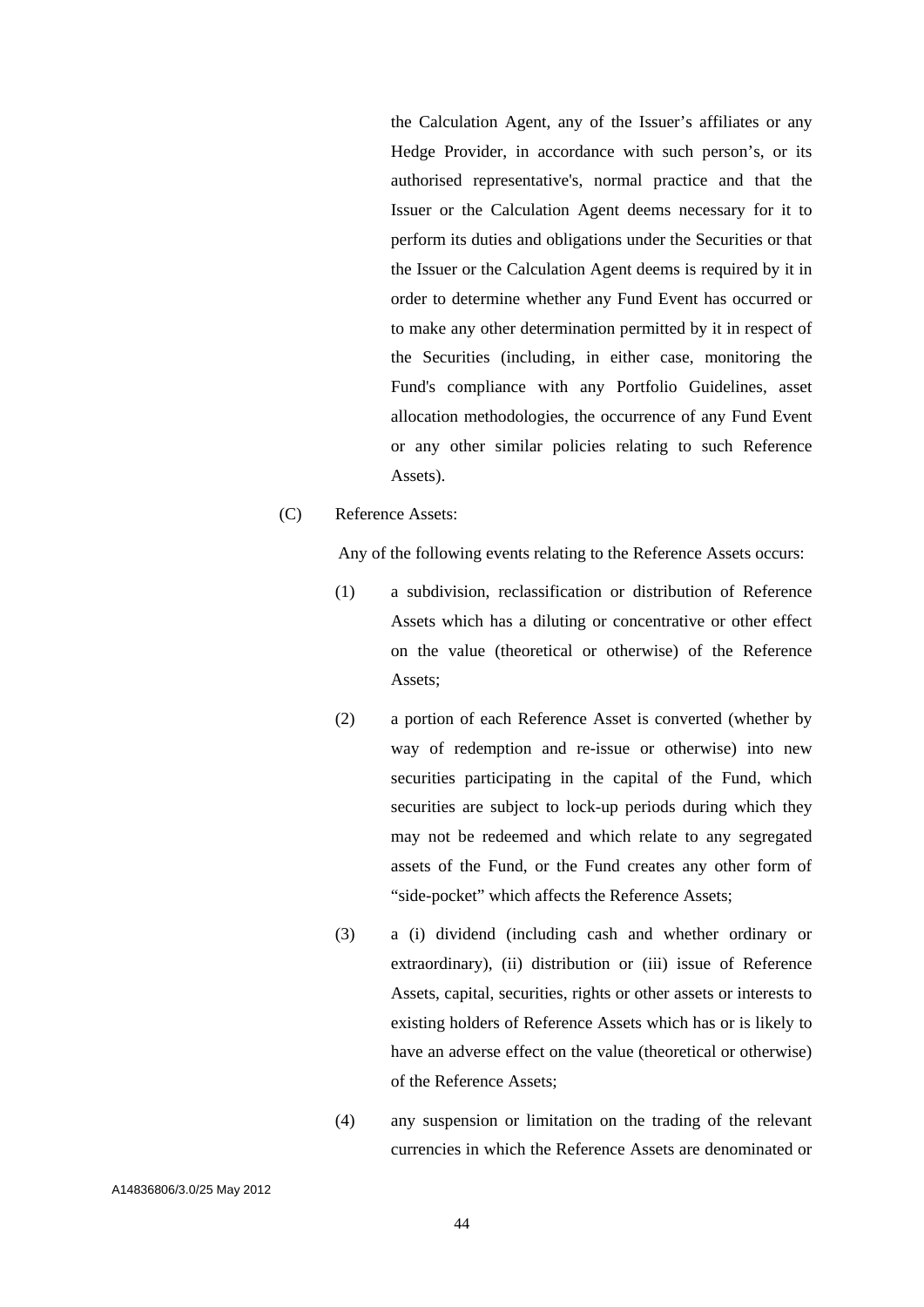any amendment to the currency of denomination of the Reference Assets so that their price is no longer calculated in the same currency as at the Inclusion Date of the Fund; or

- (D) Trading and Fees:
	- (1) In respect of the Reference Assets, the Fund or any Fund Service Provider increases the level of any redemption fee, subscription fee, management fee, performance fee or a bid/offer spread (or other charge however described) above the level that would have been applicable to any Reference Assets held by any of the Issuer, any affiliate of the Issuer or any Hedge Provider on the Inclusion Date (regardless of whether any such person actually holds any Reference Assets as of such date).
	- (2) Any suspension of or limitation imposed on trading of the Fund or on trading in the Reference Assets (for any reason, including, without limitation, by reason of liquidity restrictions) or any dealing request made by any investor or prospective investor in the Fund or the Reference Assets is deferred in whole or in part or is made at a value other than the related NAV or price, as applicable.
	- (3) The frequency at which Reference Assets can be traded is amended or the timing for subscription or redemption of Reference Assets is amended, in each case so that it is no longer that specified in the Fund Documents and/or Fund Prospectus as they prevailed on the Inclusion Date, including, without limitation, an amendment to the timetable for payment of redemption proceeds upon redemption.
	- (4) If any of the Issuer, any of its affiliates or any Hedge Provider redeems Reference Assets or is entitled to any other amount and:
		- (I) does not receive the full proceeds of such redemption or amount in cash in accordance with the timing set out in the Fund Documents or the Fund Prospectus; or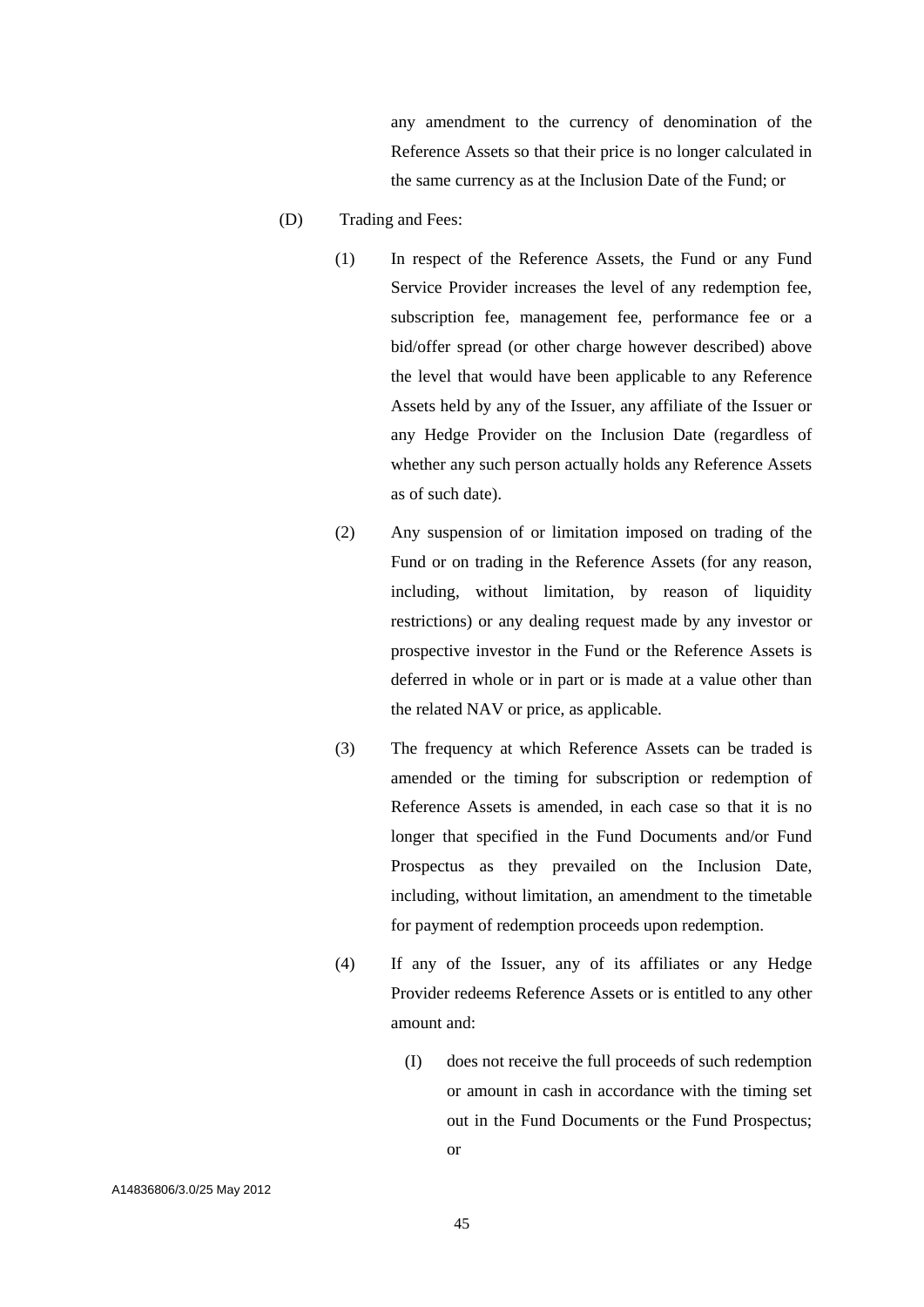(II) receives any in-kind distribution in full or part satisfaction of the redemption proceeds or such other amount paid or payable to it,

or the Issuer or the Calculation Agent on its behalf determines that either (I) or (II) above would be applicable were the Issuer, any of its affiliates or any Hedge Provider to redeem Reference Assets or be entitled to actual payment of any such other amount.

- (E) Fund Adviser and Fund Service Provider Failures:
	- (1) The Fund Adviser indicates or acknowledges that in its opinion the strategy/investment objective of the Fund will not be, or is no longer able to be, met.
	- (2) Any representations, covenants or agreements of the Fund Adviser under the investment management agreement or investment advisory agreement (howsoever described) relating to the Fund have been breached and not cured.
	- (3) Any of: (a) the resignation, termination of appointment or replacement of the Fund Adviser from its role as such occurs or the resignation, termination of appointment or replacement of any other Fund Service Provider from its role as such occurs with respect to the Fund or (b) any change in the personnel of any Fund Service Provider occurs which the Issuer or the Calculation Agent on its behalf considers materially adversely affects the ability of such Fund Service Provider to carry out its duties with respect to the Fund.
	- (4) The Issuer or the Calculation Agent on its behalf becomes aware of any failure by the Fund or any person on its behalf to disclose to the Issuer or the Calculation Agent on its behalf, on or before the Inclusion Date, any information, event or circumstance that was in existence on such date and that would have been necessary to enable the Issuer or the Calculation Agent to make an informed assessment of the assets and liabilities, financial position and prospects of the Fund and of the rights attaching to the Reference Assets.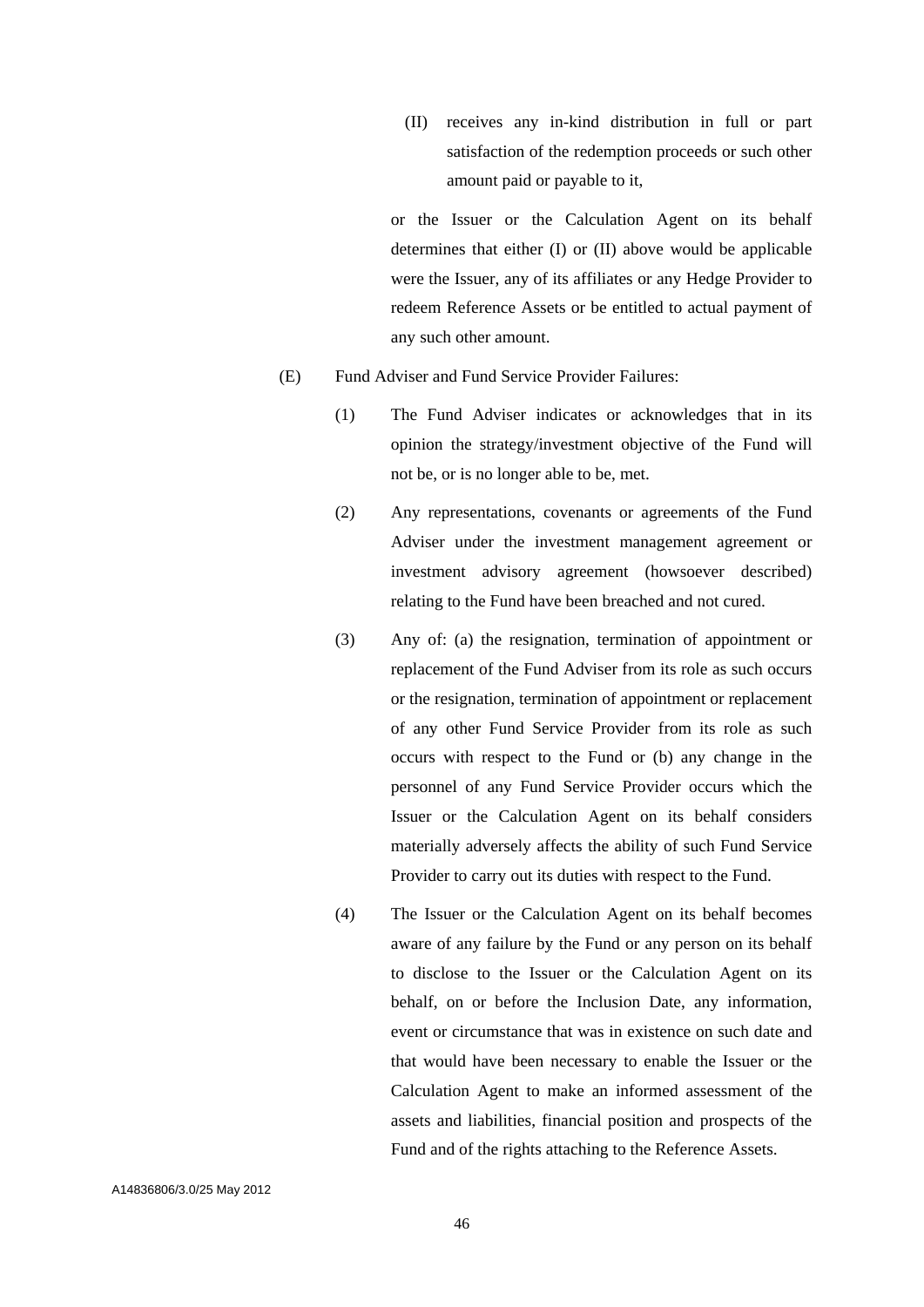- (F) General: Any other event occurs which the Issuer or the Calculation Agent on its behalf determines is analogous to any of the events specified in sub-paragraphs (A) to (E) above.
- (k) Consequences of a Fund Event.

In respect of each Fund Event, following the occurrence of such an event (and regardless of whether or not such event is then continuing) the Issuer or the Calculation Agent on its behalf may take any of following actions (each, a "**Permitted Action**"):

- (A) (1) make such adjustments to any variable, calculation methodology, valuation, settlement or payment terms or any other terms and conditions of the Securities as the Issuer or the Calculation Agent on its behalf determines appropriate to account for the economic effect on the Securities of such Fund Event and (2) determine the effective date of the relevant adjustments; or
- (B) select a Replacement Fund and a Substitution Date. Following any such selection (1) the Replacement Fund shall replace the affected Fund on the Substitution Date, (2) references herein to the name of the affected Fund shall be deemed to be references to the name of the Replacement Fund with effect from the Substitution Date and (3) the Issuer or the Calculation Agent on its behalf may make such adjustment as it determines to be appropriate, if any, to any variable, calculation methodology, valuation, settlement or payment terms or any other terms and conditions in relation to the Securities to reflect such substitution; or
- (C) terminate all, but not some only, of the Securities, on the date notified to Holders in accordance with General Condition 4and redeem the Securities at their fair market value immediately prior to such Fund Event less (i) the cost to the Issuer of unwinding any related hedging and funding arrangements (as determined by the Issuer); and (ii) the deduction of taxes, expenses and other similar charges; or
- (D) make such adjustments to any variable, calculation methodology, valuation, settlement or payment terms or any other terms and conditions of the Securities as the Issuer or the Calculation Agent on its behalf determines are necessary to reflect a notional liquidation of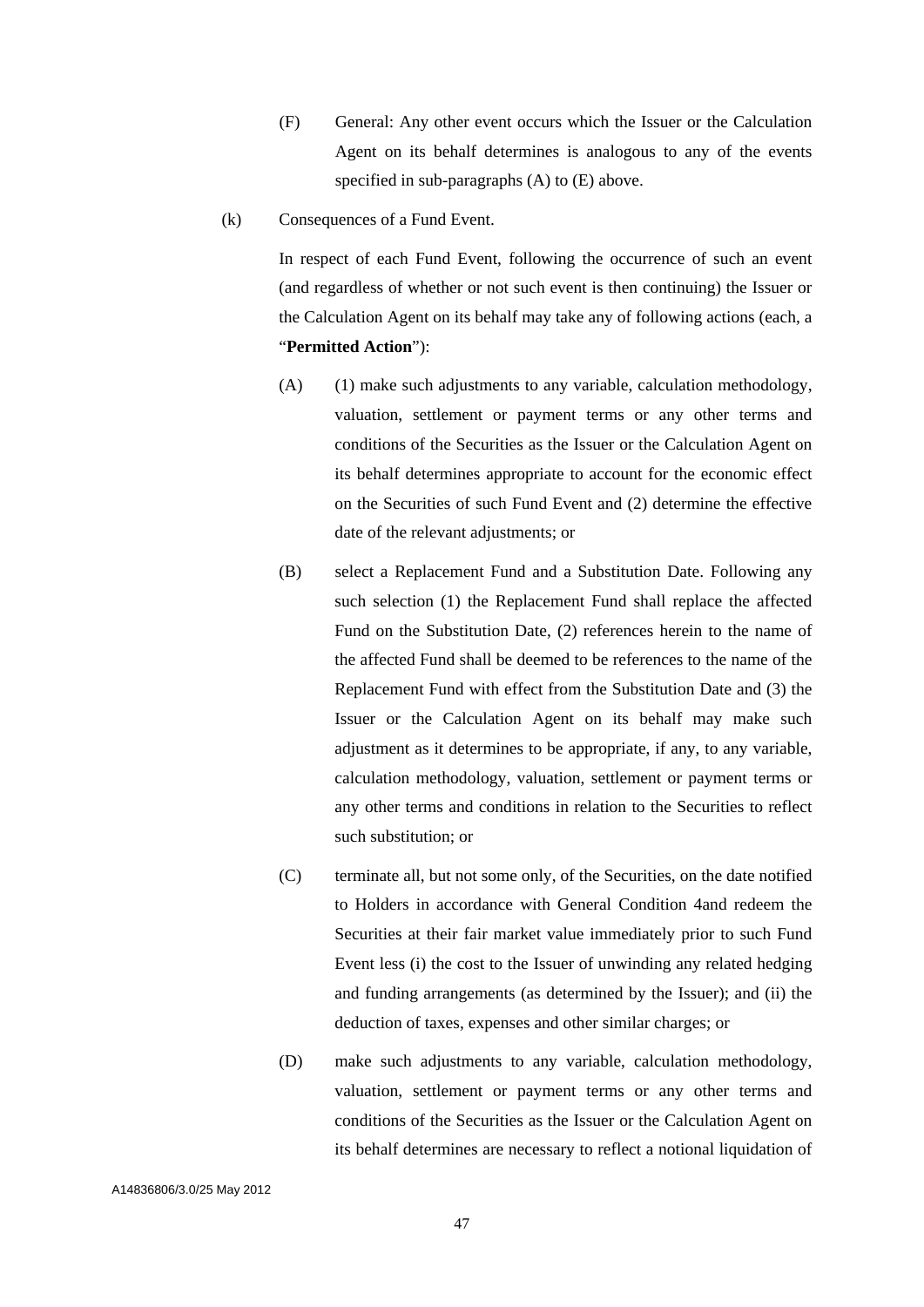all of the Reference Assets (with the timing of such notional liquidations being the same timing as would be the case on an actual liquidation of Reference Assets at the relevant time) and a notional investment of the liquidation proceeds in either (1) a zero coupon bond, or equivalent, such that, if the proceeds allow, the amount payable at redemption of such zero coupon bond is at least an amount per Security equal to the Issue Price of the Security, (2) an interest bearing deposit bearing interest at prevailing rates that would be offered by the Issuer in respect of such a deposit as determined by the Issuer or the Calculation Agent on its behalf, or (3) commercial paper rated at least A1/P1 or above by Moody's Investors Service, Inc. (any transaction costs that would be incurred in respect of an actual such investment may be notionally charged to the Securities) (any of (1), (2) or (3), a "**Suspension Asset**").

Notwithstanding that the Issuer or the Calculation Agent on its behalf may have previously determined not to take a Permitted Action, or to take one Permitted Action, it shall not be prevented from subsequently or concurrently deciding to adopt an additional or different Permitted Action in respect of the same Fund Event (whether on one or any number of occasions). In such respect, the Issuer or the Calculation Agent on its behalf may make such adjustments to any variable, calculation methodology, valuation, settlement or payment terms or any other terms and conditions of the Securities as it determines appropriate to account for the decision subsequently or concurrently made.

Notwithstanding anything in this sub-paragraph 4(k), neither the Issuer nor the Calculation Agent is under any obligation to determine that a Fund Event has occurred or to take any or all of the Permitted Actions. Any determinations made by the Issuer or the Calculation Agent on its behalf in respect of any of the Permitted Actions shall, in the absence of manifest error, be binding.

### (l) Fund Event Methodology and Determinations:

(A) If, in respect of any determination or calculation hereunder which is made by reference to an official or estimated NAV of a Fund provided or published by or on behalf of the Fund or, where the Fund is an exchange traded fund, the last reported trading price of the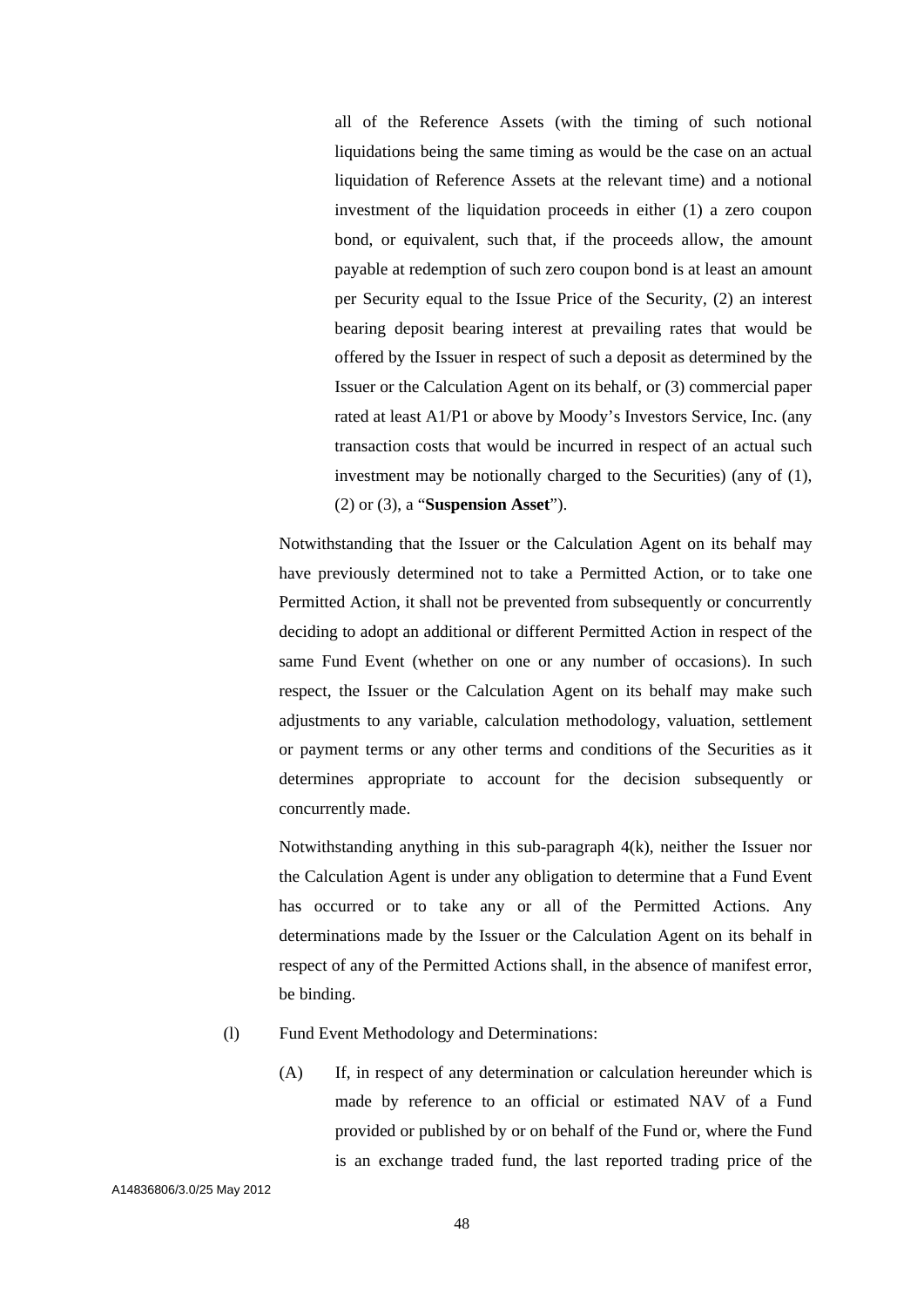Reference Asset on the Exchange in respect of a particular date, the Issuer or the Calculation Agent on its behalf determines that such value does not fairly represent the value of the Fund or Reference Asset as of such date, or that no such value is provided or published, then the Issuer or the Calculation Agent on its behalf may use such other value as it determines as representing a fair NAV or price, as applicable, as of such date or, alternatively, may use a preceding official or estimated value where it believes that such preceding official or estimated value gives a fairer representation than the more recent figure.

- (B) Should the Fund operate equalisation procedures in respect of performance or incentive based fees, the Issuer or the Calculation Agent on its behalf may make such adjustments to these Product Conditions as the Issuer or the Calculation Agent on its behalf determines appropriate to account for such equalisation in an equitable manner and, where such equalisation procedures operate by the issuance of different classes of shares in the Fund, then each of the Issuer and the Calculation Agent is permitted to deem any notional subscription or redemption on behalf of the Securities to be in such order and in respect of such classes as appear to it to be equitable and reasonable or to deem the return of such shares to be based on a benchmark or average of the different classes.
- (C) For the avoidance of doubt and notwithstanding any other Condition, the Issuer and the Calculation Agent on its behalf shall be entitled to make any determination, waiver, declaration or decision with regard to a Fund Event and, without limitation, may make such determination, waiver, declaration or decision by reference to the establishment, operation and/or efficacy (whether actual or anticipated) of any Relevant Hedging Transaction. Neither the Issuer nor the Calculation Agent is under any obligation to monitor or determine whether or not a Fund Event has occurred and will not be required to, and will not be responsible for any failure to, make any determination, waiver, declaration or decision whatsoever in relation to a Fund Event. In making or omitting to make any such determination, waiver, declaration or decision, neither the Issuer nor the Calculation Agent shall be under any fiduciary duty towards the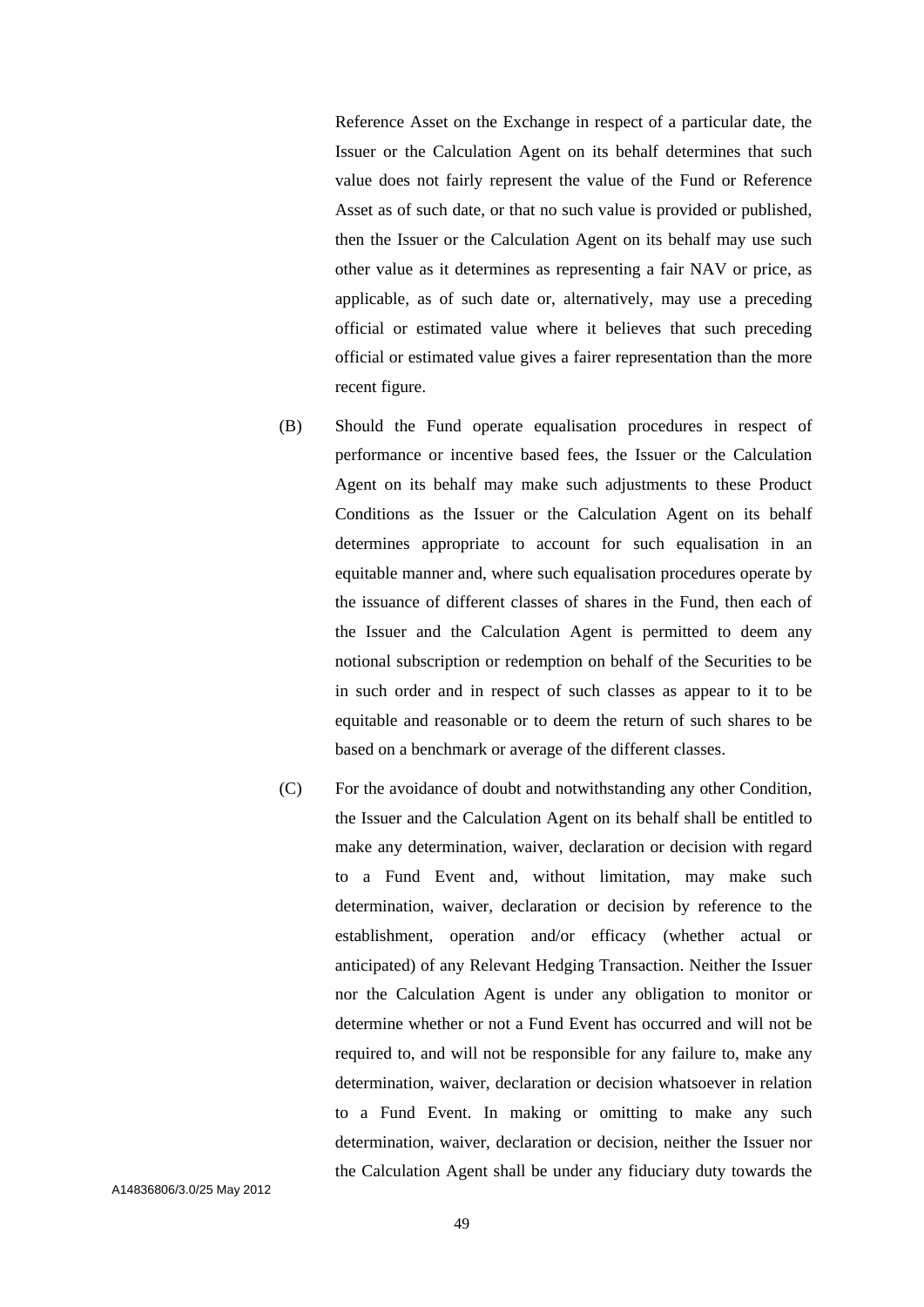Holders and, for the avoidance of doubt, neither the Issuer nor the Calculation Agent shall be responsible for any loss, underperformance or opportunity cost suffered or incurred by Holders in connection with the Securities as a result thereof, howsoever arising.

(m) The Calculation Agent may make adjustments to the Conditions in order to account for any such event if it considers it appropriate to do so. The Calculation Agent shall, as soon as practicable after receipt of any written request to do so, advise a Holder of any determination made by it pursuant to this Product Condition 4 on or before the date of receipt of such request. The Calculation Agent shall make available for inspection by Holders copies of any such determinations. In making any such determinations and calculations in respect of the Securities, the Calculation Agent shall act at all times in good faith and a commercially reasonable manner.

### 5. EFFECT OF FINAL TERMS

The Final Terms applicable to any Series of Securities may specify amendments to these Product Conditions in so far as they apply to that Series. Notwithstanding the foregoing, consideration will be given as to whether such amendments constitute "significant new factors" and consequently trigger the need for a supplement to the Base Prospectus (as defined in the Final Terms) under Article 16 of Directive 2003/71/EC.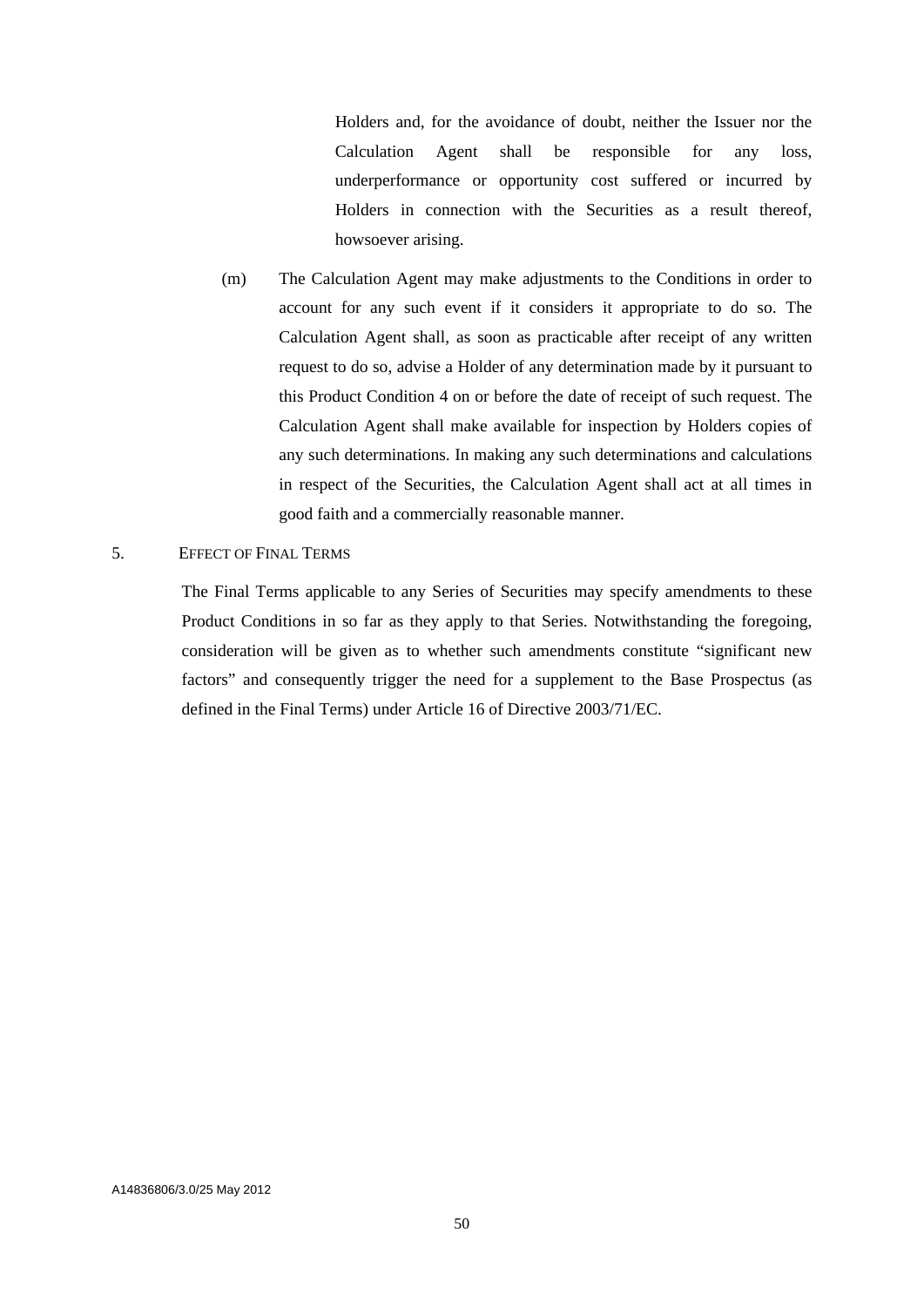# **Annex B**

| MULTI-ASSET BASKET LINKED CERTIFICATES                                                                                                                                                                                                                                                                                                                                                                                                                                                                                                                   |                                                                                                                                        |                                                        |                                                |                                                                                |
|----------------------------------------------------------------------------------------------------------------------------------------------------------------------------------------------------------------------------------------------------------------------------------------------------------------------------------------------------------------------------------------------------------------------------------------------------------------------------------------------------------------------------------------------------------|----------------------------------------------------------------------------------------------------------------------------------------|--------------------------------------------------------|------------------------------------------------|--------------------------------------------------------------------------------|
| Series:<br><b>Issue Price:</b><br><b>Additional Fund Events:</b><br>Additional Market Disruption<br>Events:<br>Basket:                                                                                                                                                                                                                                                                                                                                                                                                                                   | Multi-Asset Basket Linked Certificates due [][Specify other]<br>$\left[ \ \right]$<br>[None] [Specify other]<br>[None] [Specify other] |                                                        |                                                |                                                                                |
| ["Basket Constituent"<br><b>Basket</b><br>[specify]<br>each<br>Constituent<br>Bloomberg<br>and<br>Code]<br>$[first\ rate]$<br>Screen Page: [specify]<br>[repeat as appropriate for other<br>[``FX<br>$RateI$ "]<br><i>rates</i> ]<br>[``FX<br>Rate2"] ["FX Rate3"]<br>$\int^{\alpha} FX$<br>Rate4"] ["FX Rate5"]<br>$\int^{\alpha} FX$<br>Rate6"]<br>["Certificate1"] ["Certificate2"]<br>["Commodity1"]<br>["Commodity2"]<br>["Commodity3"]<br>["Commodity4"]<br>["[Commodity<br>$] Index I$ "]<br>["[Commodity<br>] Index2"]<br>["[Commodity ]Index3"] | "Weight"<br>[Specify % Weight]<br>[Not Applicable]                                                                                     | "Share<br>Company"<br>[Specify]<br>[Not<br>Applicable] | "Exchange"<br>[Specify]<br>[Not<br>Applicable] | "Basket<br><b>Constituent</b><br>Currency"<br>[Specify]<br>[Not<br>Applicable] |
| ["[Commodity<br>[Index4"]<br>A14836806/3.0/25 May 2012                                                                                                                                                                                                                                                                                                                                                                                                                                                                                                   |                                                                                                                                        |                                                        |                                                |                                                                                |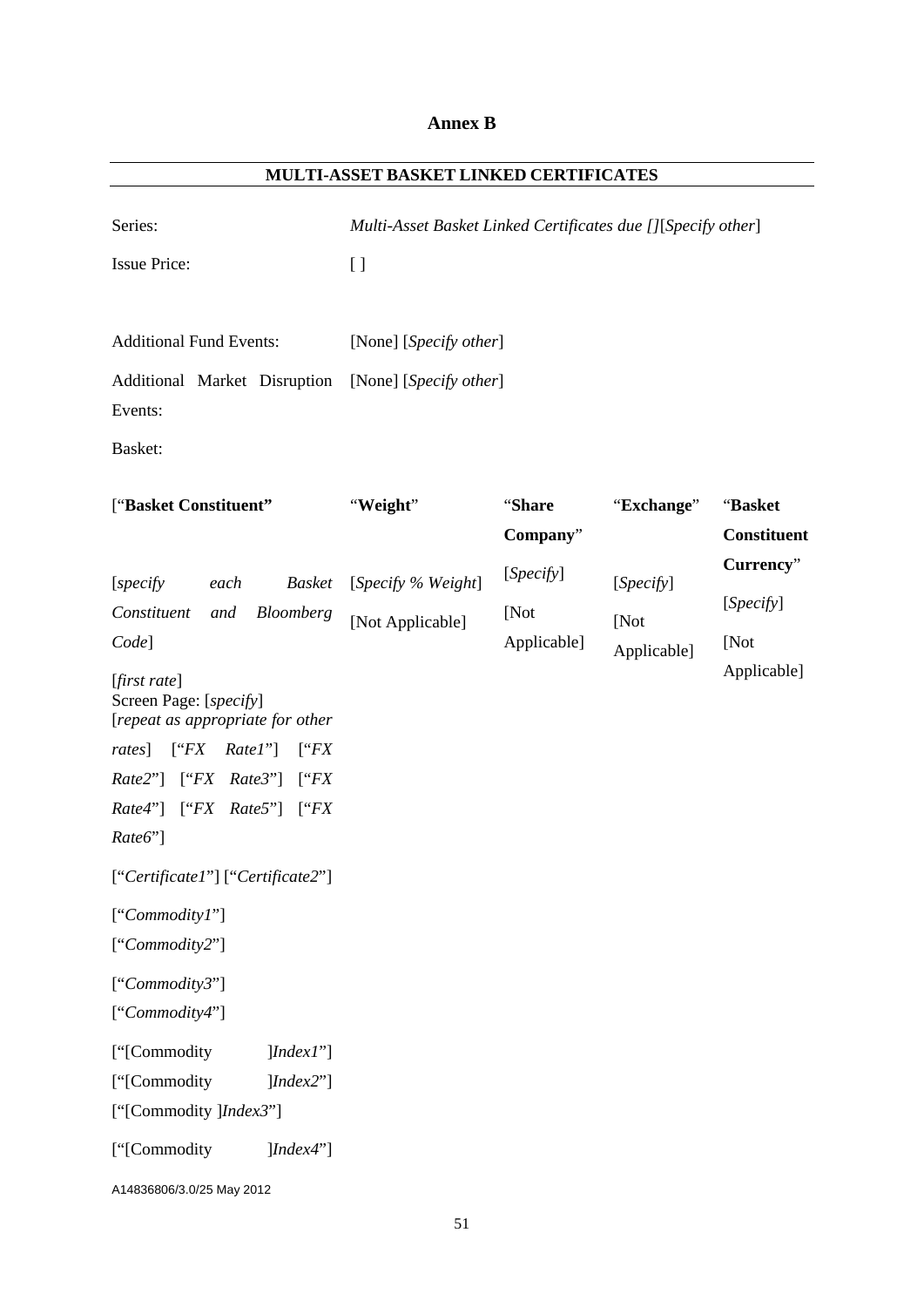["*Index5*"]

["*Index Future1*"] ["*Index Future2*"] ["*Index Future3*"] ["*Share1*"] ["*Share2*"] ["*Share3*"] ["*Fund1*"] ["*Fund2*"] ["*Fund3*"][*Where the Fund is an exchange traded fund, include details of the Reference Asset*]

| [20% x Index Return + 20% x Certificate Return + 20% x                                                                                               |
|------------------------------------------------------------------------------------------------------------------------------------------------------|
| Commodity Return + 20% x FX Rate Return + 20% x Fund Return]                                                                                         |
| [Specify other] [Not Applicable]                                                                                                                     |
| [The definition in Product Condition 1 applies]                                                                                                      |
| [Specify other]                                                                                                                                      |
| $(90\% + 100\% \times Max \t[0; Basket Return - 0.9] + 100\% \times Max \t[0;$<br>Basket Return $-1$ ])                                              |
| [Specify other]                                                                                                                                      |
| [The definition in Product Condition 1 applies]                                                                                                      |
| [Specify other] [Not Applicable]                                                                                                                     |
| [The definition in Product Condition 1 applies]                                                                                                      |
| [Specify other] [Not Applicable]                                                                                                                     |
| [The definition in Product Condition 1 applies]                                                                                                      |
| [Specify other] [Not Applicable]                                                                                                                     |
| CertFRP of Commodity2<br>CertFRP of Commodity $1 + 50\% \times \frac{1}{2}$<br>$50\% \times \cdot$<br>CertIRP of Commodity1<br>CertIRP of Commodity2 |
| [Specify other][Not Applicable]                                                                                                                      |
| [The definition in Product Condition 1 applies]                                                                                                      |
| [Specify other] [Not Applicable]                                                                                                                     |
| [The definition in Product Condition 1 applies]                                                                                                      |
| [Specify other] [Not Applicable]                                                                                                                     |
|                                                                                                                                                      |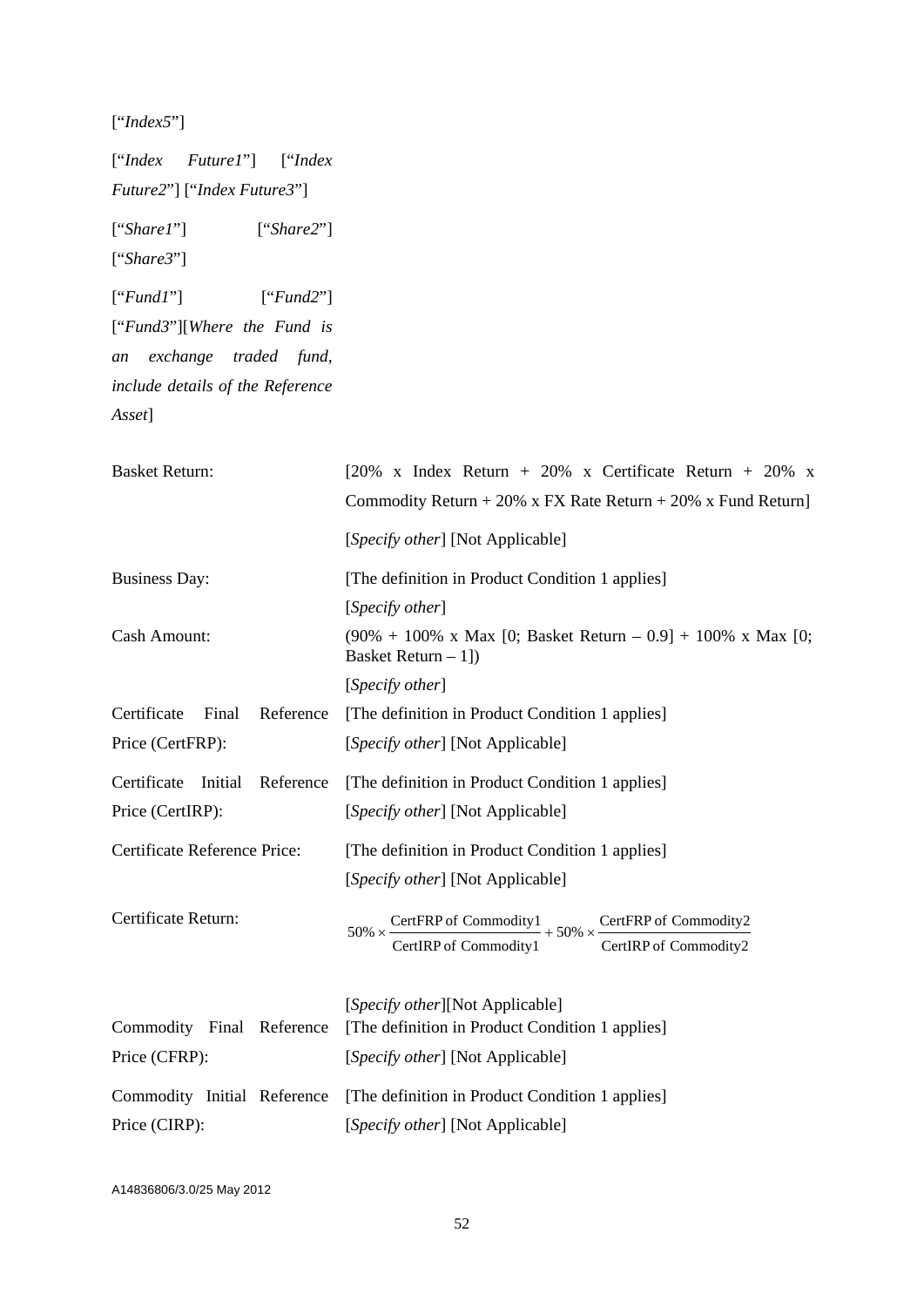| <b>Commodity Reference Price:</b>            | [The definition in Product Condition 1 applies]                                                                                                                                                                                                                                                                                                      |
|----------------------------------------------|------------------------------------------------------------------------------------------------------------------------------------------------------------------------------------------------------------------------------------------------------------------------------------------------------------------------------------------------------|
|                                              | [Specify other] [Not Applicable]                                                                                                                                                                                                                                                                                                                     |
| Commodity Return:                            | CFRP of Commodity1<br>CIRP of Commodity1<br>CIRP of Commodity2<br>CIRP of Commodity2<br>CIRP of Commodity2<br>CFRP<br>$25\% \times$<br>CIRP <sub>c</sub><br>$+25\% \times \frac{\text{CFRP of Commodity4}}{}$<br>CIRP of Commodity4                                                                                                                  |
| <b>Early Termination Amount:</b>             | [Specify other][Not Applicable]<br>[] [Not Applicable]                                                                                                                                                                                                                                                                                               |
| <b>Early Termination Date:</b>               | [] [Not Applicable]                                                                                                                                                                                                                                                                                                                                  |
| <b>Early Termination Event:</b>              | [The Final Reference Price [of the [Certificate] [Commodity] [Fund]<br>[FX Rate] [Index] [Index Future] [Share] Basket Constituent]] on<br>the Early Termination Date is equal to or higher than [its/the]<br>[Certificate] [Commodity] [Fund] [FX Rate] [Index] [Index Future]<br>[Share] Initial Reference Price] [specify other] [Not Applicable] |
| <b>Emerging Market Disruption</b><br>Events: | [As stated in Product Condition 1] [specify other]                                                                                                                                                                                                                                                                                                   |
| Entitlement:                                 | [Specify] [Not Applicable]                                                                                                                                                                                                                                                                                                                           |
| <b>Exercise Date:</b>                        | [] [Not Applicable]                                                                                                                                                                                                                                                                                                                                  |
| Fund Final Reference Price                   | [The definition in Product Condition 1 applies]                                                                                                                                                                                                                                                                                                      |
| (FFRP):                                      | [Specify other] [Not Applicable]                                                                                                                                                                                                                                                                                                                     |
| Fund Initial Reference Price                 | [The definition in Product Condition 1 applies]                                                                                                                                                                                                                                                                                                      |
| $(FIRP)$ :                                   | [Specify other] [Not Applicable]                                                                                                                                                                                                                                                                                                                     |
| Fund Reference Price:                        | [The definition in Product Condition 1 applies]                                                                                                                                                                                                                                                                                                      |
|                                              | [Specify other] [Not Applicable]                                                                                                                                                                                                                                                                                                                     |
| Fund Return:                                 | [Specify] [Not Applicable]                                                                                                                                                                                                                                                                                                                           |
| FX Rate Final Reference Price                | [The definition in Product Condition 1 applies]                                                                                                                                                                                                                                                                                                      |
| (FXFRP):                                     | [Specify other] [Not Applicable]                                                                                                                                                                                                                                                                                                                     |
| FX Rate Initial Reference Price              | [The definition in Product Condition 1 applies]                                                                                                                                                                                                                                                                                                      |
| (FXIRP):                                     | [Specify other] [Not Applicable]                                                                                                                                                                                                                                                                                                                     |
| FX Rate Reference Price:                     | [The definition in Product Condition 1 applies]                                                                                                                                                                                                                                                                                                      |
|                                              | [Specify other] [Not Applicable]                                                                                                                                                                                                                                                                                                                     |
| FX Rate Return:                              | FXFRPof FXR<br>FXFRPof FXRate2<br>FXFRPof FX Rate1<br>$+25\% \times$<br>$+16.67\% \times$<br>$25\% \times$<br><b>FXIRPof FX Rate1</b><br><b>FXIRPof FX Rate2</b><br><b>FXIRPof FXR:</b><br><b>FXFRPof FX Rate4</b><br><b>FXFRPof FX Rate5</b><br>$+16.66\% \times$<br>$+16.67\% \times$<br><b>FXIRPof FX Rate4</b><br>FXIRPof FX Rate5               |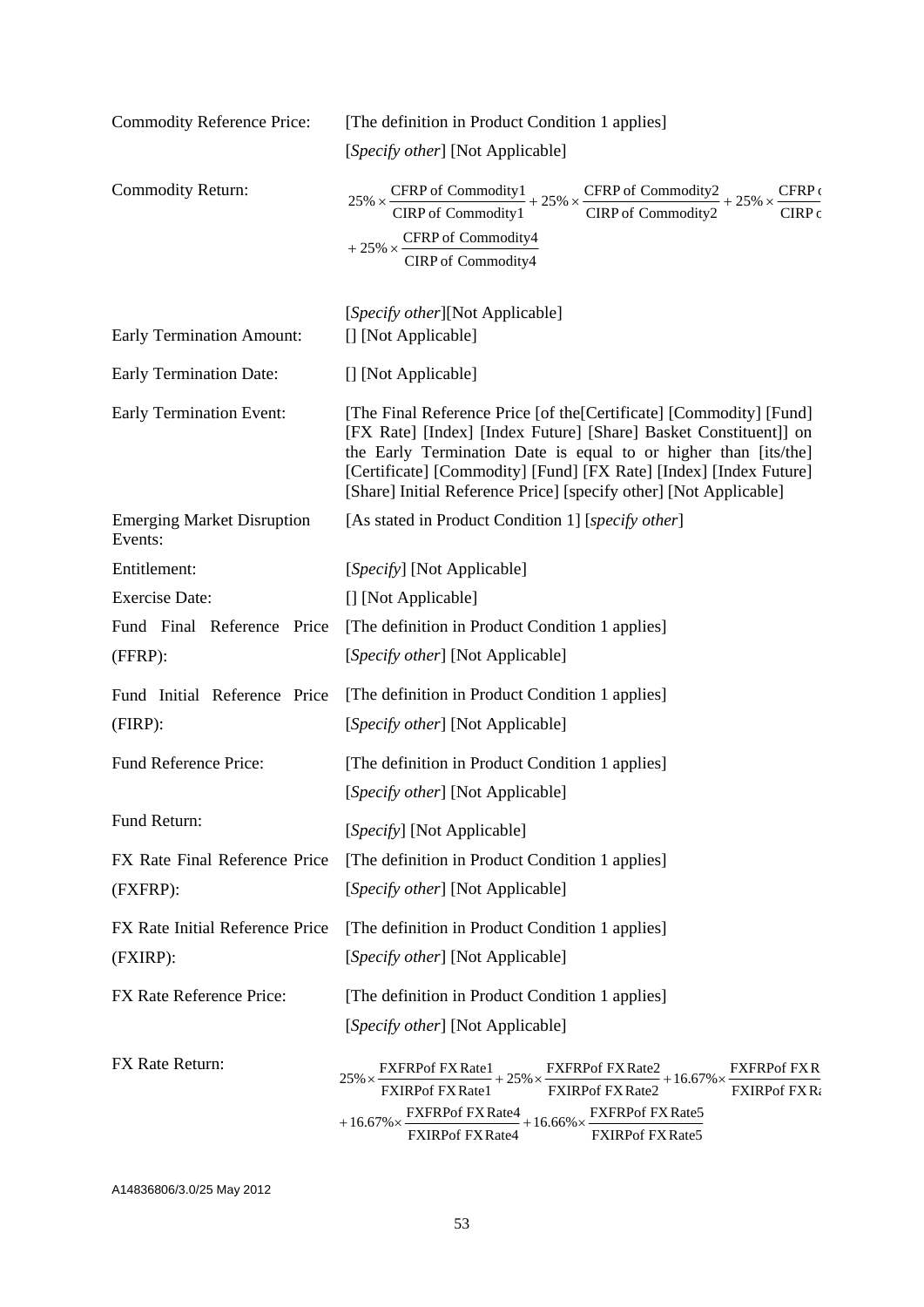# [*Specify other*] [Not Applicable]

| (IFRP):                                  | Index Final Reference Price [The definition in Product Condition 1 applies]<br>[Specify other] [Not Applicable]                                                                                                 |
|------------------------------------------|-----------------------------------------------------------------------------------------------------------------------------------------------------------------------------------------------------------------|
| Index Initial Reference Price<br>(IIRP): | [The definition in Product Condition 1 applies]<br>[Specify other] [Not Applicable]                                                                                                                             |
| Index Reference Price:                   | [The definition in Product Condition 1 applies]                                                                                                                                                                 |
|                                          | [Specify other] [Not Applicable]                                                                                                                                                                                |
| Index Return:                            | $25\% \times \frac{\text{IFRP of Index1}}{\text{IIRP of Index1}} + 25\% \times \frac{\text{IFRP of Index2}}{\text{IIRP of Index2}} + 25\% \times \frac{\text{IFRP of Index3}}{\text{IIRP of Index3}}$<br>$+25%$ |
| Index Future Final Reference             | [Specify other] [Not Applicable]<br>[The definition in Product Condition 1 applies]                                                                                                                             |
| Price (IFFRP):                           | [Specify other] [Not Applicable]                                                                                                                                                                                |
| Index Future Initial Reference           | [The definition in Product Condition 1 applies]                                                                                                                                                                 |
| Price (IFIRP):                           | [Specify other] [Not Applicable]                                                                                                                                                                                |
| <b>Index Future Price:</b>               | [The definition in Product Condition 1 applies]                                                                                                                                                                 |
|                                          | [Specify other] [Not Applicable]                                                                                                                                                                                |
| <b>Index Future Reference Price:</b>     | [The definition in Product Condition 1 applies]                                                                                                                                                                 |
|                                          | [Specify other] [Not Applicable]                                                                                                                                                                                |
| Index Future Return:                     | $50\% \times \frac{\text{IFFRP of Index Future1}}{\text{IFIRP of Index Future1}} + 50\% \times \frac{\text{IFFRP of Index Future2}}{\text{IFIRP of Index Future2}}$                                             |
|                                          | [Specify other] [Not Applicable]                                                                                                                                                                                |
| Interest:                                | [Applicable] [Not Applicable]                                                                                                                                                                                   |
| <b>Interest Amount</b>                   | [Specify] [Not Applicable]                                                                                                                                                                                      |
| <b>Interest Payment Dates:</b>           | [Not Applicable]                                                                                                                                                                                                |
|                                          | [] [and []] in each year up to and including the [Settlement<br>Date][Redemption Date], with the first Interest Payment Date being<br>[ ]] [The definition in Product Condition 1 applies]                      |
|                                          | [Specify other]                                                                                                                                                                                                 |
| <b>Interest Period:</b>                  | [As stated in Product Condition 1][specify other][Not Applicable]                                                                                                                                               |
| <b>Interest Rate:</b>                    | [Not Applicable]                                                                                                                                                                                                |
|                                          | [[] per cent.] [per annum]                                                                                                                                                                                      |
|                                          | [The definition in Product Condition 1 applies]                                                                                                                                                                 |
|                                          | [Specify other]                                                                                                                                                                                                 |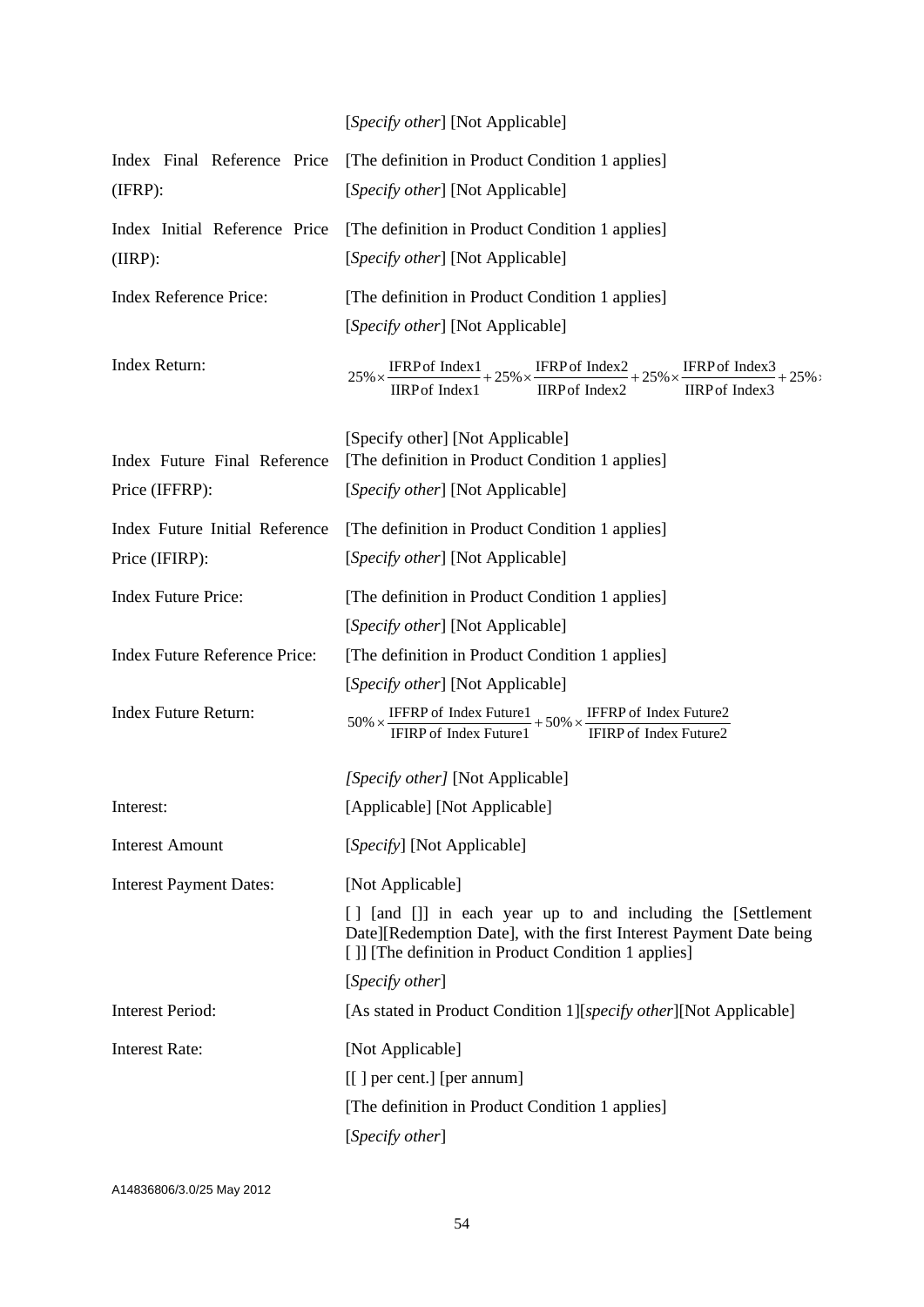| Interest<br>Rate<br>Day                                 | [Not Applicable]<br>Count                                                                                                                                                                                                                                                                                                                                                                                                                                                                                                                                                                                                                                                |
|---------------------------------------------------------|--------------------------------------------------------------------------------------------------------------------------------------------------------------------------------------------------------------------------------------------------------------------------------------------------------------------------------------------------------------------------------------------------------------------------------------------------------------------------------------------------------------------------------------------------------------------------------------------------------------------------------------------------------------------------|
| Fraction:                                               | [The actual number of days in the relevant period divided by 365<br>save that for a portion which any such period falls in a leap year,<br>the number of days in such portion shall be divided by 366]                                                                                                                                                                                                                                                                                                                                                                                                                                                                   |
|                                                         | [The number of days in the relevant period divided by 360 (the<br>number of days to be calculated on the basis of a year of 360 days<br>with 12 30-day months (unless (i) the last day of the Interest Period<br>is the $31st$ day of a month but the first day of the Interest Period is a<br>day other than the $30th$ or $31st$ day of a month, in which case the<br>month that includes that last day shall not be considered to be<br>shortened to a 30-day month, or (ii) the last day of the Interest<br>Period is the last day of the month of February, in which case the<br>month of February shall not be considered to be lengthened to a 30<br>day month))] |
|                                                         | [ <i>Specify other</i> ]                                                                                                                                                                                                                                                                                                                                                                                                                                                                                                                                                                                                                                                 |
| <b>Issuer Call:</b>                                     | [Not Applicable] [Applicable]                                                                                                                                                                                                                                                                                                                                                                                                                                                                                                                                                                                                                                            |
| <b>Issuer Call Cash Amount:</b>                         | [Not Applicable] [Cash Amount][Specify other]                                                                                                                                                                                                                                                                                                                                                                                                                                                                                                                                                                                                                            |
| <b>Issuer</b><br>Call<br>Commencement<br>Date:          | [Not Applicable][Specify other]                                                                                                                                                                                                                                                                                                                                                                                                                                                                                                                                                                                                                                          |
| <b>Issuer Call Date:</b>                                | [Not Applicable] [Specify other] [See Issuer notice of call]                                                                                                                                                                                                                                                                                                                                                                                                                                                                                                                                                                                                             |
| <b>Issuer Call Notice Period:</b>                       | [Not Applicable] [Specify other]                                                                                                                                                                                                                                                                                                                                                                                                                                                                                                                                                                                                                                         |
| <b>Relevant Currency:</b><br>Relevant Number of Trading | [As stated in Product Condition 1] [specify other]<br>For the purpose of:                                                                                                                                                                                                                                                                                                                                                                                                                                                                                                                                                                                                |
| Days:                                                   | Early Termination Date: [8, or in respect of an Emerging Market<br>Disruption Event only, 180]                                                                                                                                                                                                                                                                                                                                                                                                                                                                                                                                                                           |
|                                                         | Issuer Call Date: [8, or in respect of an Emerging Market<br>Disruption Event only, 180]                                                                                                                                                                                                                                                                                                                                                                                                                                                                                                                                                                                 |
|                                                         | Valuation Date: [8, or in respect of an Emerging Market Disruption<br>Event only, 180]                                                                                                                                                                                                                                                                                                                                                                                                                                                                                                                                                                                   |
|                                                         | [Not Applicable]                                                                                                                                                                                                                                                                                                                                                                                                                                                                                                                                                                                                                                                         |
| Settlement Currency:                                    | $\left[ \ \right]$                                                                                                                                                                                                                                                                                                                                                                                                                                                                                                                                                                                                                                                       |
| <b>Settlement Date:</b>                                 | [The fifth Business Day following (i) the Issuer Call Date following<br>an Issuer Call, (ii) the Early Termination Date if an Early<br>Termination Event has occurred or (iii) the Valuation Date]]                                                                                                                                                                                                                                                                                                                                                                                                                                                                      |
|                                                         | [Specify other] [Not Applicable]                                                                                                                                                                                                                                                                                                                                                                                                                                                                                                                                                                                                                                         |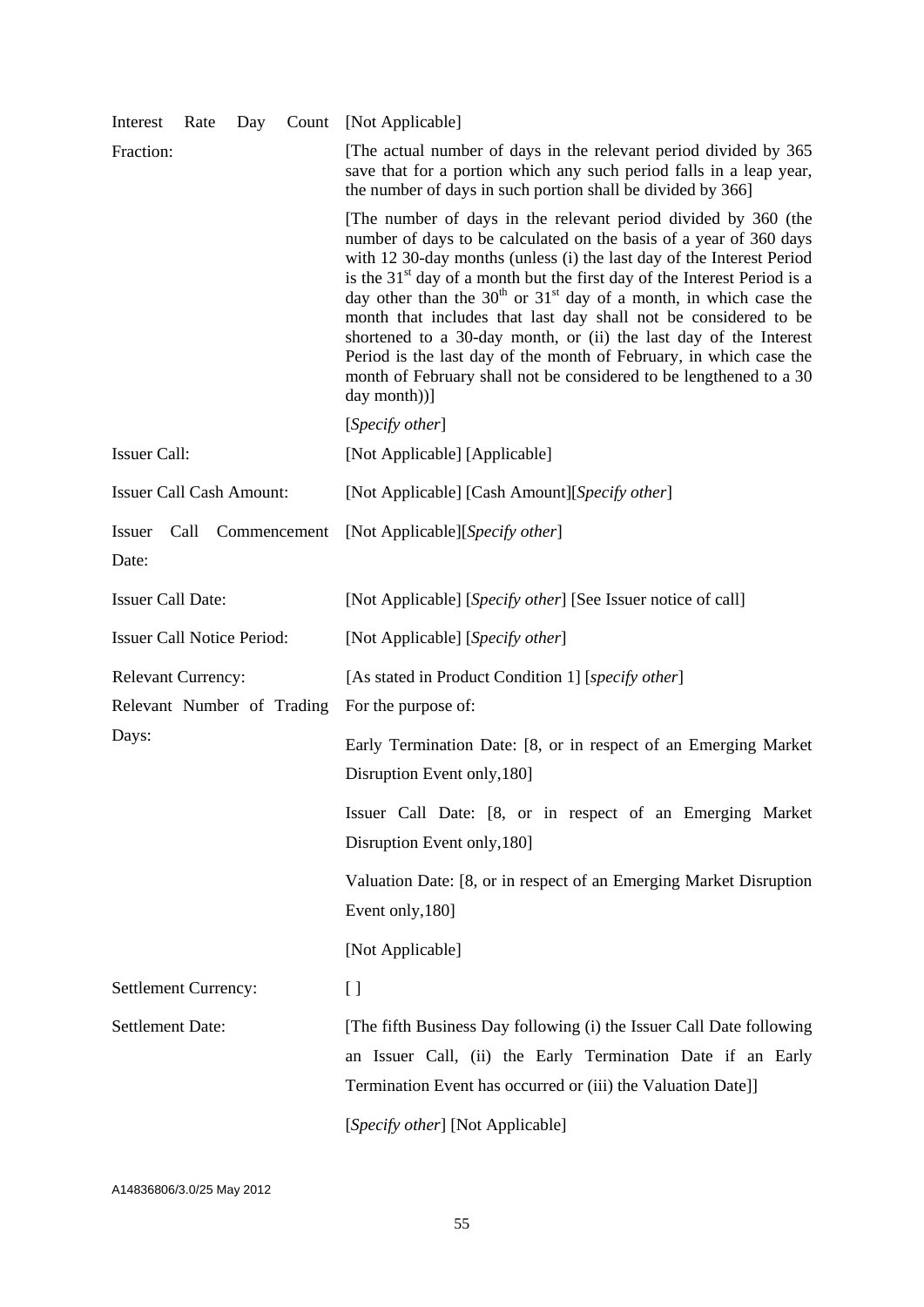| <b>Redemption Date:</b>                     | ſ<br>][Not Applicable]                                                                                                                                                                                                                                                                                                                                                                                                                                                                                                                                                                                                                                        |
|---------------------------------------------|---------------------------------------------------------------------------------------------------------------------------------------------------------------------------------------------------------------------------------------------------------------------------------------------------------------------------------------------------------------------------------------------------------------------------------------------------------------------------------------------------------------------------------------------------------------------------------------------------------------------------------------------------------------|
| Share Final Reference Price<br>$(SFRP)$ :   | [The definition in Product Condition 1 applies]<br>[Specify other] [Not Applicable]                                                                                                                                                                                                                                                                                                                                                                                                                                                                                                                                                                           |
| Share Initial Reference Price<br>$(SIRP)$ : | [The definition in Product Condition 1 applies]<br>[Specify other] [Not Applicable]                                                                                                                                                                                                                                                                                                                                                                                                                                                                                                                                                                           |
| <b>Share Reference Price:</b>               | [The definition in Product Condition 1 applies]<br>[Specify other] [Not Applicable]                                                                                                                                                                                                                                                                                                                                                                                                                                                                                                                                                                           |
| <b>Share Return:</b>                        | [Specify] [Not Applicable]                                                                                                                                                                                                                                                                                                                                                                                                                                                                                                                                                                                                                                    |
| <b>Standard Currency:</b>                   | [As stated in Product Condition 1] [specify other]                                                                                                                                                                                                                                                                                                                                                                                                                                                                                                                                                                                                            |
| Trading Day:                                | [The definition in Product Condition 1 applies]                                                                                                                                                                                                                                                                                                                                                                                                                                                                                                                                                                                                               |
|                                             | [Specify other]                                                                                                                                                                                                                                                                                                                                                                                                                                                                                                                                                                                                                                               |
| Valuation Date(s):                          | $\left[ \ \right]$                                                                                                                                                                                                                                                                                                                                                                                                                                                                                                                                                                                                                                            |
| <b>Valuation Time:</b>                      | [(i) in respect of each Index, Fund, Certificate, Index Future and<br>Share the definition in Product Condition 1 applies, (ii) in respect of<br>each Commodity [The time of the London [morning] [daily] fixing<br>currently [10:30am] [12:15pm] London time] [The time at which<br>the Exchange publishes the daily closing price] and (iii) in respect<br>of each FX Rate [11.00 hours Central European Time] ]                                                                                                                                                                                                                                            |
|                                             | [ <i>Specify other</i> ]                                                                                                                                                                                                                                                                                                                                                                                                                                                                                                                                                                                                                                      |
| ISIN:                                       | [ ]                                                                                                                                                                                                                                                                                                                                                                                                                                                                                                                                                                                                                                                           |
| Common Code:                                | [ ]                                                                                                                                                                                                                                                                                                                                                                                                                                                                                                                                                                                                                                                           |
| Fondscode:                                  | [Not Applicable]                                                                                                                                                                                                                                                                                                                                                                                                                                                                                                                                                                                                                                              |
|                                             | [Specify other]                                                                                                                                                                                                                                                                                                                                                                                                                                                                                                                                                                                                                                               |
| Other Securities Code:                      | [Not Applicable]                                                                                                                                                                                                                                                                                                                                                                                                                                                                                                                                                                                                                                              |
|                                             | [ <i>Specify other</i> ]                                                                                                                                                                                                                                                                                                                                                                                                                                                                                                                                                                                                                                      |
|                                             | [Symbol: ]                                                                                                                                                                                                                                                                                                                                                                                                                                                                                                                                                                                                                                                    |
| <b>Sales Restriction:</b>                   | The Securities have not been and will not be registered under the<br>United States Securities Act of 1933, as amended ("Securities<br>Act") and the Securities may not be exercised, offered, sold,<br>transferred or delivered within the United States or to, or for the<br>account or benefit of, any U.S. person as defined in Regulation S<br>under the Securities Act. Furthermore, trading in the Securities has<br>not been approved by the United States Commodity Futures<br>Trading Commission under the United States Commodity Exchange<br>Act, as amended and no U.S. person may at any time trade or<br>maintain a position in the Securities. |
| Amendments<br>General<br>to                 | [Additional Condition 2.1: Applicable] [Additional Condition 4.1:                                                                                                                                                                                                                                                                                                                                                                                                                                                                                                                                                                                             |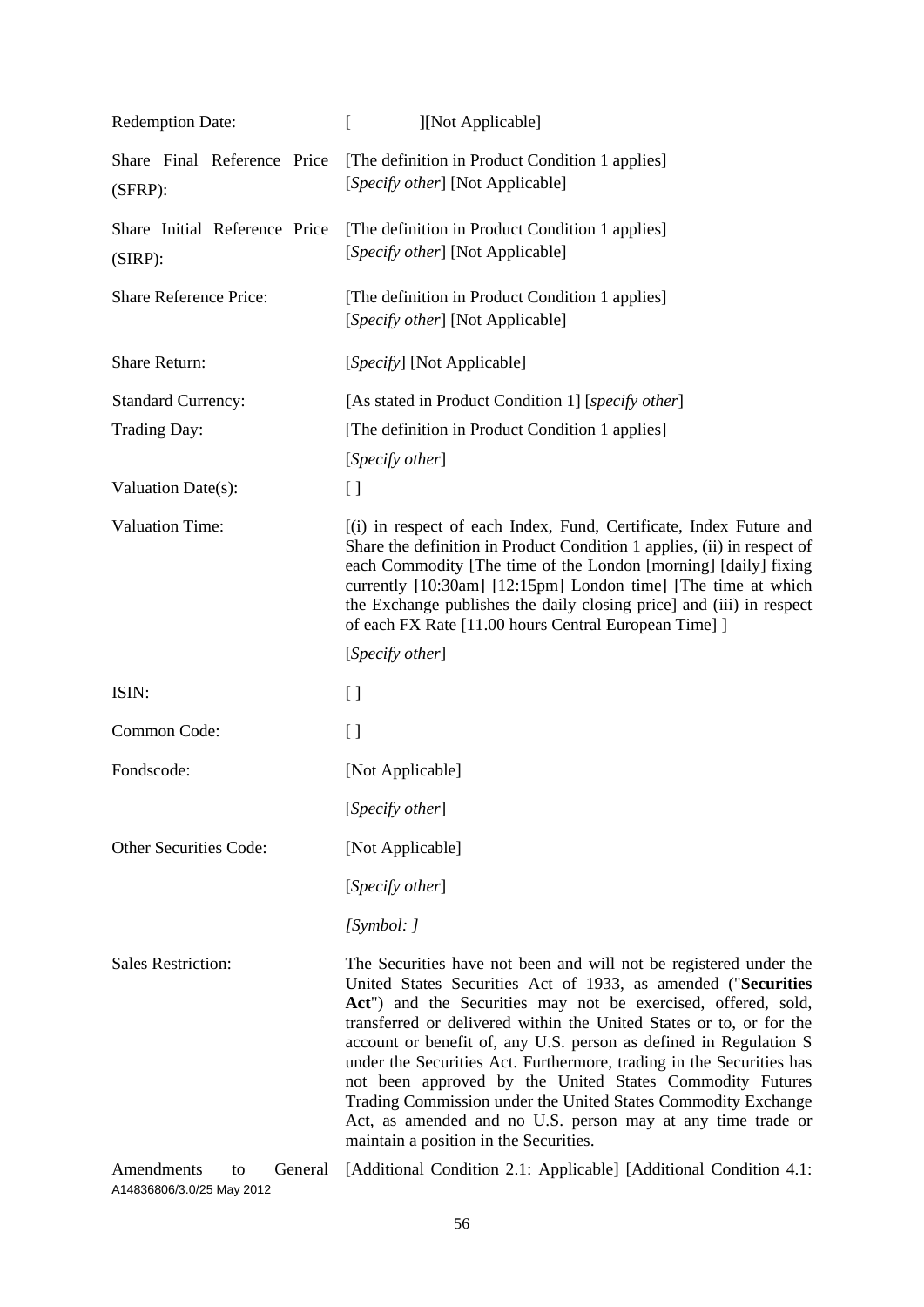| Conditions<br><b>or</b><br>Conditions:                      |                                                                                                                                                                                                   | Product Applicable][Not Applicable]                                                                                                                                                                                                                                                                                                                                                                                                                                                                                                                                                                                                                                                                                                                                                                                       |
|-------------------------------------------------------------|---------------------------------------------------------------------------------------------------------------------------------------------------------------------------------------------------|---------------------------------------------------------------------------------------------------------------------------------------------------------------------------------------------------------------------------------------------------------------------------------------------------------------------------------------------------------------------------------------------------------------------------------------------------------------------------------------------------------------------------------------------------------------------------------------------------------------------------------------------------------------------------------------------------------------------------------------------------------------------------------------------------------------------------|
|                                                             |                                                                                                                                                                                                   | [Amendments to the General Conditions and/or Product Conditions<br>as required by applicable consumer protection and other laws<br>and/or clearing system and exchange rules. Such amendments may<br>be (i) deletion of one or more General Conditions and/or Product<br>Conditions in part or in its entirety; (ii) addition of disclosure and/or<br>publication requirements; (iii) changes to pay off and other<br>formulae; (iv) addition of clearing system details and applicable<br>clearing rules and arrangements agreed between the Issuer and the<br>relevant clearing system; (v) disclosure of fees applicable in<br>connection with any exercise rights the Holders of Securities may<br>have and (vi) other changes which are not materially prejudicial to<br>the interests of the holders of Securities. |
|                                                             |                                                                                                                                                                                                   | (When making any such amendments consideration should be given<br>as to whether such terms constitute "significant new factors" and<br>consequently trigger the need for a supplement to the Base<br>Prospectus under Article 16 of the Prospectus Directive)                                                                                                                                                                                                                                                                                                                                                                                                                                                                                                                                                             |
| Amendments to the Offering<br>Procedure for the Securities: |                                                                                                                                                                                                   | $[ \ ]$                                                                                                                                                                                                                                                                                                                                                                                                                                                                                                                                                                                                                                                                                                                                                                                                                   |
|                                                             | (When making any such amendments consideration should be given<br>as to whether such terms constitute "significant new factors" and<br>consequently trigger the need for a supplement to the Base |                                                                                                                                                                                                                                                                                                                                                                                                                                                                                                                                                                                                                                                                                                                                                                                                                           |

#### **INFORMATION ON THE BASKET CONSTITUENT**

Performance of Underlying/formula/ other variable, explanation of effect on value of investment and associated risks and other information concerning the Underlying:

[Need to include details of where past and future performance and volatility of the Underlying/formula/other variable can be obtained.]

[Need to include a clear and comprehensive explanation of how the value of the investment is affected by the Underlying and the circumstances when the risks are most evident.]

*(When completing this paragraph, consideration should be given as to whether such matters described constitute "significant new factors" and consequently trigger the need for a supplement to the Prospectus under Article 16 of the Prospectus Directive.)*

Page where information about the past and future performance of a Basket Constituent and its volatility can be obtained:

[Bloomberg][Reuters][*specify other*]

*(Insert the following where the Securities are sold to Italian investors)* 

[Website: [

*Prospectus under Article 16 of the Prospectus Directive)* 

Italian Newspaper: [ ]]